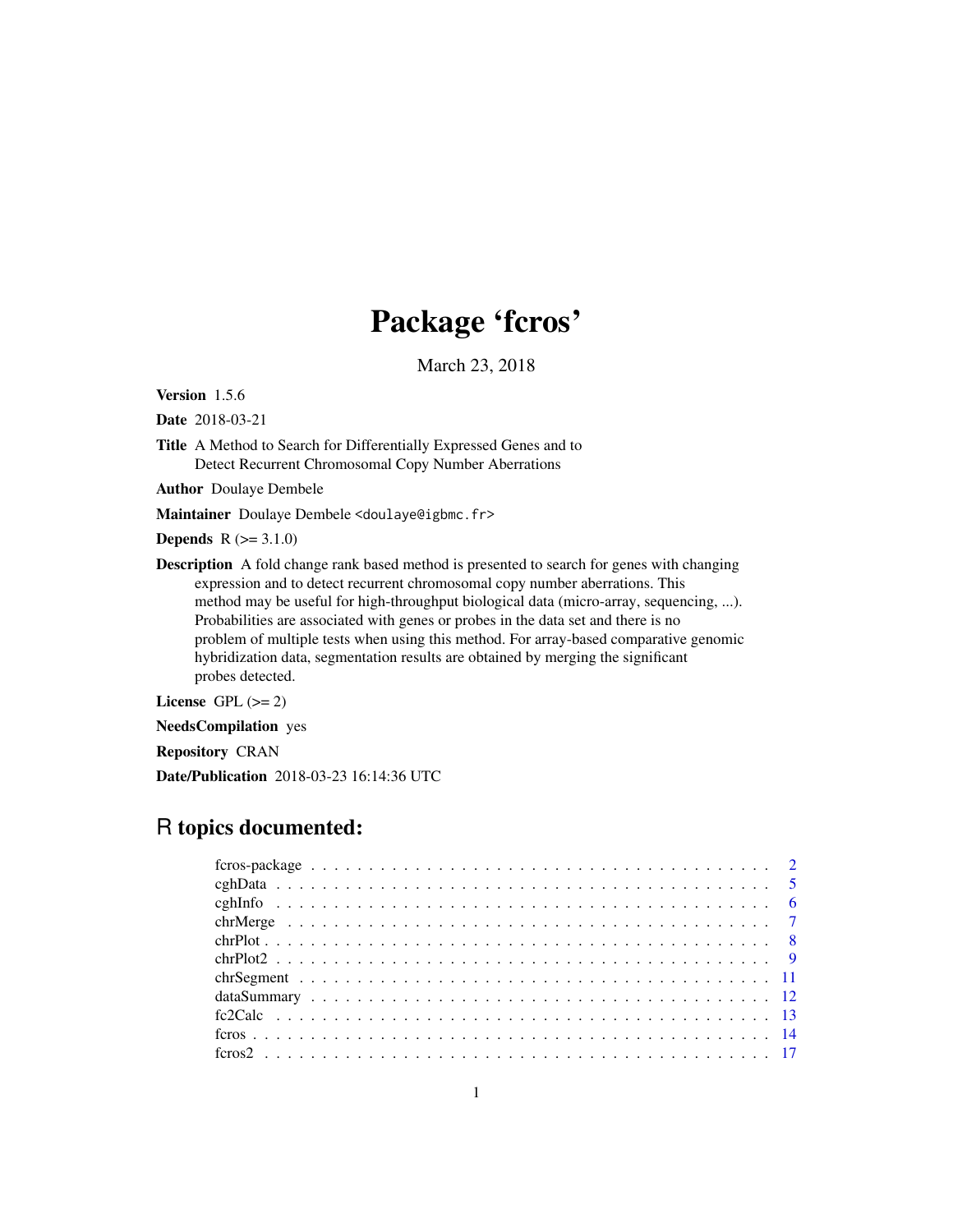<span id="page-1-0"></span>

|       | ferosMod                                                                                                           |     |
|-------|--------------------------------------------------------------------------------------------------------------------|-----|
|       |                                                                                                                    |     |
|       |                                                                                                                    | 24  |
|       |                                                                                                                    |     |
|       |                                                                                                                    | 27  |
|       |                                                                                                                    |     |
|       |                                                                                                                    |     |
|       |                                                                                                                    | 31  |
|       |                                                                                                                    |     |
|       |                                                                                                                    |     |
|       |                                                                                                                    | -34 |
|       |                                                                                                                    | -37 |
|       |                                                                                                                    | -39 |
|       |                                                                                                                    |     |
|       |                                                                                                                    | 41  |
|       |                                                                                                                    | 43  |
|       | rmatTrim                                                                                                           | 44  |
|       |                                                                                                                    | -45 |
|       | $tprobaCalc \dots \dots \dots \dots \dots \dots \dots \dots \dots \dots \dots \dots \dots \dots \dots \dots \dots$ | 46  |
|       |                                                                                                                    |     |
| Index |                                                                                                                    | 48  |

fcros-package *A Method to Search for Differentially Expressed Genes and to Detect Recurrent Chromosomal Copy Number Aberrations*

## Description

Implementation of a method based on fold change rank ordering statistics to search for differentially expressed genes or to detect recurrent chromosomal copy number aberrations. This package can be used for two biological conditions high-throughput dataset (microarray, RNA-seq, ...), for expression profiling dataset over time without replicates or for cytogenetics dataset (aCGH, Sequencing).

## Details

| Package: | feros      |
|----------|------------|
| Type:    | Package    |
| Version: | 1.5.6      |
| Date:    | 2018-03-21 |
| License: | $GPL (=2)$ |
|          |            |

Package fcros has the following functions:

fcros(): The function to use with a dataset from two biological condition samples. The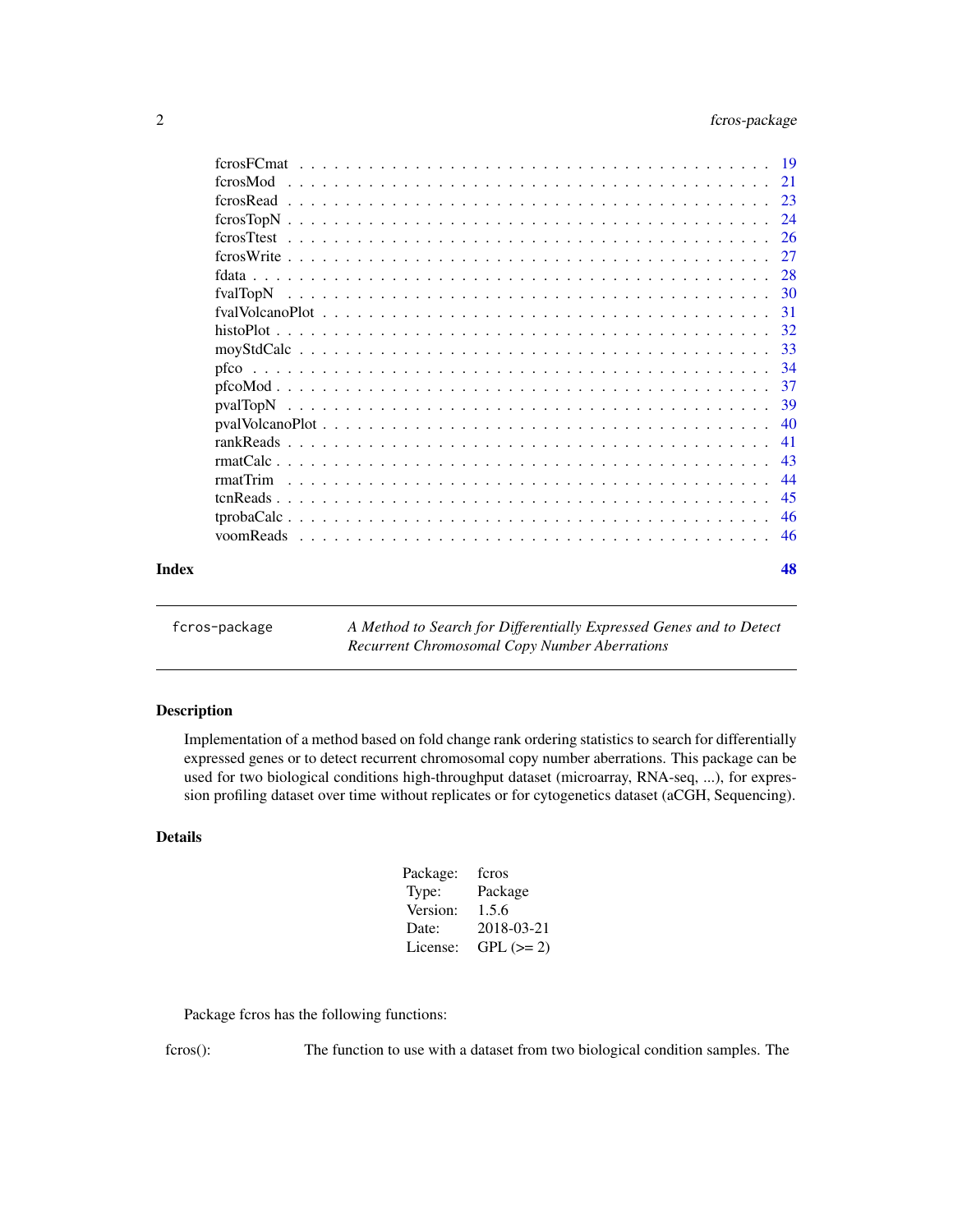|                    | dataset should be in a single table. The function fcros() performs a pairwise<br>conparison of samples to obtain a matrix of fold changes. The fold changes |
|--------------------|-------------------------------------------------------------------------------------------------------------------------------------------------------------|
|                    | are sorted and their rank values are used to associate statistic with genes/probes.                                                                         |
| $fcross2()$ :      | The function to use with datasets from two biological biological conditions. The                                                                            |
|                    | datasets should be in two separate tables as inputs. The                                                                                                    |
|                    | function fcros2() performs a pairwise comparison of samples from each table                                                                                 |
|                    | to obtain fold changes. The fold changes are sorted, their rank values are                                                                                  |
|                    | combined and then used to associate statistic with genes/probes.                                                                                            |
| pfco():            | The function to use with a dataset from two biological condition samples. The                                                                               |
|                    | dataset should be in a single table. The function pfco() performs a pairwise                                                                                |
|                    | conparison of samples to obtain a matrix of fold changes. The fold changes                                                                                  |
|                    | are sorted and their rank values are used to associate statistic with genes/probes                                                                          |
|                    | using a singular value decomposition.                                                                                                                       |
| fcrosMod():        | This function uses fold changes or ratios matrix as input to associate statistic                                                                            |
|                    | with genes/probes.                                                                                                                                          |
| pfcoMod():         | This function uses fold changes or ratios matrix as input to associate statistic                                                                            |
|                    | with genes/probes using a singular value decomposition.                                                                                                     |
| fcrosFCmat():      | This function allows to compute a matrix of fold changes using                                                                                              |
|                    | pairwise comparisons of the two biological condition samples in a dataset.                                                                                  |
| fcrosTtest():      | This function allows to use the Student t-test to calculate p-values                                                                                        |
|                    | for the genes in a dataset.                                                                                                                                 |
| fcrosRead():       | This function allows to read a tab delimited text file to be use as an                                                                                      |
|                    | input for the function fcros(), fcros2() or fcrosMod().                                                                                                     |
| fcrosWrite():      | This function allows to save the results obtained using the function fcros(),                                                                               |
|                    | fcros2() or fcrosMod() in a tab delimited text file.                                                                                                        |
| fcrosTopN():       | This function allows to search for the top N down- and/or up-regulated genes                                                                                |
|                    | from the results obtained using the function fcros(), fcros2(), pfco(),                                                                                     |
|                    | fcrosMod() or pfcoMod().                                                                                                                                    |
| fvalTopN():        | This function allows to search for the top N down- and/or up-regulated genes                                                                                |
|                    | from the results obtained using the function fcros(), fcros2(), pfco(),                                                                                     |
|                    | fcrosMod() or pfcoMod().                                                                                                                                    |
| pvalTopN():        | This function allows to search for the top N down- and/or up-regulated genes                                                                                |
|                    | from the results obtained using the function fcros(), fcros2(), pfco(),                                                                                     |
|                    | fcrosMod() or pfcoMod().                                                                                                                                    |
| histoPlot():       | This function plots on the screen the histogram of the FCROS statistics                                                                                     |
|                    | obtained using the results of the function fcros(), fcros2(), pfco(),                                                                                       |
|                    | fcrosMod() or pfcoMod()                                                                                                                                     |
| fvalVolcanoPlot(): | This function performs a volcano plot of the results obtained                                                                                               |
|                    | using the function fcros(), fcros2(), pfco(), fcrosMod() or pfcomod()                                                                                       |
| pvalVolcanoPlot(): | This function performs a volcano plot of the results obtained                                                                                               |
|                    | using the function fcros(), fcros2(), pfco(), fcrosMod() or pfcoMod()                                                                                       |
| $chrSummary()$ :   | This function summarizes detection results by chromosome                                                                                                    |
| chrSegment():      | This function segments a chromosome data                                                                                                                    |
| chrPlot():         | This function performs a plot of the chromosome probes data                                                                                                 |
| $chrPlot2()$ :     | This function performs a plot of the chromosome segmentation results                                                                                        |
| voomReads():       | This function performs a transformation of the read counts                                                                                                  |
| $tcnReads()$ :     | This function performs a total count normalization of reads                                                                                                 |
| rankReads():       | The function to use with a dataset from two biological condition samples. The                                                                               |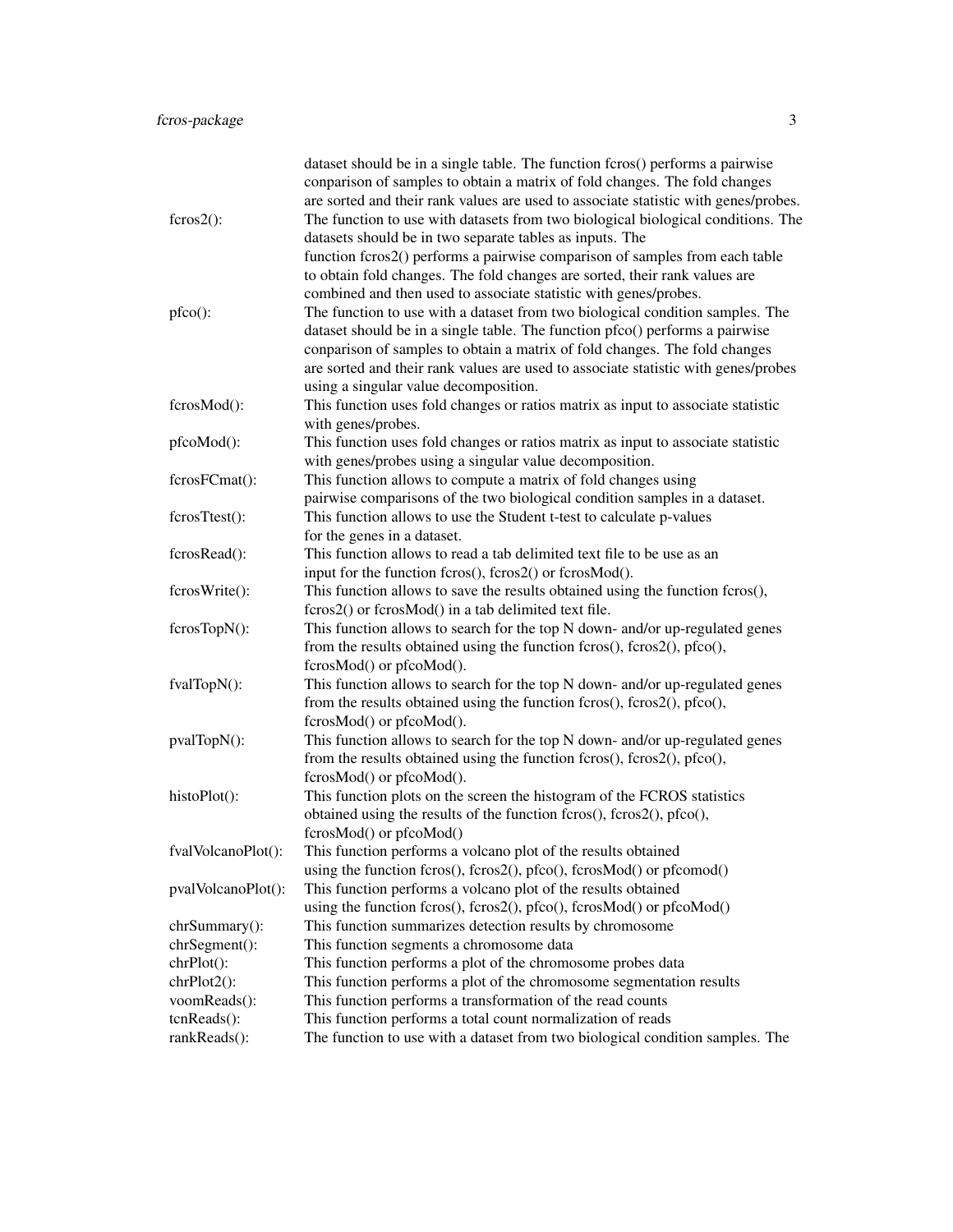dataset should be in a single table. The function rankReads() performs a pairwise conparison of samples to obtain a matrix of fold changes. Small uniform values are added to read counts. This is repeated nrun time. The fold changes are sorted and their rank values are used to associate statistic with genes/probes.

#### Author(s)

Doulaye Dembele Maintainer: Doulaye Dembele doulaye@igbmc.fr

## References

Dembele D and Kastner P, Fold change rank ordering statistics: a new method for detecting differentially expressed genes, BMC Bioinformatics, 2014, 15:14

Dembele D, Analysis of high biological data using their rank values, Stat Methods Med Res, 2018

#### Examples

```
data(fdata);
cont <- c("cont01", "cont07", "cont03", "cont04", "cont08");
test <- c("test01", "test02", "test08", "test09", "test05");
\log 2.opt <- 0;
trim.opt <- 0.25;
# perform fcros()
af <- fcros(fdata, cont, test, log2.opt, trim.opt);
# perform Volcano plot
fvalVolcanoPlot(af, thr = 0.01)
# save fcros values in a file
fcrosWrite(af, file = "test2delete_values.txt");
# save fcros parameters in a file
fcrosWrite(af, file = "test2delete_params.txt", values = FALSE);
# now select top 20 down and/or up regulated genes
top20 \leq fcrosTopN(af, 20);
alpha1 <- top20$alpha[1];
alpha2 <- top20$alpha[2];
id.down \leftarrow matrix(c(0,11), ncol = 1);id.up \leq matrix(c(rep(0,11)), ncol = 1);
n <- length(af$FC);
f.value <- af$f.value;
idown <-1;
iup < -1;for (i in 1:n) {
    if (f.value[i] \leq alpha1) { id.down[idom] \leq i; idown \leq idown+1; }
    if (f.value[i] >= alpha2) { id.up[iup] \le i; iup \le iup+1; }
```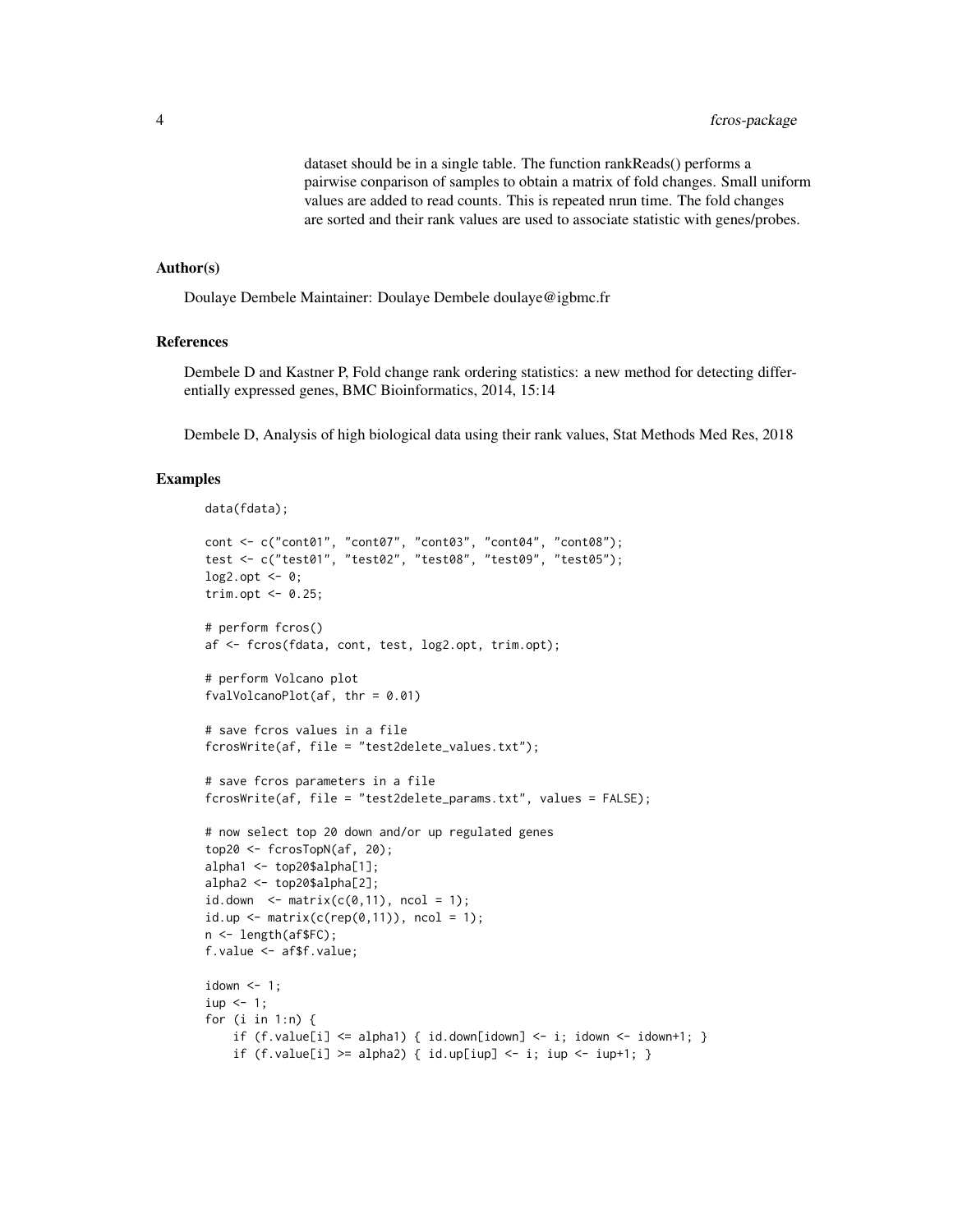#### <span id="page-4-0"></span>cghData 5

}

```
data.down <- fdata[id.down[1:(idown-1)], ];
ndown <- nrow(data.down);
data.up <- fdata[id.up[1:(iup-1)], ];
nup <- nrow(data.up);
# now plot down regulated genes
t < -1:20;
op = par(mfrow = c(2,1));plot(t, data.down[1,2:21], type = "l", col = "blue", xlim = c(1,20),ylim = c(0,18), main = "Top down-regulated genes");
for (i in 2:ndown) {
    lines(t, data.down[i,2:21], type = "l", col = "blue")
}
# now plot down and up regulated genes
plot(t, data.up[1,2:21], type = "1", col = "red", xlim = c(1,20),ylim = c(0,18), main = "Top up-regulated genes");
for (i in 2:nup) {
    lines(t, data.up[i,2:21], type = "1", col = "red")
}
par(op)
```
cghData *Example of aCGH "data file" for the fcros package.*

#### Description

This dataset is part of the study performed and published by Sircoulomb et al. 2010, BMC Cancer, 10:539. For our illustration, we used the first 10 patients' data and for only 3 chromosomes: 7, 8 and 9. The complete data are available from the Gene Expression Omnibus website under the accession number GSE17907.

#### Usage

data(cghData)

## Format

A data frame with 33,3613 observations for 10 samples.

Probes: a text for the unique probe ID GSM447252: a numeric vector with log2 change values GSM447253: a numeric vector with log2 change values GSM447254: a numeric vector with log2 change values GSM447255: a numeric vector with log2 change values GSM447256: a numeric vector with log2 change values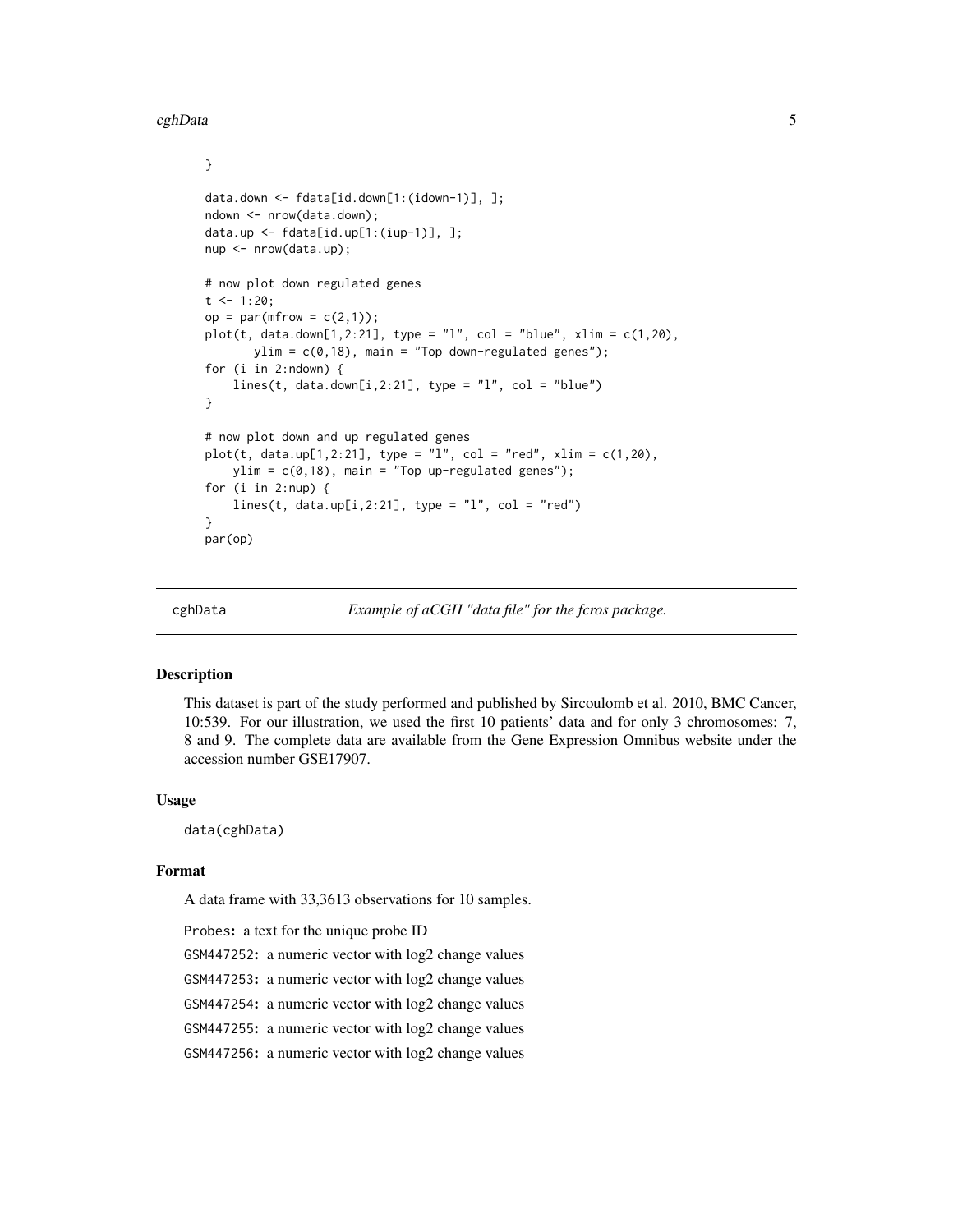<span id="page-5-0"></span>6 cghInfo cghInfo cghInfo cghInfo cghInfo cghInfo cghInfo cghInfo cghInfo cghInfo cghInfo cghInfo cghInfo cghInfo cghInfo cghInfo cghInfo cghInfo cghInfo cghInfo cghInfo cghInfo cghInfo cghInfo cghInfo cghInfo cghInfo cghI

GSM447257: a numeric vector with log2 change values GSM447258: a numeric vector with log2 change values GSM447259: a numeric vector with log2 change values GSM447260: a numeric vector with log2 change values GSM447261: a numeric vector with log2 change values

#### Details

This dataset is obtained using array Comparative Genomic Hybridization technology. Agilent 244K design arrays have been used to monitor breast cancer patients, see reference below for details.

#### References

F Sircoulomb, I Bekhouche, P Finetti, J Adelaide, AB Hamida, J Bonansea, S Raynaud, C Innocenti, E Charafe-Jauffret, C Tarpin, FB Ayed, P Viens, J Jacquemier, F Bertucci, D Birnbaum and M Chaffanet; Genome profiling of ERBB2-amplifief breast cancers. BMC Cancer, 2010, 10:539

#### Examples

data(cghData)

summary(cghData)

# perform boxplot of data sample values boxplot(cghData[,2:11])

cghInfo *Example of aCGH "info file" for the fcros package.*

#### **Description**

This dataset is part of the Agilent 244K design array probes description file which is used in the publicatin of Sircoulomb et al. 2010, BMC Cancer, 10:539. For our illustration, we used only 3 chromosomes (7, 8 and 9) data. The complete data are available in the file "GPL9158-3352.txt", see the Gene Expression Omnibus website and accession number GSE17907.

#### Usage

data(cghInfo)

#### Format

A data frame with 33,3613 rows for 7 columns with information on probes.

Index: a numeric used for the probe

ProbeName: a text for the unique probe ID

GeneSymbol: a text with the gene symbol associated with the probe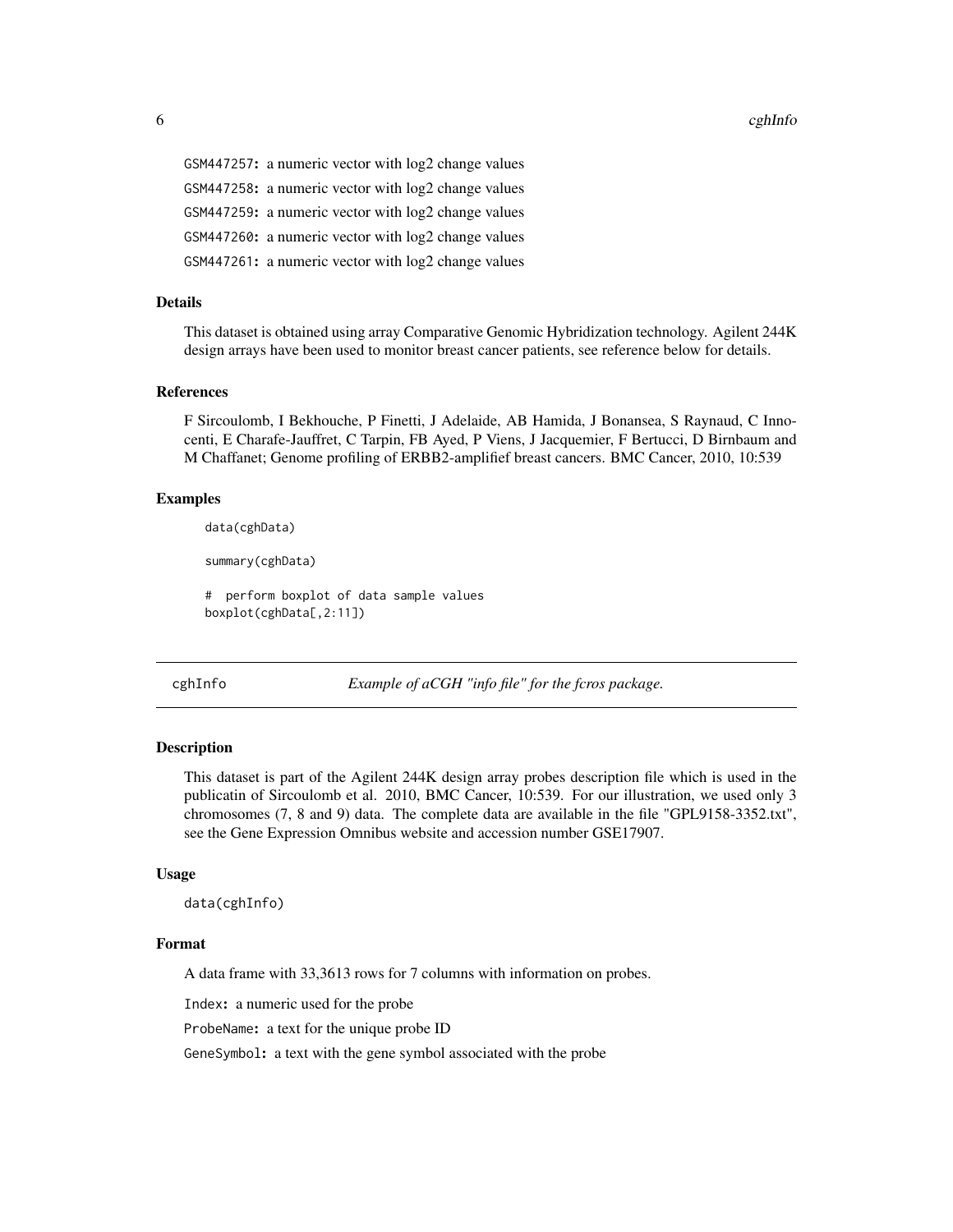#### <span id="page-6-0"></span>chrMerge 7 and 2012 19:30 the control of the control of the control of the control of the control of the control of the control of the control of the control of the control of the control of the control of the control of t

Chromosome: a text with the chromosome index associated with the probe

Start: a start position value for the sequence associated with the probe

End: an end position value for the sequence associated with the probe

Cytoband: a text for the cytoband associated with the probe

#### Details

These information data are obtained from the Agilent 244K design array probes description file, see reference below for details.

## References

F Sircoulomb, I Bekhouche, P Finetti, J Adelaide, AB Hamida, J Bonansea, S Raynaud, C Innocenti, E Charafe-Jauffret, C Tarpin, FB Ayed, P Viens, J Jacquemier, F Bertucci, D Birnbaum and M Chaffanet; Genome profiling of ERBB2-amplifief breast cancers. BMC Cancer, 2010, 10:539

## Examples

data(cghInfo)

summary(cghInfo)

chrMerge *Using a C code for merging chromosome segments*

#### Description

This is an internal function for using a C code while merging chromosome segments in the segmentation step.

#### Usage

chrMerge(nbSeg, idStart, idEnd, lBound, uBound, segVal, segProba, fcall, L2R, nd, dm, sigma)

## Arguments

| nbSeg         | Number of current segments                        |
|---------------|---------------------------------------------------|
| idStart       | Position indexes of the first probes for segments |
| idEnd         | Positions indexes of the last probes for segments |
| <b>1Bound</b> | Lower bound position for segments                 |
| uBound        | Upper position for segments                       |
| segVal        | Change values associated with segments            |
| segProba      | Probabilities associated with segments            |
| fca11         | Detection status associated with probes           |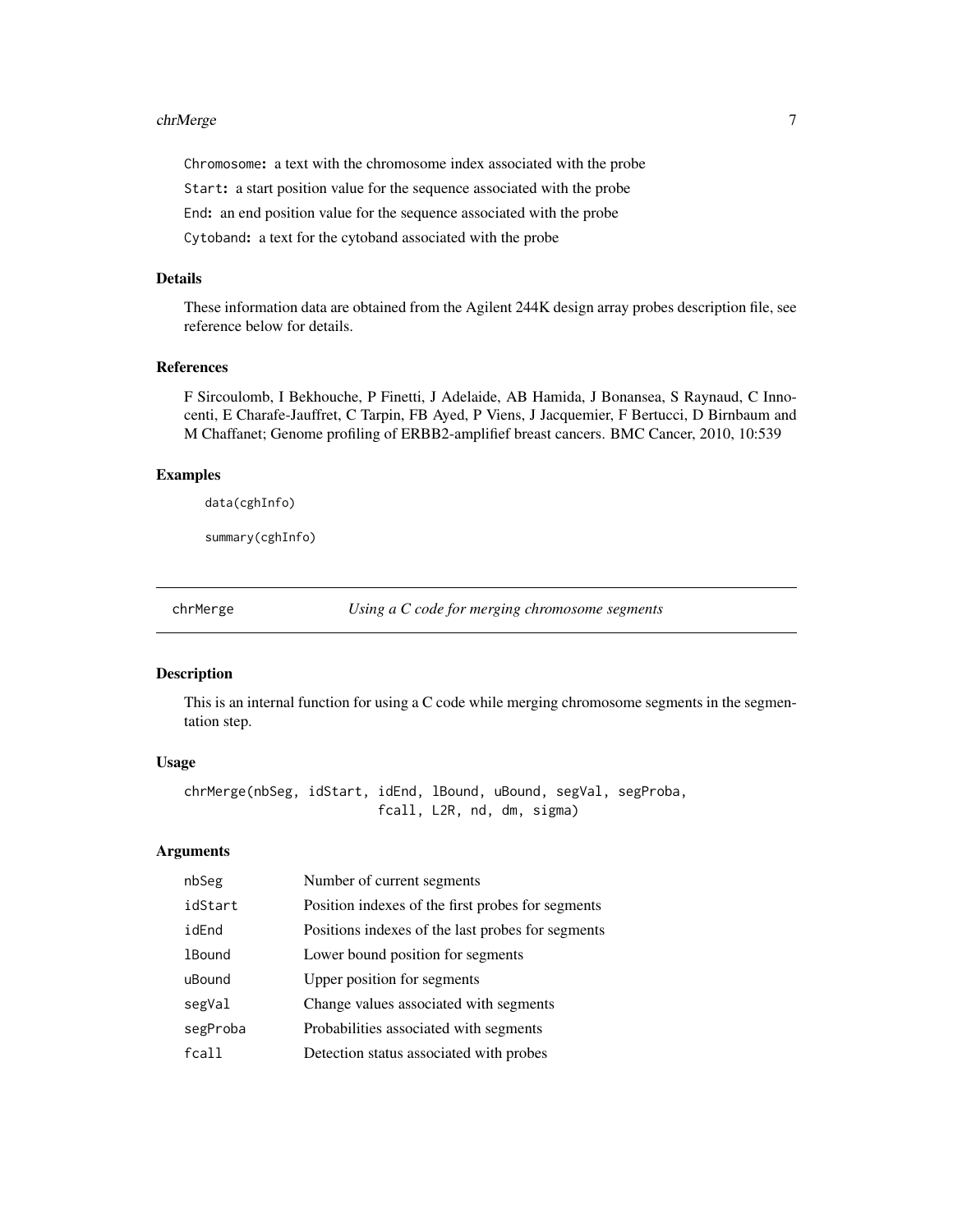<span id="page-7-0"></span>8 chrPlot control of the control of the control of the control of the control of the control of the control of the control of the control of the control of the control of the control of the control of the control of the co

| L2R   | Change values associated with probes                                    |
|-------|-------------------------------------------------------------------------|
| nd    | Number of acceptable non-detection between two significant of a segment |
| dm    | Average distance between two consecutive probes of the chromosome       |
| sigma | Standard deviation of the residual observations, see reference          |

## Author(s)

Doulaye Dembele doulaye@igbmc.fr

## References

Dembele D, Analysis of high biological data using their rank values, Stat Methods Med Res, 2018

## Examples

# data(fdata);

chrPlot *Plot a chromosome data*

## Description

This function generates a picture using a chromosome data.

## Usage

 $chrPlot(chrData, thr = 0.05, deb = 100, fin = 1e10)$ 

## Arguments

| chrData | A chromosome data obtained from an output of the function dataSummary():<br>$xinfo2 = dataSummary(af, xinfo, chromosomes, alpha)$<br>$idx = which(xinfo2\$ /sxinfo.s\$Chromosome == "chr1")<br>$chrData = xinfo2\$ s $xinfo.s$ [idx, ] |
|---------|----------------------------------------------------------------------------------------------------------------------------------------------------------------------------------------------------------------------------------------|
| thr     | The probability threshold leading to the selection of the significant probes: thr<br>$= 0.05$                                                                                                                                          |
| deb     | This parameter allows to specify the start position of the chromosome region for<br>plotting. It can be used for zooming. Negative value will lead to the plot of all<br>chromosome data, $deb = 100$                                  |
| fin     | This parameter allows to specify the end position of the chromosome region for<br>plot. It can be used for zooming. Negative value will lead to the plot of all<br>chromosome data. $thr = 1e7$                                        |

## Value

This function generates a picture on the screen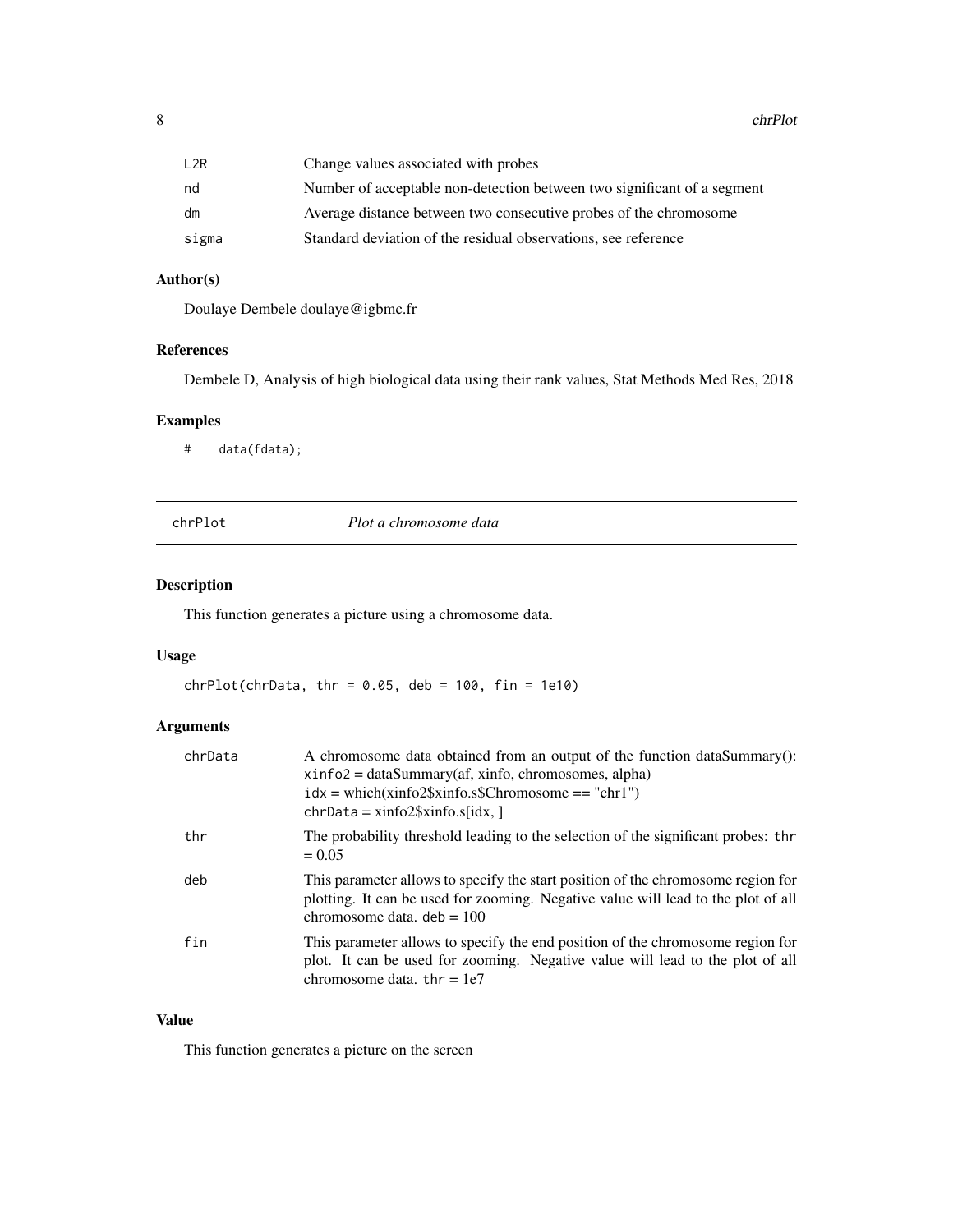#### <span id="page-8-0"></span>chrPlot2 9

## Author(s)

Doulaye Dembele doulaye@igbmc.fr

## References

Dembele D, Analysis of high biological data using their rank values, Stat Methods Med Res, 2018

## Examples

```
# load CGH data and info files
data(cghData)
data(cghInfo)
noms = colnames(cghData)
m = length(noms)
samp <- noms[2:m]
# associate statistics with probes
af <- fcrosMod(cghData, samp, log2.opt = 0, trim.opt = 0.25)
chromosomes = c(7:9)alpha = 0.05# summarize results for each chromosome
xinfo2 = dataSummary(af, cghInfo, chromosomes, alpha)
# focused on chromosome 7 data
idx = which(xinfo2$xinfo.s$Chromosome == "7")chrData = xinfo2$xinfo.s[idx, ]
# Plot chromosome 7 data
chrPlot(chrData, thr = alpha)
```
#### chrPlot2 *Plot a chromosome segmentation results*

#### Description

This function generates a picture. It uses a chromosome data and the output results of the segmentation function chrSegment().

#### Usage

```
chrPlot2(chrData, chrSeg, deb = 100, fin = 1e10)
```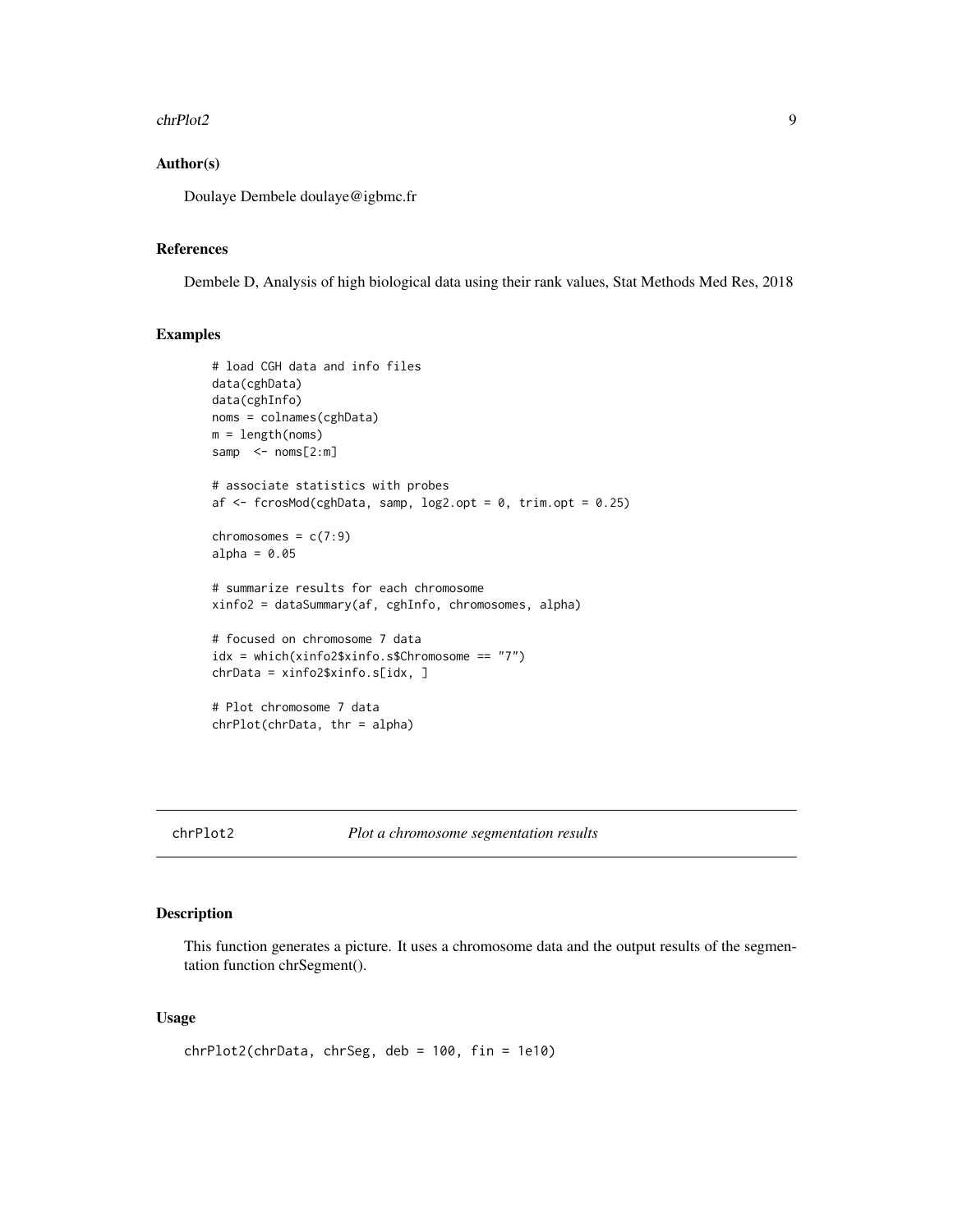#### Arguments

| chrData | A chromosome data obtained from an output of the function dataSummary():<br>$xinfo2 = dataSummary(af, xinfo, chromosomes, alpha)$<br>$idx = which(xinfo2\$ /sxinfo.s\$Chromosome == "chr1")<br>$chrData = xinfo2\$ sinfo.s[idx,] |
|---------|----------------------------------------------------------------------------------------------------------------------------------------------------------------------------------------------------------------------------------|
| chrSeg  | An output object of the function chrSegment(): chrSeg = chrSegment(chrData,<br>$nd = 10$                                                                                                                                         |
| deb     | This parameter allows to specify the start position of the chromosome region for<br>plotting. It can be used for zooming. Negative value will lead to the plot of all<br>chromosome data, $deb = 100$                            |
| fin     | This parameter allows to specify the end position of the chromosome region for<br>plot. It can be used for zooming. Negative value will lead to the plot of all<br>chromosome data, $thr = 1e7$                                  |

## Value

This function generates a picture on the screen

#### Author(s)

Doulaye Dembele doulaye@igbmc.fr

## References

Dembele D, Analysis of high biological data using their rank values, Stat Methods Med Res, 2018

## Examples

```
# load CGH data and info files
data(cghData)
data(cghInfo)
noms = colnames(cghData)
m = length(noms)
samp \leq noms[2:m]
# associate statistics with probes in the dataset
af \leq pfcoMod(cghData, samp, log2.opt = 0, trim.opt = 0.25)
chromosomes = c(7:9)alpha = 0.05# summarize results for each chromosome
xinfo2 = dataSummary(af, cghInfo, chromosomes, alpha)
# focused on chromosome 7 data
idx = which(xinfo2$xinfo.s$Chromosome == "7")chrData = xinfo2$xinfo.s[idx, ]
# segment chromosome 7 data
chrSeg = chrSegment(chrData, nd = 15)
```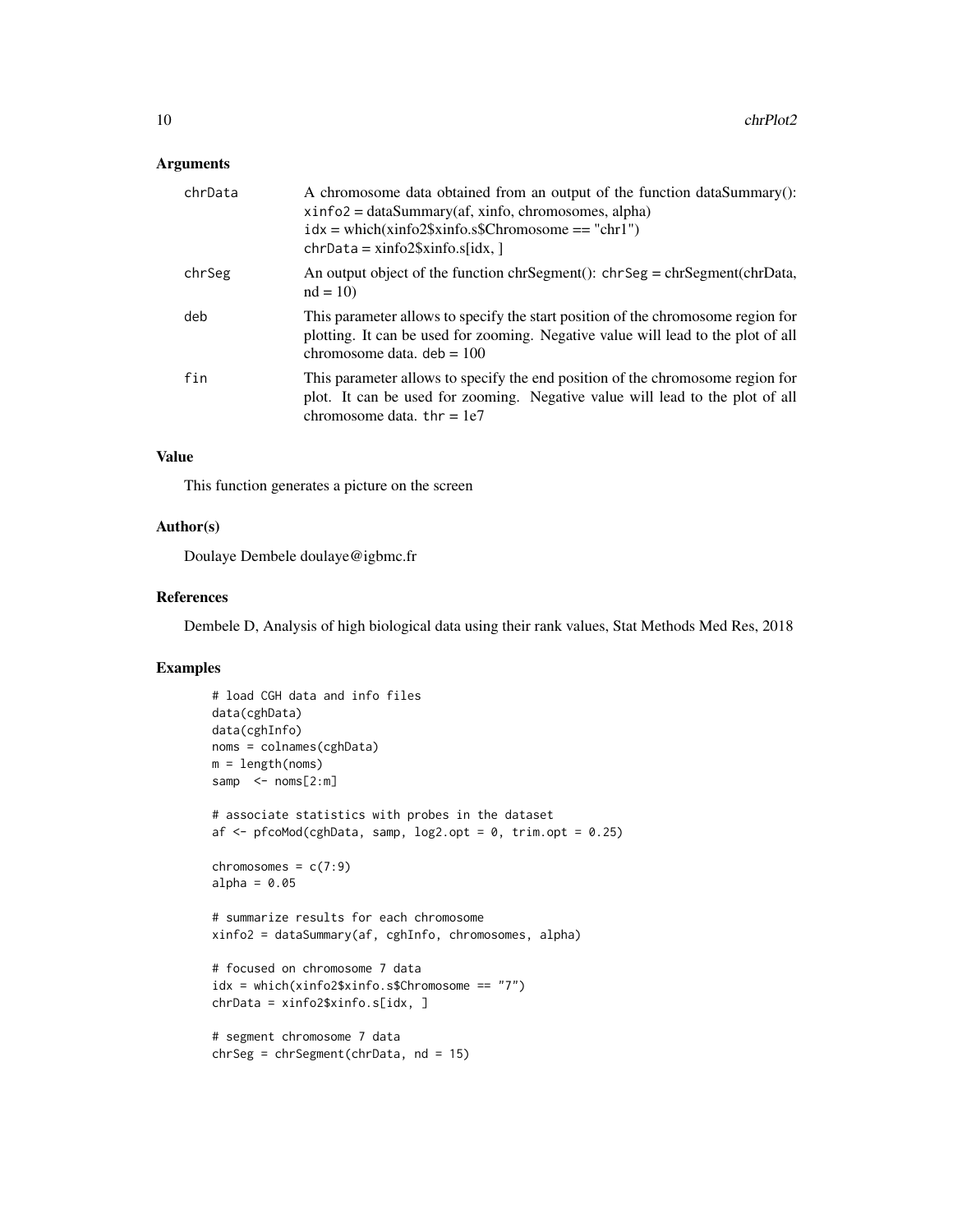```
# plot chromosome 7 results
op = par(mfrow = c(2,1))chrPlot(chrData, thr = alpha, deb = -1, fin = 3.5e7)chrPlot2(chrData, chrSeg, -1, fin = 3.5e7)
par(op)
```
chrSegment *Segmentation of a chromosome data*

## Description

This function allows to segment a chromosome data

#### Usage

chrSegment(chrData, nd = 10)

## Arguments

| chrData | A chromosome data obtained from an output of the function dataSummary():     |
|---------|------------------------------------------------------------------------------|
|         | $xinfo2 = dataSummary(af, xinfo, chromosomes, alpha)$                        |
|         | $idx = which(xinfo2\$ <i>x</i> info.s\$Chromosome == "chr1")                 |
|         | $chrData = xinfo2\$ sinfo.s[idx,]                                            |
| nd      | The acceptable number of non-detected probes which can separate two signifi- |
|         | cant probes in a segment. Default setting value is 10: $nd = 10$             |

#### Value

This function returns a data frame containing 6 information for each segment

| idStart        | The start position indexes associated with segments |
|----------------|-----------------------------------------------------|
| idEnd          | The End position indexes associated with segments   |
| <b>1Bounds</b> | The lower bound positions associated with segments  |
| uBounds        | The upper bound positions associated with segments  |
| segL2R         | The change values associated with segments          |
| segProba       | The probabilities associated with segments          |

## Author(s)

Doulaye Dembele doulaye@igbmc.fr

## References

Dembele D, Analysis of high biological data using their rank values, Stat Methods Med Res, 2018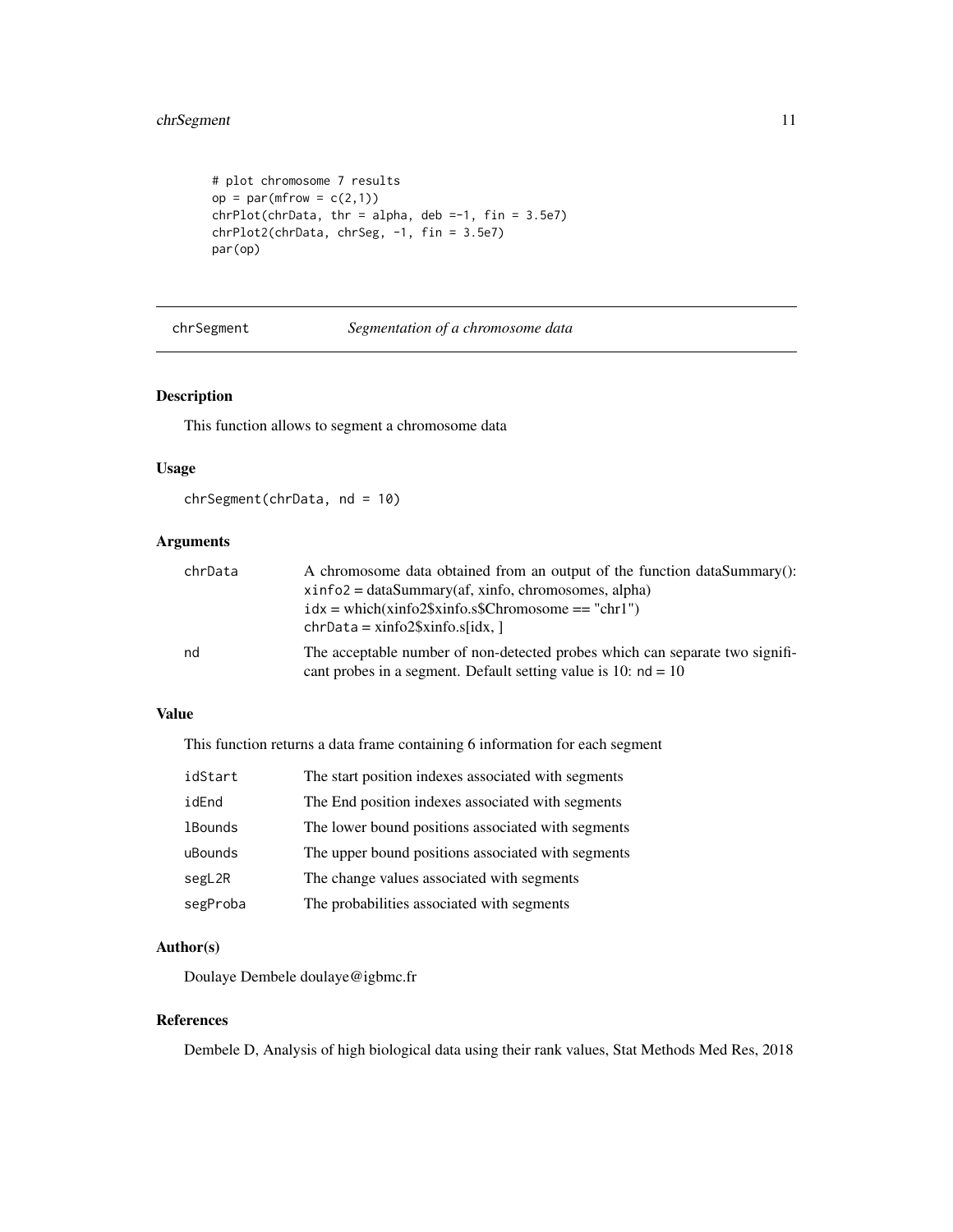## Examples

```
# load CGH data and info files
data(cghData)
data(cghInfo)
noms = colnames(cghData)
m = length(noms)
samp \leq noms[2:m]
# associate statistics with probes in the dataset
af \leq pfcoMod(cghData, samp, log2.opt = 0, trim.opt = 0.25)
chromosomes = c(7:9)alpha = 0.05# summarize results for each chromosome
xinfo2 = dataSummary(af, cghInfo, chromosomes, alpha)
# focused on chromosome 7 data
idx = which(xinfo2$xinfo.s$Chromosome == "7")chrData = xinfo2$xinfo.s[idx, ]
# segment chromosome 7 data
chrSeg = chrSegment(chrData, nd = 15)
# show first 10 segment results
chrSeg[1:10,]
```
dataSummary *Summarization of the detection results for a list of chromosomes*

## Description

From an outpout object of the function fcrosMod() or pfcoMod(), the chromosomes information object, the list of chromosomes and a threshold, this function creates two objects containing ordered chromosome data and summary results.

#### Usage

```
dataSummary(af, xinfo, chromosomes = c(1:22, "X", "Y"), alpha = 0.05)
```
## Arguments

| af    | An output object of the function fcrosMod() or pfcoMod():                      |
|-------|--------------------------------------------------------------------------------|
|       | $af = fcrossMod(xdata, samp, log2.opt, trim.opt)$                              |
|       | $af = pfcoMod(xdata, samp, log2.opt, trim.opt)$                                |
| xinfo | A data frame containing chromosomes information (probe name, gene symbol,      |
|       | chromosome index, start position, end position and the cytoband). These infor- |
|       | mation should appear with the labels ProbeName, GeneSymbol, Chromosome,        |

<span id="page-11-0"></span>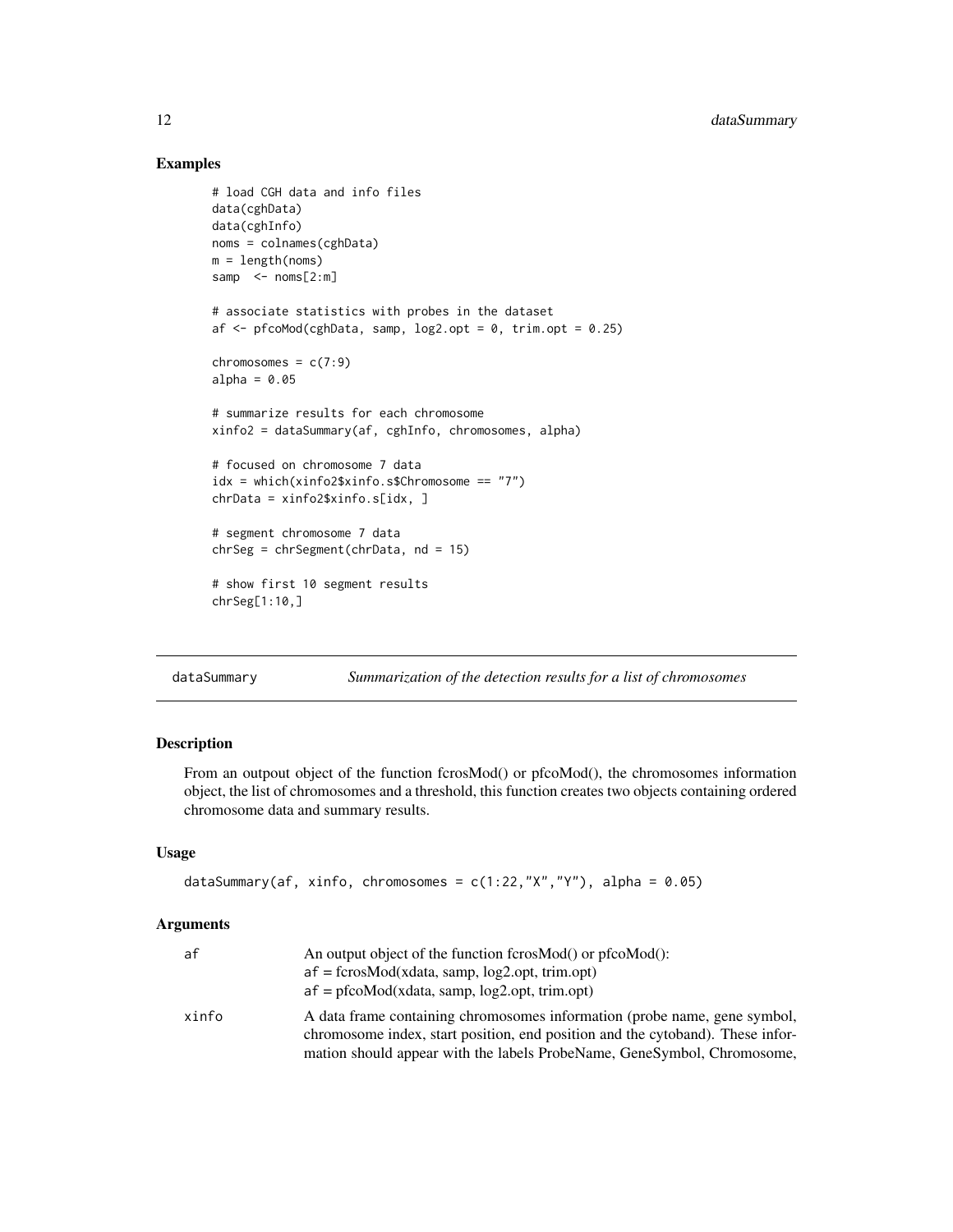<span id="page-12-0"></span>

|             | Start, End, Cytoband. Additional information may be used. Only labels Chro-<br>mosome, Start and End are mandotory.             |
|-------------|---------------------------------------------------------------------------------------------------------------------------------|
| chromosomes | A list of chromosomes. Default setting is a list with all chromosomes:<br>chromosomes = $(1:22,"X", "Y")$                       |
| alpha       | A threshold allowing to select significant probes based on probabilities. Default<br>setting is 0.05 (5% of error) thr = $0.05$ |

#### Author(s)

Doulaye Dembele doulaye@igbmc.fr

## References

Dembele D, Analysis of high biological data using their rank values, Stat Methods Med Res, 2018

## Examples

```
# load CGH data and info files
data(cghData)
data(cghInfo)
noms = colnames(cghData)
m = length(noms)
samp \leq noms[2:m]
# associate statistics with probes in the dataset
af \leq pfcoMod(cghData, samp, log2.opt = 0, trim.opt = 0.25)
chromosomes = c(7:9)alpha = 0.05# summarize results for each chromosome
xinfo2 = dataSummary(af, cghInfo, chromosomes, alpha)
# display the number of significant probes for each chromosome
xinfo2$chrSumm
```
fc2Calc *Calculation of fold change using pairwise comparison values*

#### Description

This is an internal function for using a C code to calculate fold changes using pairwise comparison of samples.

#### Usage

fc2Calc(rvect, n, m, idx, m2)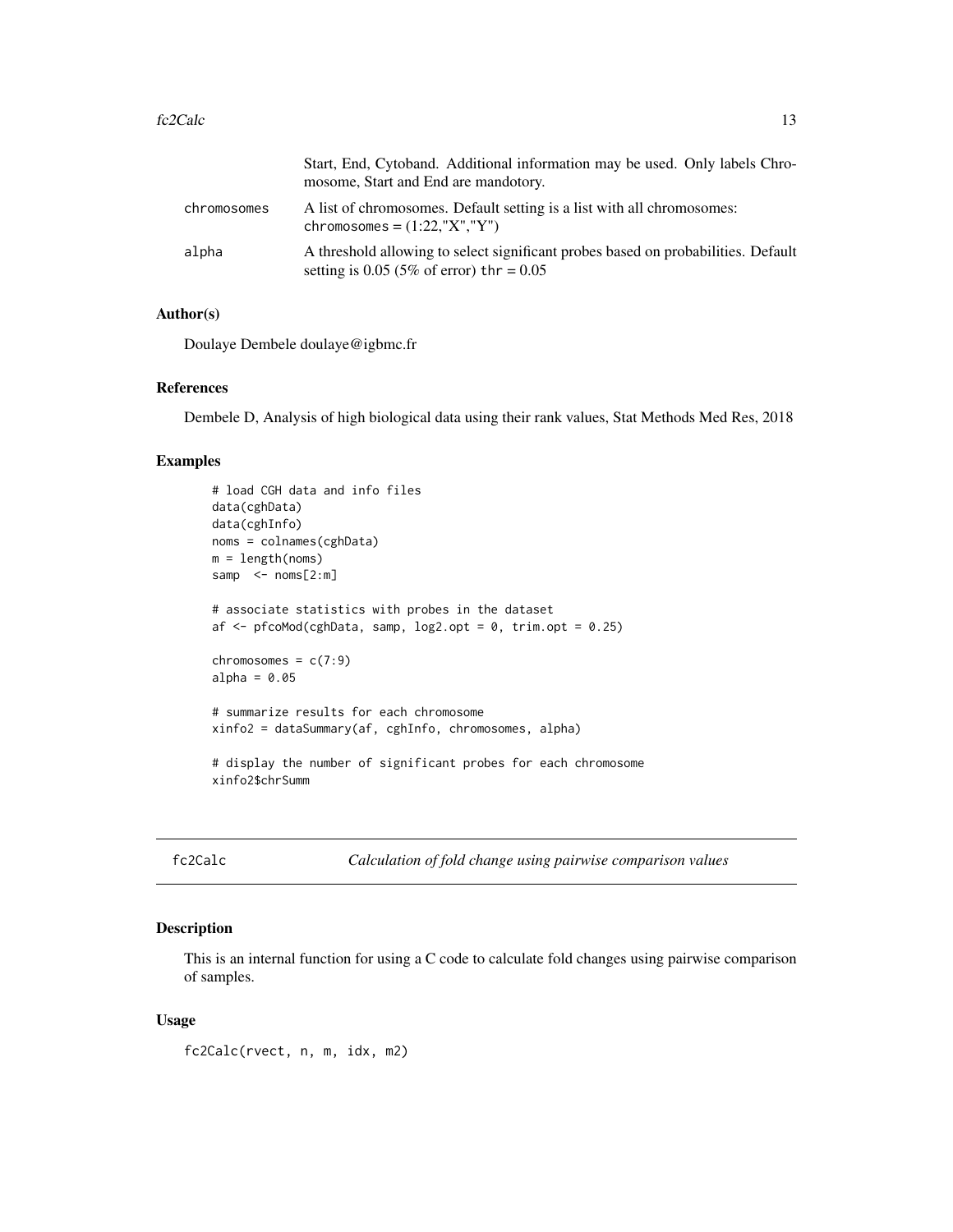#### <span id="page-13-0"></span>**Arguments**

| rvect          | Vector containing the full or reduced matrix with the pairwise comparison of<br>samples results |
|----------------|-------------------------------------------------------------------------------------------------|
| n.             | Number of genes or probes in the dataset                                                        |
| m              | Number of columns of the full or reduced matrix of pairwise comparison of<br>samples results    |
| idx            | Indexes of the columns to keep in the pairwise comparison of samples                            |
| m <sub>2</sub> | Number of columns in the full or reduced matrix of comparison of samples                        |

## Author(s)

Doulaye Dembele doulaye@igbmc.fr

## References

Dembele D, Analysis of high biological data using their rank values, Stat Methods Med Res, 2018

#### Examples

# data(fdata);

fcros *Search for differentially expressed genes/probes*

## Description

Implementation of a method based on fold change rank ordering statistics for detecting differentially expressed genes in a dataset. This function should be used with two biological conditions dataset (microarray or RNA-seq, ...). Using pairwise combinations of samples from the two biological conditions, fold changes (FC) are calculated. For each combination, the FC obtained are sorted in increasing order and corresponding rank values are associated with genes. Then, a statistic is assigned to the robust average ordered rank values for each gene/probe.

## Usage

```
fcros(xdata, cont, test, log2.opt = 0, trim.opt = 0.25)
```
## Arguments

| xdata | A matrix or a table containing two biological conditions dataset to process for<br>detecting differentially expressed genes: xdata. The first column of the matrix<br>"xdata" should contain the gene IDs or their names. |
|-------|---------------------------------------------------------------------------------------------------------------------------------------------------------------------------------------------------------------------------|
| cont  | A vector containing the label names of the control samples: cont = $c("cont01",$<br>"cont $02$ ", ).                                                                                                                      |
| test  | A vector containing the label names of the test samples: test = $c("test01",$<br>"test02", "test03", ).                                                                                                                   |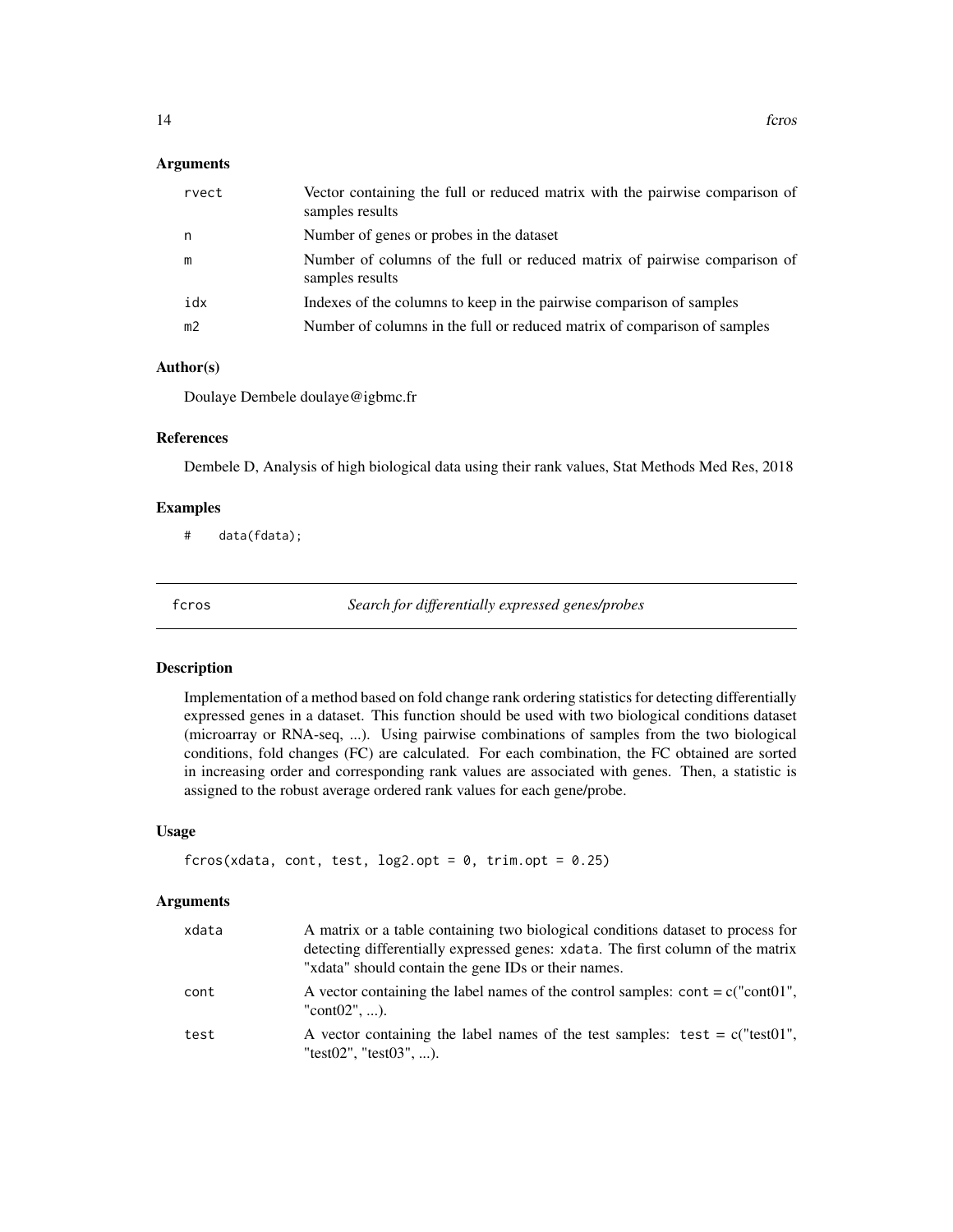#### fcros and the state of the state of the state of the state of the state of the state of the state of the state of the state of the state of the state of the state of the state of the state of the state of the state of the

| log2.opt | A scalar equals to 0 or 1. The value 0 (default) means that data in the matrix<br>"xdata" are expressed in a $log2$ scale: $log2$ . $opt = 0$                                                                                                                               |
|----------|-----------------------------------------------------------------------------------------------------------------------------------------------------------------------------------------------------------------------------------------------------------------------------|
| trim.opt | A scalar between 0 and 0.5. The value 0.25 (default) means that $25\%$ of the<br>lower and the upper rank values of each gene are not used for computing its<br>statistics "ri", i.e. the inter-quartile range rank values are averaged: $\text{trim}.\text{opt} =$<br>0.25 |

## Details

Label names appearing in the parameters "cont" and "test" should match with some label names in the columns of the data matrix "xdata". It is not necessary to use all label names appearing in the columns of the dataset matrix.

## Value

This function returns a data frame containing 9 components

| idnames         | A vector containing the list of IDs or symbols associated with genes                                                                                                                                                    |
|-----------------|-------------------------------------------------------------------------------------------------------------------------------------------------------------------------------------------------------------------------|
| ri              | The average of rank values associated with genes. These values are rank values<br>statistics leading to f-values and p-values.                                                                                          |
| <b>FC</b>       | The fold changes for genes in the dataset. These fold changes are calculated as<br>a ratio of averages from the test and the control samples. Non log scale values<br>are used in the calculation.                      |
| FC <sub>2</sub> | The robust fold changes for genes. These fold changes are calculated as a<br>trimmed mean of the fold changes or ratios obtained from the dataset samples.<br>Non log scale values are used in the calculation.         |
| f.value         | The f-values are probabilities associated with genes using the "mean" and the<br>"standard deviation" ("sd") of the statistics "ri". The "mean" and "sd" are used<br>as a normal distribution parameters.               |
| p.value         | The p-values associated with genes. These values are obtained from the fold<br>change rank values and one sample t-test.                                                                                                |
| bounds          | Two values, which are the lower and the upper bounds or the minimum and the<br>maximum values of the non standardized "ri".                                                                                             |
| params          | Three values, which are the estimates for the parameters "delta" (average differ-<br>ence between consecutive ordered average of rank values) "mean" (mean value<br>of "ri") and the standard deviation ("sd") of "ri". |
| params_t        | Three values which are theoretical levels for parameters "delta", "mean" and<br>"sd".                                                                                                                                   |

## Author(s)

Doulaye Dembele doulaye@igbmc.fr

## References

Dembele D and Kastner P, Fold change rank ordering statistics: a new method for detecting differentially expressed genes, BMC Bioinformatics, 2014, 15:14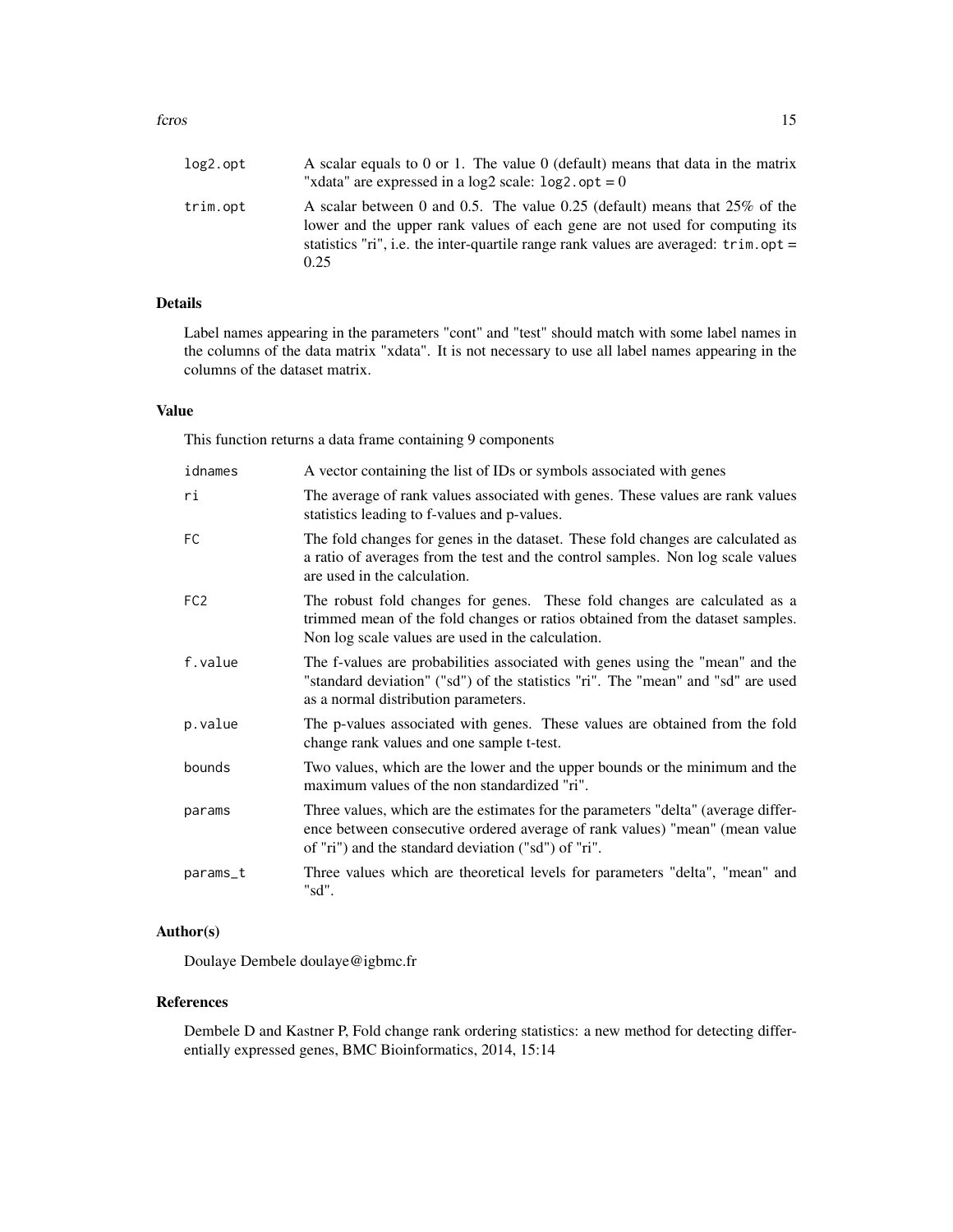## Examples

```
data(fdata);
cont <- c("cont01", "cont07", "cont03", "cont04", "cont08");
test <- c("test01", "test02", "test08", "test09", "test05");
\log 2.opt <- 0;
trim.opt \leq -0.25;
# perform fcros()
af <- fcros(fdata, cont, test, log2.opt, trim.opt);
# now select top 20 down and/or up regulated genes
top20 <- fcrosTopN(af, 20);
alpha1 <- top20$alpha[1];
alpha2 <- top20$alpha[2];
id.down \leftarrow matrix(0, 1);id.up \leq matrix(0, 1);
n <- length(af$FC);
f.value <- af$f.value;
idown \leq -1;
iup < -1;for (i in 1:n) {
    if (f.value[i] \leq alpha1) \{ id.down[idom] \leq -i; idown \leq idown + 1; \}if (f.value[i] >= alpha2) { id.up[iup] <- i; iup <- iup + 1; }
}
data.down <- fdata[id.down[1:(idown-1)], ];
ndown <- nrow(data.down);
data.up <- fdata[id.up[1:(iup-1)], ];
nup <- nrow(data.up);
# now plot down regulated genes
t <- 1:20;
op = par(mfrow = c(2,1));plot(t, data.down[1,2:21], type = "l", col = "blue", xlim = c(1,20),ylim = c(0, 18), main = "Top down-regulated genes");
for (i in 2:ndown) {
    lines(t, data.down[i,2:21], type = "l", col = "blue")}
# now plot down and up regulated genes
plot(t, data.up[1, 2:21], type = "l", col = "red", xlim = c(1, 20),ylim = c(0,18), main = "Top up-regulated genes");
for (i in 2:nup) {
    lines(t, data.up[i,2:21], type = "l", col = "red")}
par(op)
```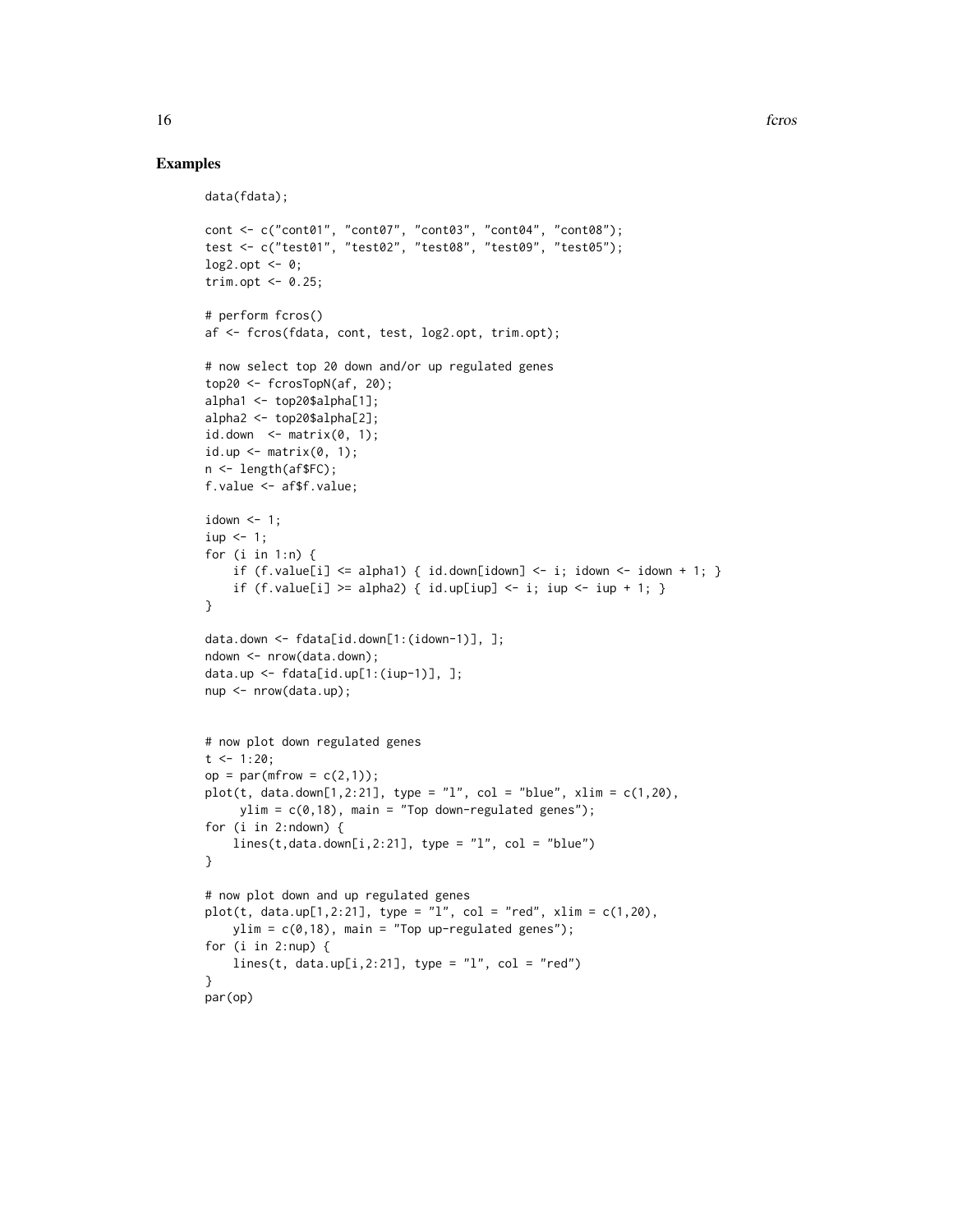<span id="page-16-0"></span>

#### Description

Implementation of a method based on fold change or ratio rank ordering statistics for detecting differentially expressed genes. This function should be used with dataset in two separate tables and from two biological conditions datasets (microarray, RNA-seq, ...). Pairwise combinations of samples from the two biological conditions are used to obtain a matrix of fold changes. For each combination, the FCs obtained are sorted in an increasing order and the corresponding rank values are associated with genes/probes. Then, a statistic is associated with each gene/probe.

#### Usage

```
fcros2(xdata1, xdata2, cont, test, log2.opt = 0, trim.opt = 0.25)
```
#### Arguments

| xdata1      | A matrix or a table containing two biological conditions dataset to process for<br>detecting differentially expressed genes: xdata1. The first column of the matrix<br>"xdata1" should contain the gene IDs or symbols.                                                  |
|-------------|--------------------------------------------------------------------------------------------------------------------------------------------------------------------------------------------------------------------------------------------------------------------------|
| xdata2      | A matrix or a table containing two biological conditions dataset to process for de-<br>tecting differentially expressed genes: xdata2. The first column of the matrix<br>"xdata2" should contain the gene IDs or symbols.                                                |
| cont        | A vector containing the label names of the control samples: $\text{cont} = \text{c}(\text{"cont}01",$<br>"cont $(02", )$                                                                                                                                                 |
| test        | A vector containing the label names of the test samples: test = $c("test01",$<br>"test02", "test03", )                                                                                                                                                                   |
| $log2.$ opt | A scalar equals to 0 or 1. The value 0 (default) means that data in the tables<br>"xdata1" and "xdata2" are expressed in a $log2$ scale: $log2$ . $opt = 0$                                                                                                              |
| trim.opt    | A scalar between 0 and 0.5. The value 0.25 (default) means that $25\%$ of the<br>lower and the upper rank values for a gene are not used for computing the statis-<br>tics "ri", i.e. the inter-quartile range rank values are averaged: $\text{trim}.\text{opt} = 0.25$ |

## Details

The label names appearing in the parameters "cont" and "test" should match some label names in the columns of the data matrices "xdata1" and "xdata2". It is not necessary to use all column label names appearing in matrices "xdata1" and "xdata2". However, it is assumed that the same genes (same IDs or symbol) are used in xdata1 and xdata2.

## Value

This function returns a data frame containing 9 components

idnames A vector containing the list of the IDs or symbols associated with genes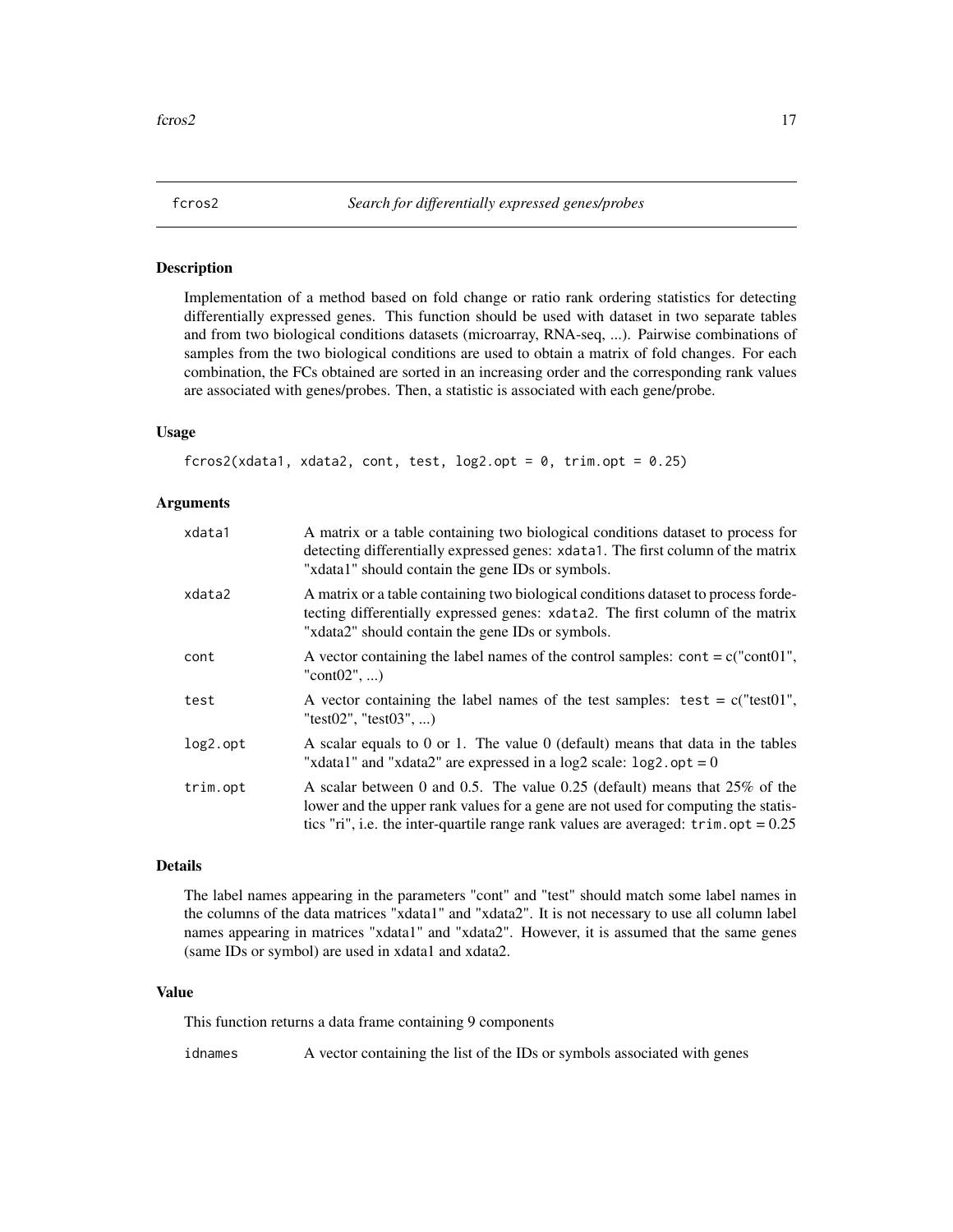| ri              | The average of rank values associated with genes in the datasets. These values<br>are rank statistics leading to f-values and p-values.                                                                                                        |
|-----------------|------------------------------------------------------------------------------------------------------------------------------------------------------------------------------------------------------------------------------------------------|
| FC.             | The fold changes for genes. These fold changes are calculated as a ratio of<br>averages from the test and control samples. Non log scale values are used in the<br>calculation.                                                                |
| FC <sub>2</sub> | The robust fold changes for genes. These fold changes are calculated as a<br>trimmed mean of the fold changes or ratios obtained from the dataset samples<br>using the pairwise comparisons. Non log scale values are used in the calculation. |
| f.value         | The f-values are probabilities associated with genes. These values are obtained<br>using the "mean" and the "standard deviation" ("sd") of the statistics "ri". The<br>"mean" and "sd" are used as a normal distribution parameters.           |
| p.value         | The p-values associated with genes. These values are obtained from the f-values.                                                                                                                                                               |
| bounds          | Two values which are the lower and the upper bound or the minimum and the<br>maximum values of non standardized "ri".                                                                                                                          |
| params          | Three values, which are the estimates for the parameters "delta" (average dif-<br>ference between consecutive ordered average of rank) "mean" (mean value of<br>variable "ri") and the standard deviation ("sd") of variable "ri".             |
| params_t        | Three values, which are the theoretical levels for parameters "delta", "mean" and<br>"sd".                                                                                                                                                     |

#### Author(s)

Doulaye Dembele doulaye@igbmc.fr

#### References

Dembele D and Kastner P, Fold change rank ordering statistics: a new method for detecting differentially expressed genes, BMC Bioinformatics, 2014, 15:14

## Examples

```
data(fdata);
cont <- c("cont01", "cont02", "cont03", "cont04", "cont05",
          "cont06", "cont07", "cont08", "cont09", "cont10");
test <- c("test01", "test02", "test03", "test04", "test05",
          "test06", "test07", "test08", "test09", "test10");
log2.opt <- 0;
trim.opt \leq -0.25;
# perform fcros2()
xdata1 <- fdata[,c(2:5, 12:17)];
xdata2 <- fdata[,c(6:11, 18:21)];
af2 <- fcros2(xdata1, xdata2, cont, test, log2.opt, trim.opt);
# now select top 20 down and/or up regulated genes
top20 \leq fcrosTopN(af2, 20);
alpha1 <- top20$alpha[1];
alpha2 <- top20$alpha[2];
```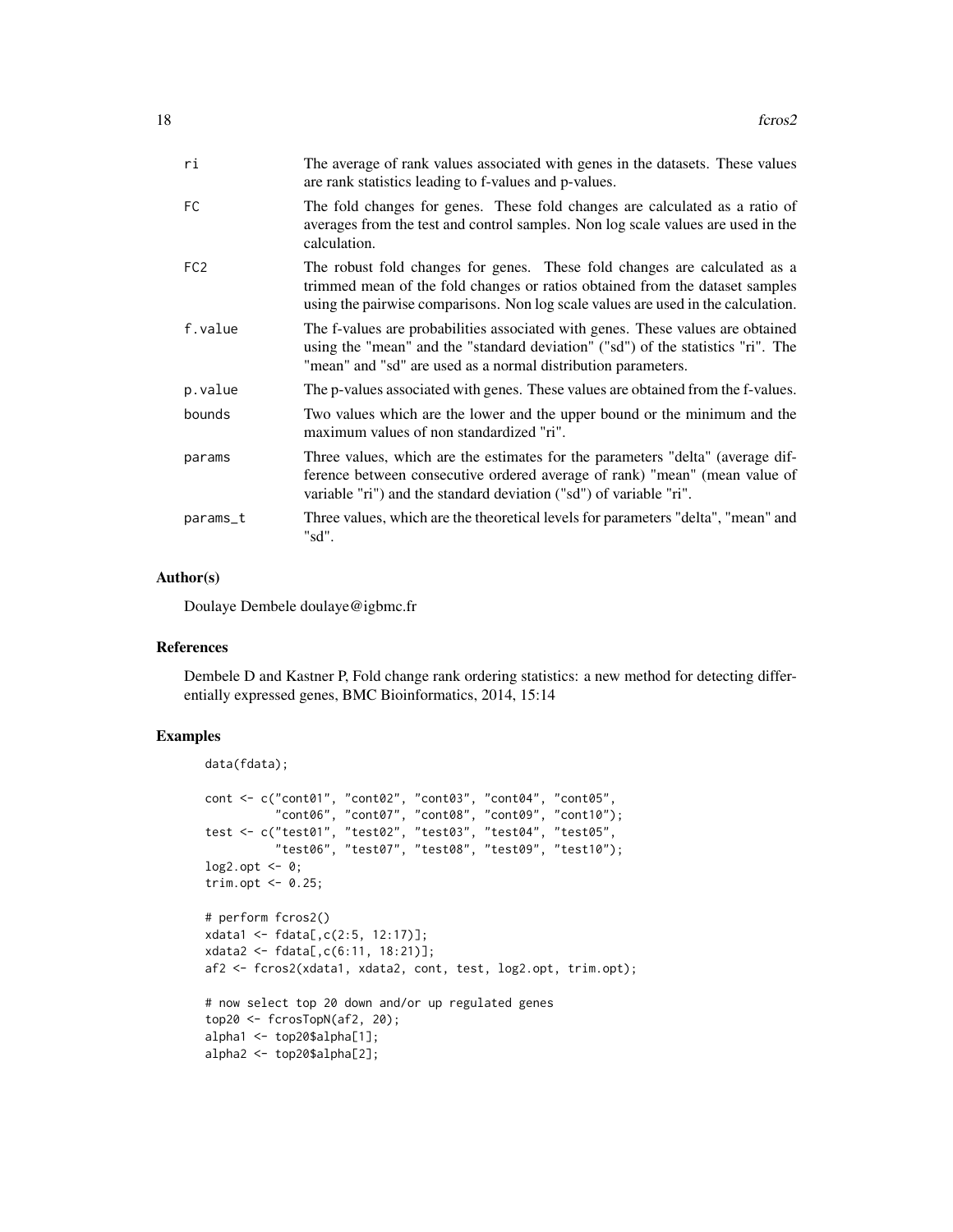#### <span id="page-18-0"></span>fcrosFCmat 19

```
id.down \leq matrix(0,1);
id.up \leq matrix(0,1);
n <- length(af2$FC);
f.value <- af2$f.value;
idown < -1;iup < -1;for (i in 1:n) {
    if (f.value[i] \le alpha1) { id.down[idown] \le- i; idown \le- idown + 1; }
    if (f.value[i] >= alpha2) { id.up[iup] <- i; iup <- iup + 1; }
}
data.down <- fdata[id.down[1:(idown-1)], ];
ndown <- nrow(data.down);
data.up <- fdata[id.up[1:(iup-1)], ];
nup <- nrow(data.up);
# now plot down regulated genes
t < -1:20;op = par(mfrow = c(2,1));plot(t, data.down[1,2:21], type = "l", col = "blue", xlim = c(1,20),ylim = c(0,18), main = "Top down-regulated genes");
for (i in 2:ndown) {
    lines(t, data.down[i,2:21], type = "l", col = "blue")}
# now plot down and up regulated genes
plot(t, data.up[1,2:21], type = "1", col = "red", xlim = c(1,20),ylim = c(0,18), main = "Top up-regulated genes");
for (i in 2:nup) {
   lines(t, data.up[i,2:21], type = "l", col = "red")
}
par(op)
```
fcrosFCmat *Calculation of a matrix of fold changes using pairwise comparisons*

#### **Description**

This function allows to compute a matrix of fold changes using pairwise comparisons of a two biological conditions dataset. This function is used internally by fcros2()

#### Usage

fcrosFCmat(xdata, cont, test, log2.opt=0, trim.opt=0.25)

#### Arguments

xdata A table containing a two biological conditions dataset to process for obtaining a matrix of fold changes that results from pairwise comparisons of samples: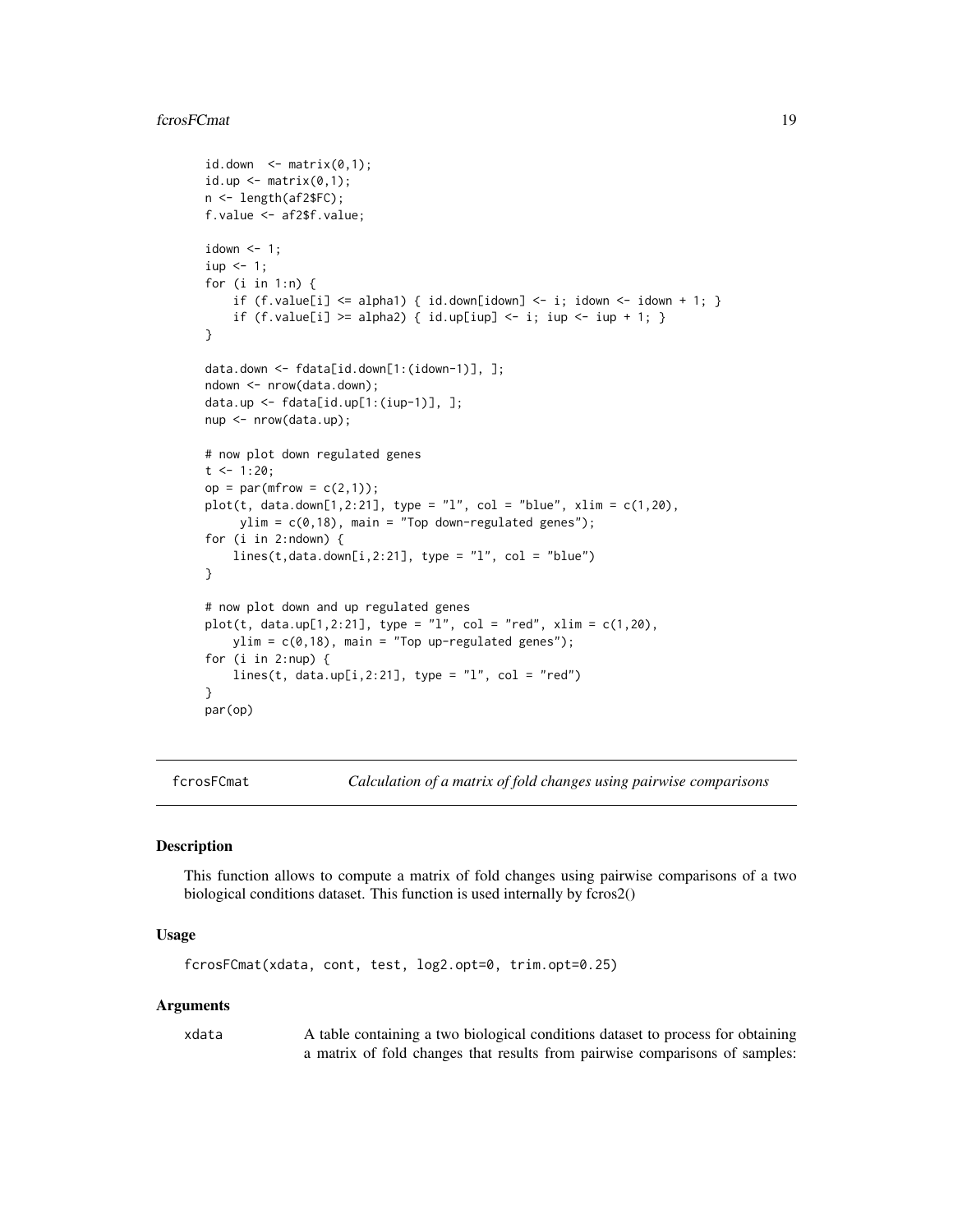|             | xdata. The first column of the matrix "xdata" should contain the gene IDs or<br>symbols.                                                                                                                                                                       |
|-------------|----------------------------------------------------------------------------------------------------------------------------------------------------------------------------------------------------------------------------------------------------------------|
| cont        | A vector containing label names of the control samples: cont = $c("cont01",$<br>" $cont02$ ", )                                                                                                                                                                |
| test        | A vector containing label names of the test samples: $test = c("test01", "test02",$<br>"test $(03", )$                                                                                                                                                         |
| $log2.$ opt | A scalar equals to 0 or 1. The value $0$ (default) means that the data values in<br>matrix "xdata" are expressed in a $log2$ scale: $log2$ . $opt = 0$                                                                                                         |
| trim.opt    | A scalar between 0 and 0.5. The value 0.25 (default) means that $25\%$ of the<br>lower and the upper rank values of each gene are not used for computing the<br>statistic "ri" or "u1", i.e. the inter-quartile rank values are averaged: trim.opt<br>$= 0.25$ |

## Details

The label names appearing in the parameters "cont" and "test" should match some label names of the columns in the table "xdata". The dataset "xdata" can contain other label names not used.

#### Value

This function returns a data frame containing 3 components

| idnames         | A vector containing the list of IDs or symbols associated with genes                                                                                                                                                        |
|-----------------|-----------------------------------------------------------------------------------------------------------------------------------------------------------------------------------------------------------------------------|
| fcMat           | A matrix of fold changes associated with genes. This matrix is obtained using<br>pairwise comparisons of samples in the dataset "xdata".                                                                                    |
| FC.             | The fold changes for genes in the dataset "xdata". These fold changes are calcu-<br>lated as a ratio of averages from the test and the control samples. Non log scale<br>values are used in this calculation.               |
| FC <sub>2</sub> | The robust fold changes for genes in the dataset "xdata". These fold changes<br>are calculated as a trimmed mean of the fold changes obtained using pairs of<br>samples. Non log scale values are used in this calculation. |

## Author(s)

Doulaye Dembele doulaye@igbmc.fr

### References

Dembele D and Kastner P, Fold change rank ordering statistics: a new method for detecting differentially expressed genes, BMC Bioinformatics, 2014, 15:14

## Examples

```
data(fdata);
```

```
cont <- c("cont01", "cont07", "cont03", "cont04", "cont08");
test <- c("test01", "test02", "test08", "test09", "test05");
log2.opt <- 0;
```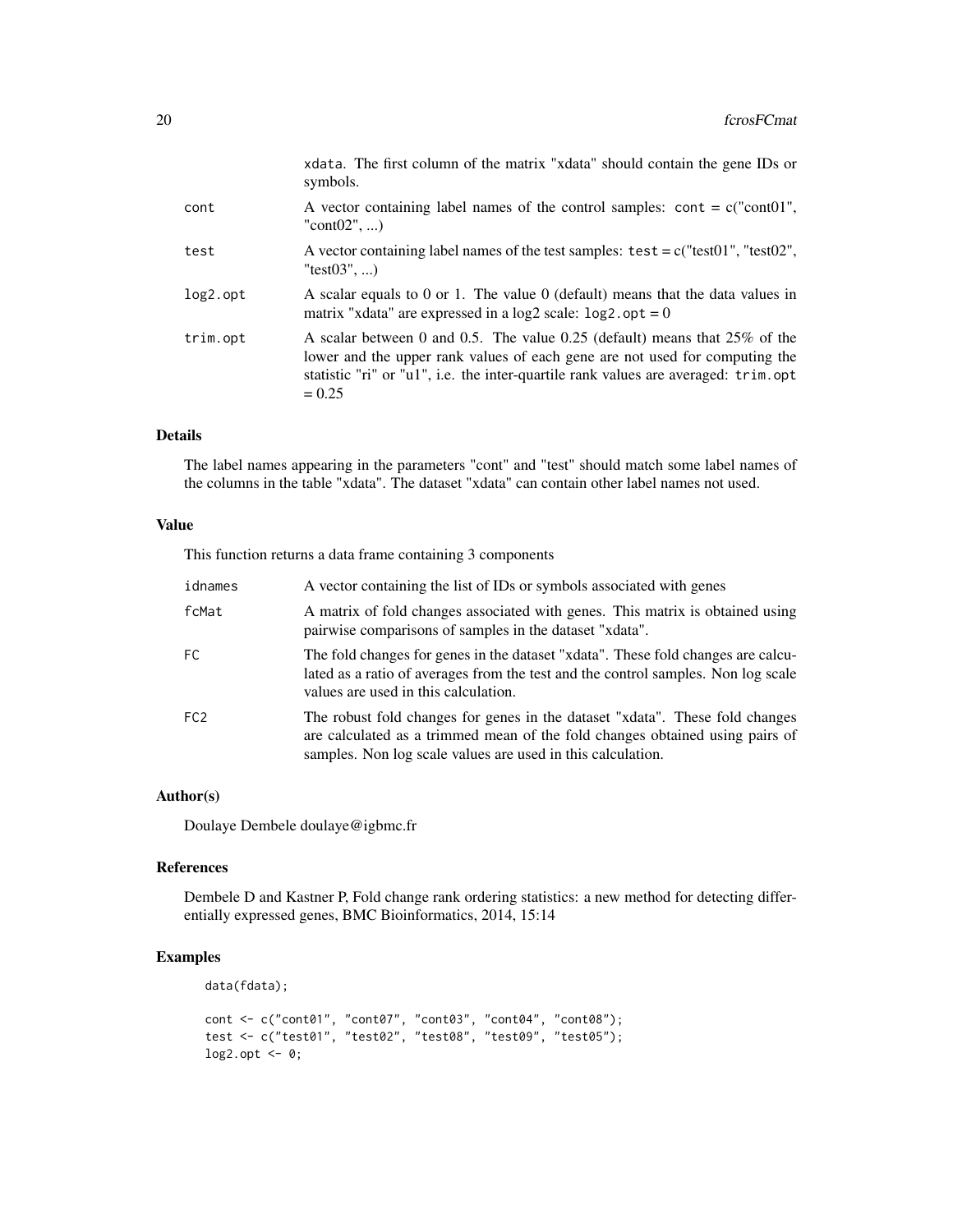#### <span id="page-20-0"></span>fcrosMod 21

```
# perform fcrosFCmat()
fc <- fcrosFCmat(fdata, cont, test, log2.opt);
# plot histogram of the fold change (log2 scale) in dataset
hist(log2(fc$FC),nclass = 50);
```

| fcrosMod | Search for differentially expressed genes or to detect recurrent copy |
|----------|-----------------------------------------------------------------------|
|          | number aberration probes                                              |

#### Description

Implementation of a method based on fold change rank ordering statistics to search for differentially expressed genes or to detect chromosomal recurrent copy number aberration probes. This function should be used with a matrix of fold changes or ratios from biological dataset (microarray, RNAseq, ...). The function fcrosMod() is an extention of the function fcros() to a dataset which does not contain replicate samples or to a dataset with one biological condition dataset. Statistics are associated with genes/probes to characterize their change levels.

## Usage

```
fcrosMod(fcMat, samp, log2.opt = 0, trim.opt = 0.25)
```
## Arguments

| fcMat       | A matrix containing fold changes or ratios from a biological dataset to process<br>for searching differentially expressed genes or for detecting recurrent copy num-<br>ber aberrations regions: fcMat. The first column of the matrix "fcMat" should<br>contain the gene IDs or symbols. |
|-------------|-------------------------------------------------------------------------------------------------------------------------------------------------------------------------------------------------------------------------------------------------------------------------------------------|
| samp        | A vector of sample label names which should appear in the columns of the<br>matrix fcMat: samp.                                                                                                                                                                                           |
| $log2.$ opt | A scalar equals to 0 or 1. The value 0 (default) means that values in the matrix<br>"fcMat" are expressed in a log2 scale: $log2$ . opt = 0                                                                                                                                               |
| trim.opt    | A scalar between 0 and 0.5. The value 0.25 (default) means that $25\%$ of the<br>lower and the upper rank values for each gene are not used for computing the<br>statistic "ri", i.e. the inter-quartile range rank values are averaged: $\text{trim}.\text{opt} =$<br>0.25               |

## Details

The label names appearing in the parameter "samp" should match some label names of the columns in the data matrix "xdata". It is not necessary to use all label names appearing in the columns of the dataset matrix.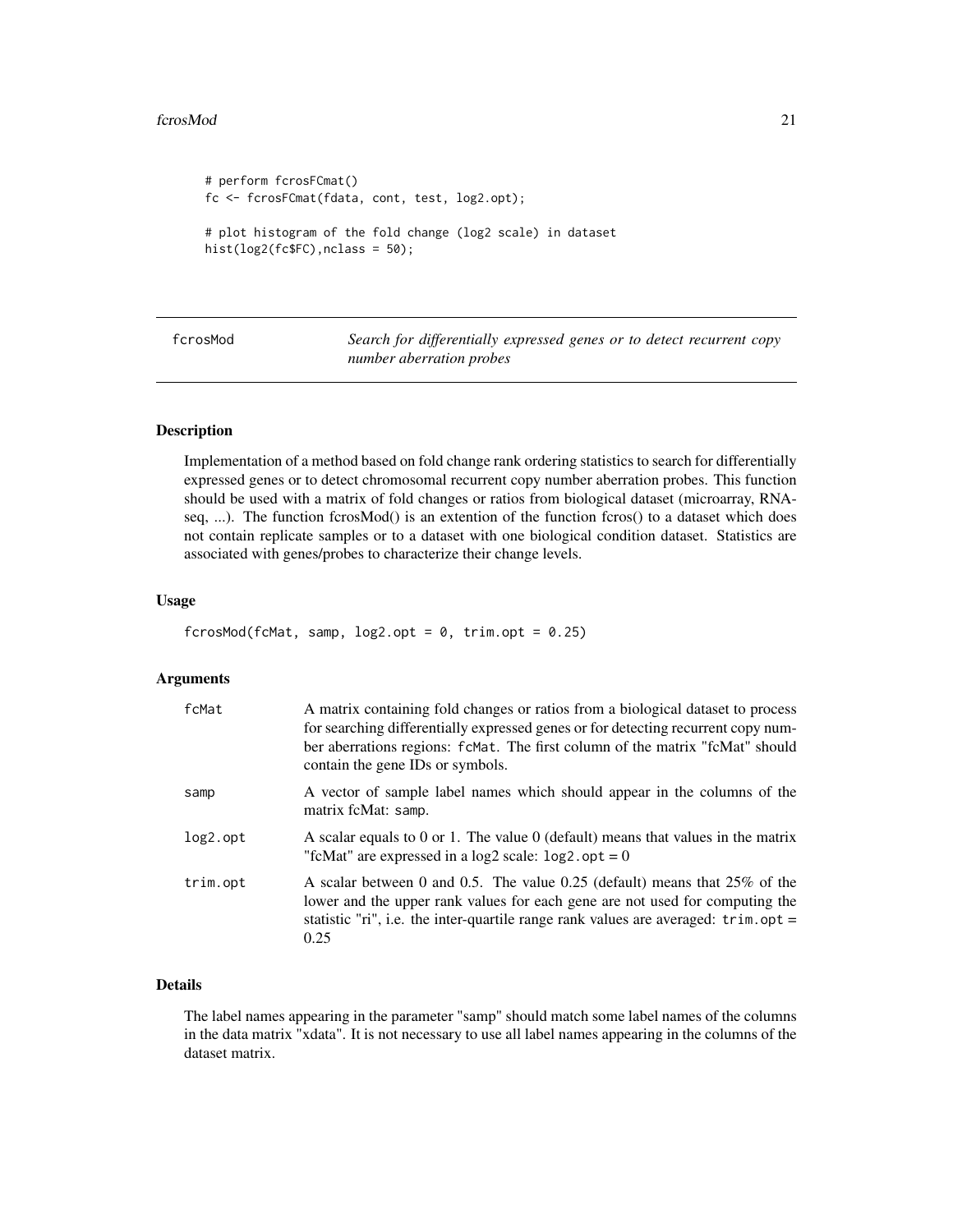This function returns a data frame containing 8 components

| idnames         | A vector containing the list of IDs or symbols associated with genes                                                                                                                                                     |
|-----------------|--------------------------------------------------------------------------------------------------------------------------------------------------------------------------------------------------------------------------|
| ri              | The average of ordered rank values associated with genes in the dataset. These<br>values are rank statistics leading to the f-values and the p-values.                                                                   |
| FC <sub>2</sub> | The robust fold changes for genes in matrix "fcMat". These fold changes are<br>calculated as a trimed mean of the values in "fcMat". Non log scale values are<br>used in this calculation.                               |
| f.value         | The f-values are probabilities associated with genes using the "mean" and the<br>"standard deviation" ("sd") of values in "ri". The "mean" and "sd" are used as a<br>normal distribution parameters.                     |
| p.value         | The p-values associated with genes. The p-values are obtained using a one sam-<br>ple t-test on the fold change rank values.                                                                                             |
| bounds          | Two values, which are the lower and the upper bounds or the minimum and the<br>maximum values of the non standardized "ri".                                                                                              |
| params          | Three values, which are the estimates for the parameters "delta" (average differ-<br>ence between consecutive ordered average of rank) "mean" (mean value of the<br>"ri") and the standard deviation ("sd") of the "ri". |
| params_t        | Three values, which are theoretical levels for the parameters "delta", "mean" and<br>"sd".                                                                                                                               |

#### Author(s)

Doulaye Dembele doulaye@igbmc.fr

#### References

Dembele D, Analysis of high biological data using their rank values, Stat Methods Med Res, 2018

## Examples

```
data(fdata);
cont <- c("cont01", "cont07", "cont03", "cont04", "cont08");
test <- c("test01", "test02", "test08", "test09", "test05");
log2.opt <- 0;
trim.opt \leq -0.25;
# perform fcrosMod()
fc <- fcrosFCmat(fdata, cont, test, log2.opt, trim.opt);
m <- ncol(fc$fcMat)
samp <- paste("Col", as. character(1:m), sep = "");
fc.val <- cbind(fdata[,1], data.frame(fc$fcMat))
\text{columns}(fc.val) \leftarrow c("ID", \text{ samp})af <- fcrosMod(fc.val, samp, log2.opt, trim.opt);
```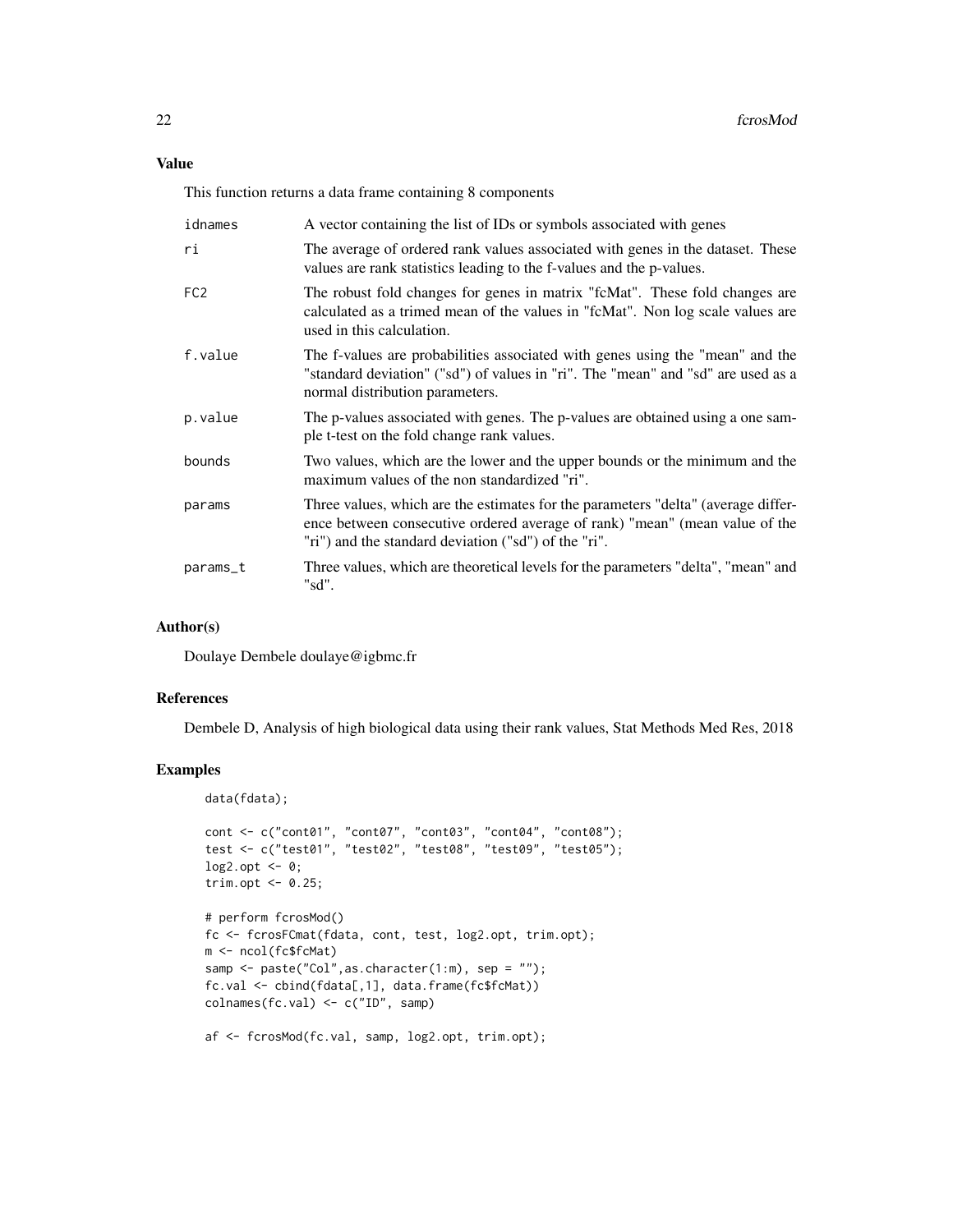#### <span id="page-22-0"></span>fcrosRead 23

```
# now select top 20 down and/or up regulated genes
top20 <- fcrosTopN(af, 20);
alpha1 <- top20$alpha[1];
alpha2 <- top20$alpha[2];
id.down \leq matrix(0,1);
id.up \leq matrix(0,1);
n <- length(af$FC);
f.value <- af$f.value;
idown <-1;
iup < -1;for (i in 1:n) {
    if (f.value[i] <= alpha1) { id.down[i] <- i; idown <- i idown <- idown + 1; }
    if (f.value[i] >= alpha2) { id.up[iup] < -i; iup < -iup + 1; }
}
data.down <- fdata[id.down[1:(idown-1)], ];
ndown <- nrow(data.down);
data.up <- fdata[id.up[1:(iup-1)], ];
nup <- nrow(data.up);
# now plot down regulated genes
t <- 1:20;
op = par(mfrow = c(2,1));plot(t, data.down[1, 2:21], type = "1", col = "blue", xlim = c(1,20),ylim = c(0,18), main = "Top down-regulated genes");
for (i in 2:ndown) {
    lines(t, data.down[i, 2:21], type = "l", col = "blue")}
# now plot down and up regulated genes
plot(t, data.up[1, 2:21], type = "l", col = "red", xlim = c(1, 20),ylim = c(0,18), main = "Top up-regulated genes");
for (i in 2:nup) {
    lines(t, data.up[i,2:21], type = "l", col = "red")}
par(op)
```
fcrosRead *Read a tab delimited text file*

#### Description

This function can be used to read a tab delimited text file to be used as input for the functions fcros(), fcros2(), fcrosMod() pfco() or pfcoMod(). You may also use other functions (read.csv(), read.csv2(), read.delim() or read.delim2()) to read your dataset.

#### Usage

fcrosRead(filename)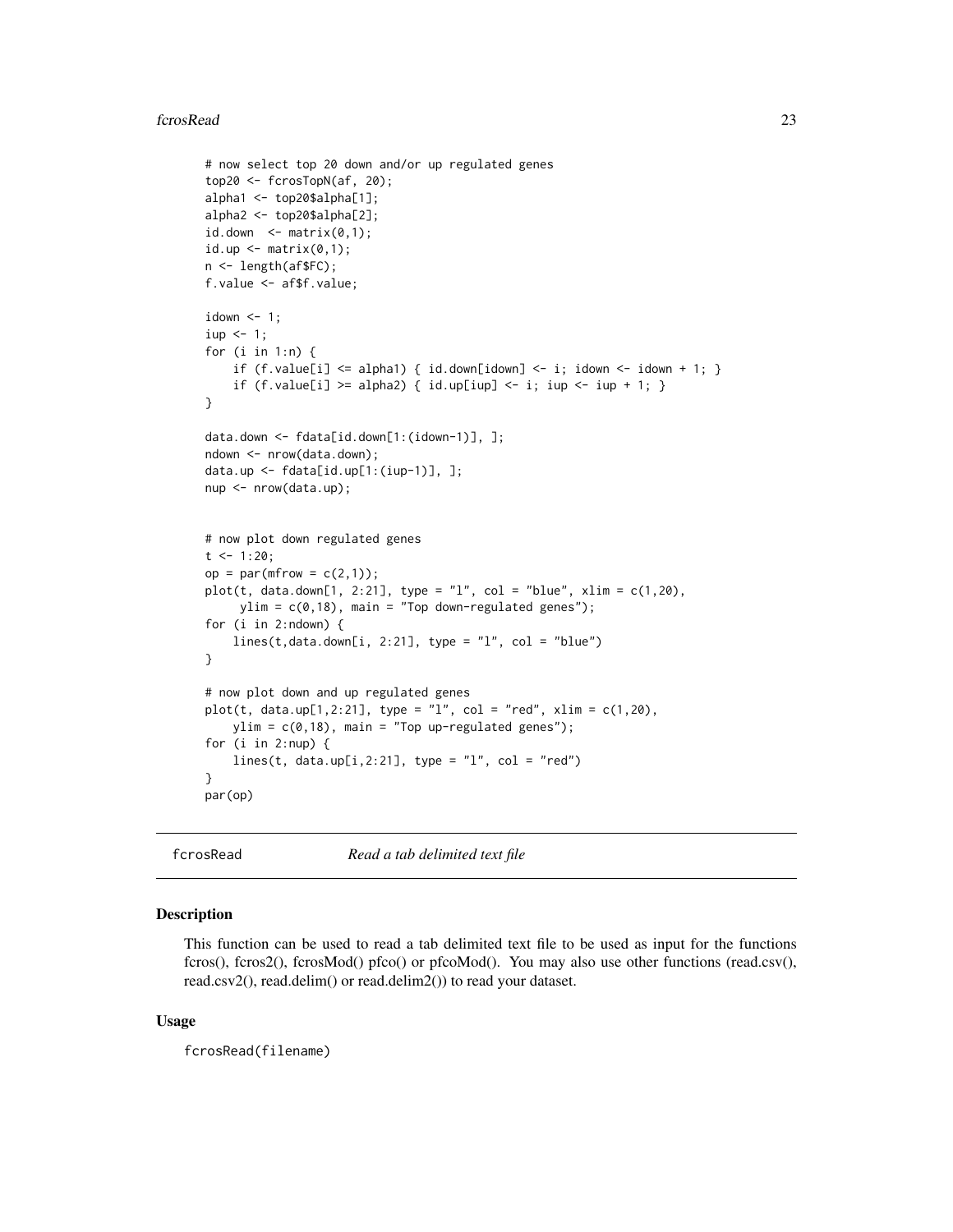#### <span id="page-23-0"></span>Arguments

filename "filename" is a tab delimited text file to read. The first line of this file should contain labels.

#### Value

Output is a matrix or a table containing data.

#### Author(s)

Doulaye Dembele, doulaye@igbmc.fr

## Examples

```
# generate random dataset of size 100 x 5
xdata = matrix(c(rep(\theta, 600)), ncol = 6);xdata[, 2:6] < - matrix(rnorm(500,0,1), ncol = 5);
x0 <- matrix(NA, 100, 0);
for (i in 1:100) {
    x0[i] <- paste("Obs_", i, sep = "");
}
# set column names
colnames(xdata) <- c("Index", "Col_1", "Col_2", "Col_3", "Col_4", "Col_5");
# save data in a text file
write.table(xdata, file = "test2delete.txt", quote = FALSE, sep = "\t",
       eol = "n", col.name = TRUE, row.name = FALSE);# now used fcros.read() to open the file
mydata <- fcrosRead(file = "test2delete.txt");
summary(mydata)
```
fcrosTopN *Search for the top N changed genes or probes*

#### Description

This function allows to seach for the top N differentially expressed genes or changed probes. It uses the output results obtained using one of the following functions fcros(), fcros2(), fcrosMod(), pfco() or pfcoMod().

#### Usage

fcrosTopN(af, topN)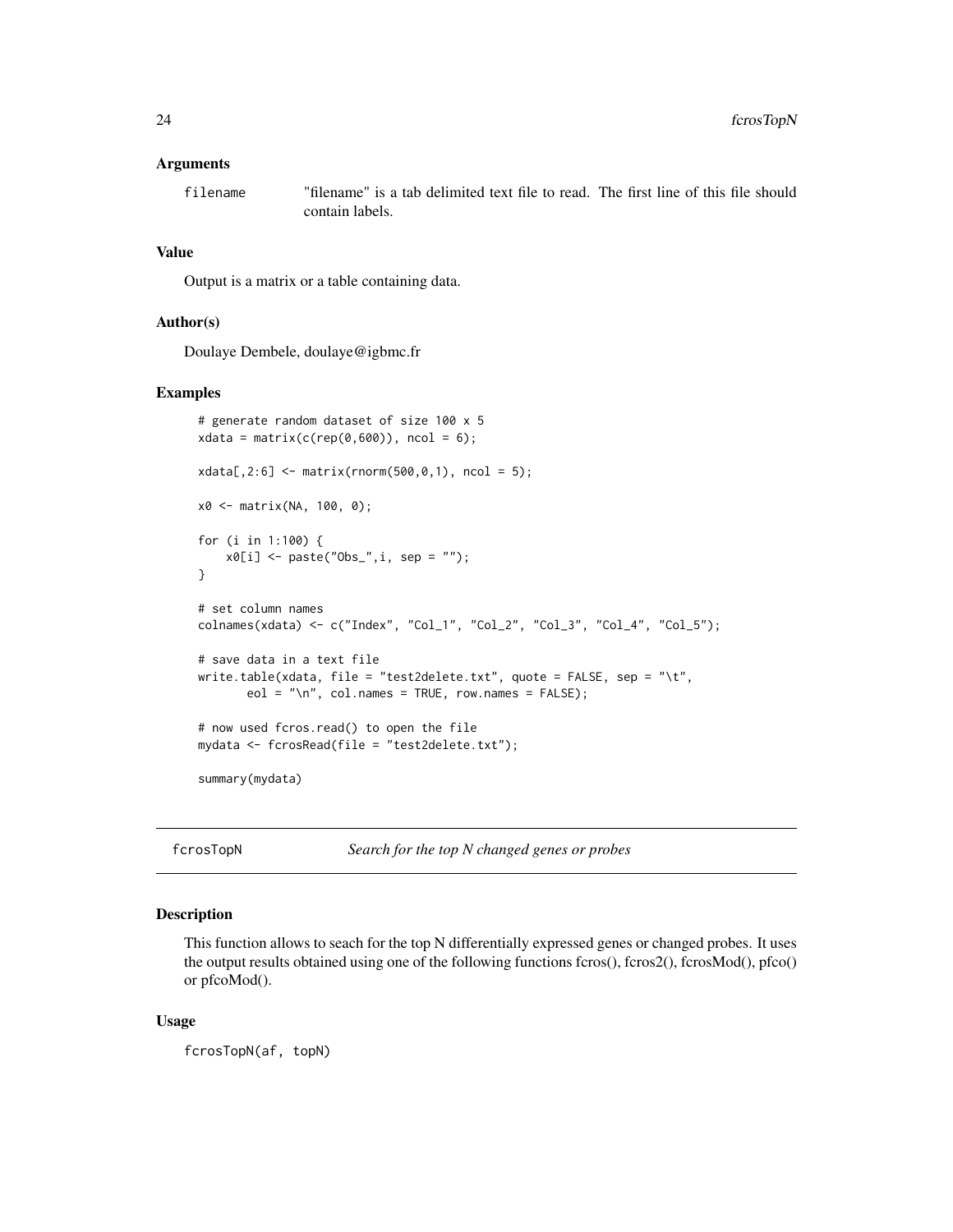## fcrosTopN 25

## Arguments

| af   | This is an output object obtained using the functions fcros(), fcros2(), fcros-<br>$Mod()$ , pfco $()$ or pfco $Mod()$ : f value |
|------|----------------------------------------------------------------------------------------------------------------------------------|
| topN | The expected number of the top DE genes in the dataset used: topN                                                                |

#### Value

This function returns a data frame containing 2 components

| alpha | Two threshold values for the down- and the up-regulated allowing to have the<br>top N DE genes |
|-------|------------------------------------------------------------------------------------------------|
| index | The indexes of the top N DE genes                                                              |

#### Author(s)

Doulaye Dembele doulaye@igbmc.fr

## References

Dembele D and Kastner P, Fold change rank ordering statistics: a new method for detecting differentially expressed genes, BMC Bioinformatics, 2014, 15:14

## Examples

```
data(fdata);
cont <- c("cont01", "cont07", "cont03", "cont04", "cont08");
test <- c("test01", "test02", "test08", "test09", "test05");
log2.opt <- 0;
# perform fcros()
af <- fcros(fdata, cont, test, log2.opt);
# now select top 10 down and/or up regulated genes
top10 <- fcrosTopN(af, 10);
# display thresholds
top10$alpha
# display index of top10 genes
fdata[top10$index, 1]
# display fvalue of the top10 genes
(af$f.value)[top10$index]
```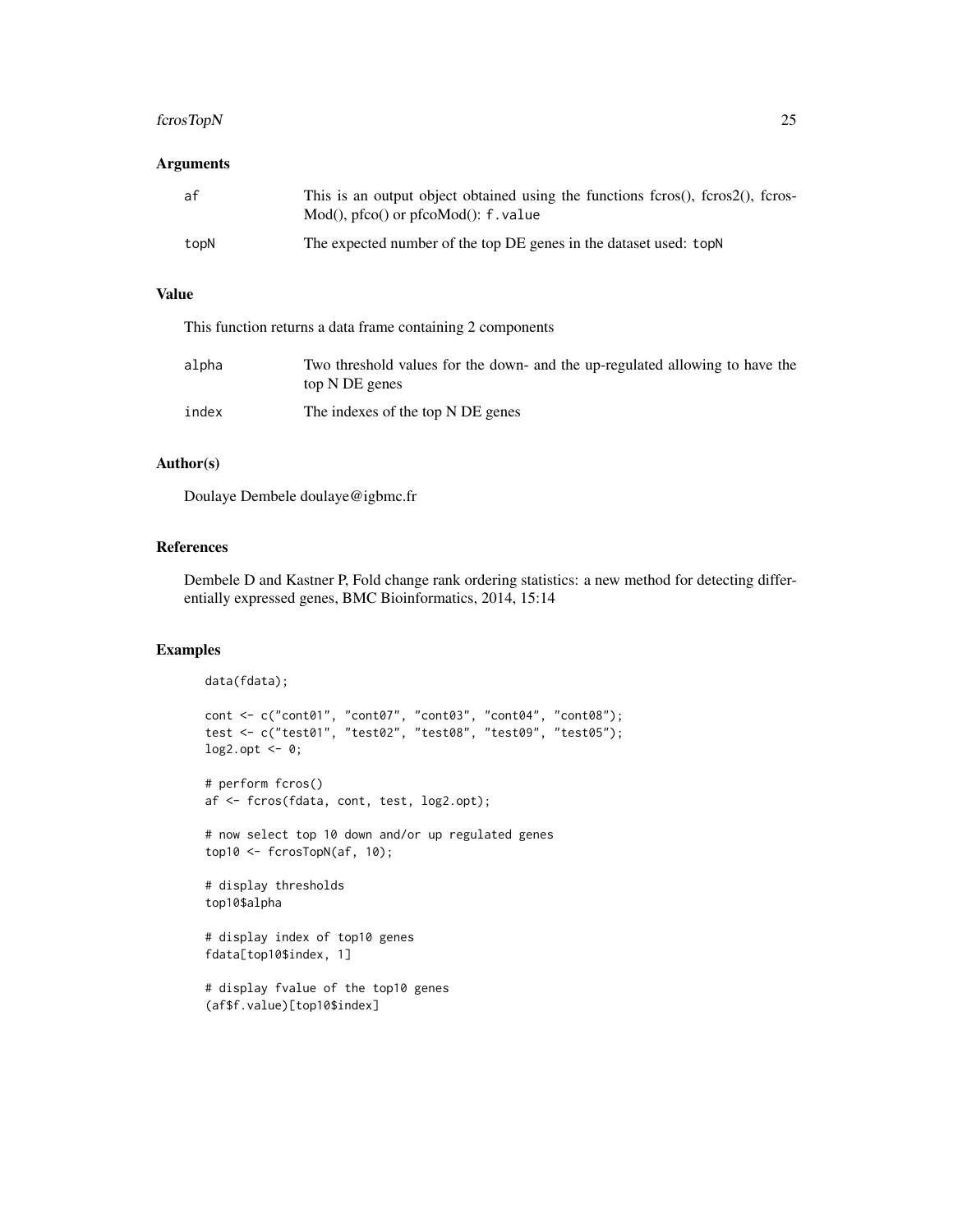<span id="page-25-0"></span>

## Description

The function uses the basic R t.test() function to perform the Student t-test. It should be used for two biological conditions dataset (microarray, or RNA-seq). The Fold changes, statistics and p-values are returned for each gene in the dataset.

## Usage

fcrosTtest(xdata, cont, test, log2.opt = 0)

## Arguments

| xdata       | A table containing a two biological conditions dataset to process for detecting<br>differentially expressed genes: xdata. The first column of the dataset "xdata"<br>should be gene IDs or symbols |
|-------------|----------------------------------------------------------------------------------------------------------------------------------------------------------------------------------------------------|
| cont        | A vector containing the label names of the control samples: cont = $c("cont01",$<br>"cont $02$ ", )                                                                                                |
| test        | A vector containing the label names of the test samples: test = $c("test01",$<br>"test02". "test03". )                                                                                             |
| $log2.$ opt | A scalar equals to 0 or 1. The value 0 (default) means that data in the matrix<br>"xdata" are expressed in a $log2$ scale: $log2$ . $opt = 0$                                                      |

## Details

Label names appearing in the parameters "cont" and "test" should match column label names of the data matrix "xdata". It is not necessary to use all column label names of the dataset "xdata".

## Value

| FC.     | The fold changes for the genes in the dataset.       |
|---------|------------------------------------------------------|
| stat    | The Student t-test statistics associated with genes. |
| p.value | The Student t-test p-values associated with genes.   |

## Author(s)

Doulaye Dembele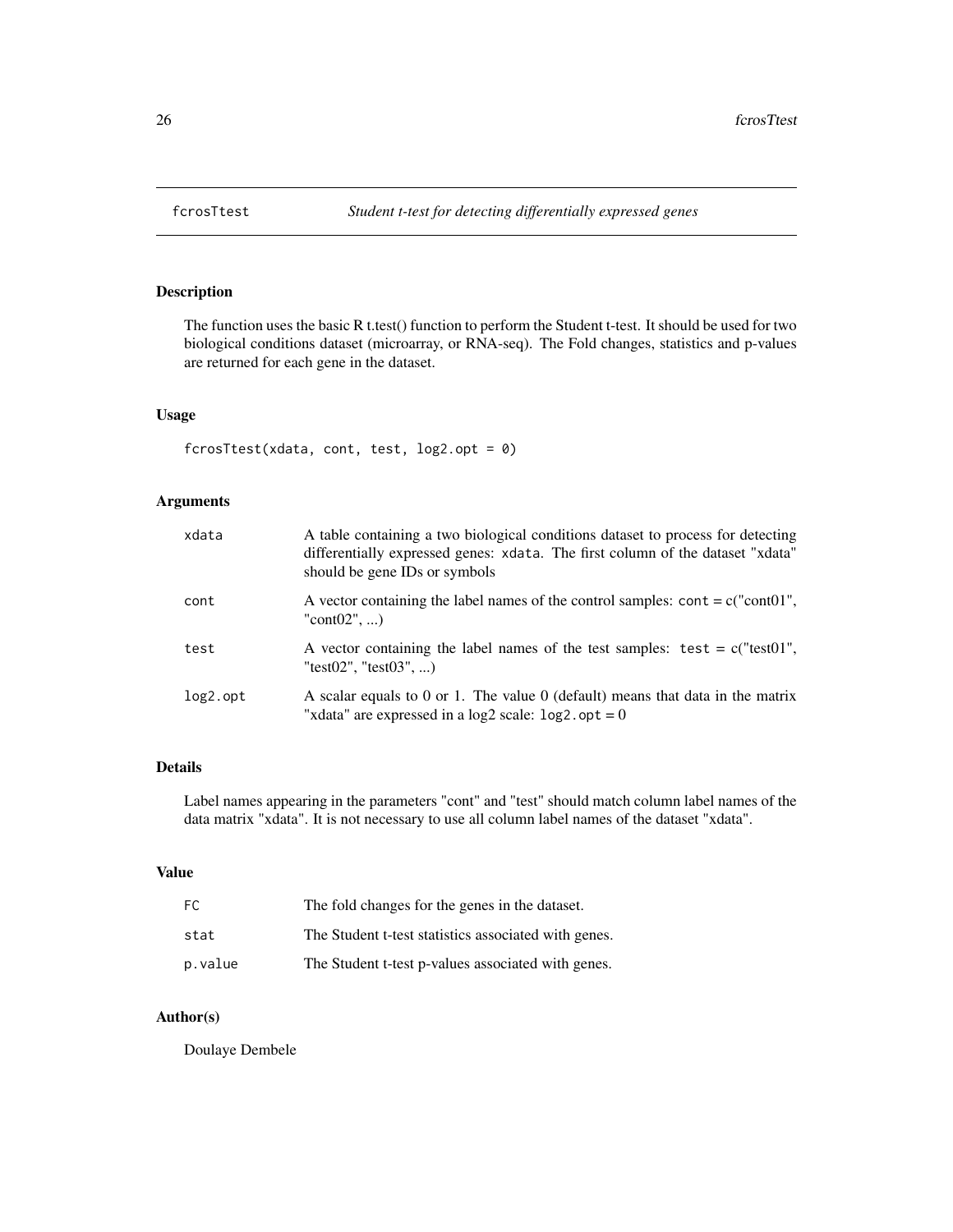#### <span id="page-26-0"></span>fcrosWrite 27

#### Examples

```
data(fdata);
cont <- c("cont01", "cont07", "cont03", "cont04", "cont08");
test <- c("test01", "test02", "test08", "test09", "test05");
log2.opt \leq -0;
# perform fcrosTtest()
at <- fcrosTtest(fdata, cont, test, log2.opt);
# now select some differentially expressed genes
id.de \leq matrix(0, 1);
n <- length(at$FC);
for (i in 1:n) {
    if ((at\{sp.value})[i] \le 0.0005) { id.de <- rbind(id.de, i); }
}
data.de <- fdata[id.de, ];
nde <- nrow(data.de);
# now plot the DE genes
t <- 1:20;
plot(t, data.de[1, 2:21], type = "1", col = "blue", xlim = c(1,20),ylim = c(0, 18), main = "Down- and up-regulated genes");
for (i in 2:nde) {
    lines(t, data.de[i,2:21], type = "l", col = "blue")}
```
fcrosWrite *Writing the fcros() or pfco() results in a tab delimited text file*

#### Description

This function creates a tab-delimited text file with the results of the function fcros(), fcros2(), fcros-Mod(), pfco() or pfcoMod(). Two kind of files can be obtained. In the first, the results of the parameters "idnames", "ri" ("u1"), "FC", "FC2", "f.value" and "p.value" are saved. In the second, the results of the parameters "lb", "ub", "delta", "meand" and "sd" (fcros) or "comp", "comp.w" and "comp.wcum" (pfco()) are saved.

#### Usage

```
fcrossWrite(af, file = "fcrossResults.txt", values = TRUE, thr = 1)
```
### Arguments

| af   | An output object of the functions fcros(), fcros2(), fcrosMod(), pfco() |
|------|-------------------------------------------------------------------------|
|      | or pfco $Mod()$ : af = fcros(xdata, cont, test, $log2,opt$ , trim.opt)  |
|      | $af = p f co(xdata, cont, test, log2,opt, trim,opt)$                    |
| file | The output file name: $file = "fcrossResults.txt"$                      |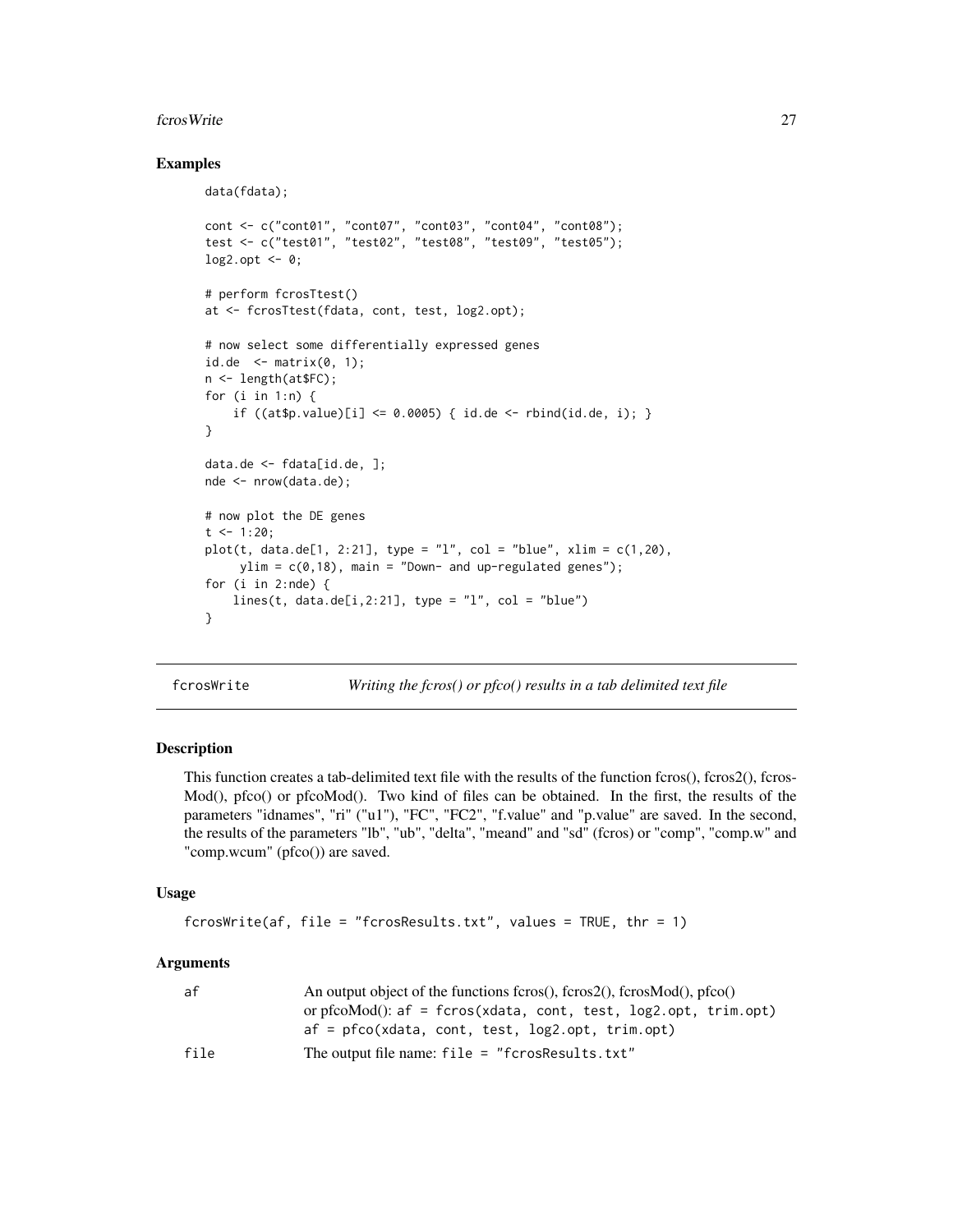<span id="page-27-0"></span>

| values | A flag allowing to create a file with the parameters "ri" (or "u1"), "FC", "FC2",                       |
|--------|---------------------------------------------------------------------------------------------------------|
|        | "f.value" and "p.value" (default) or with the parameters "lb", "ub", "delta", "me-                      |
|        | and" and "sd" (fcros() case) or with the parameters "comp", "comp.w" and                                |
|        | "comp.wcum" ( $pfco() case$ ): values = TRUE                                                            |
| thr    | A threshold allowing to filter data based on p-values. Default setting is 1 (no<br>filtering) thr $=$ 1 |

#### Value

This function creates and saves a tab-delimited text file on the disk.

#### Author(s)

Doulaye Dembele doulaye@igbmc.fr

#### Examples

```
data(fdata);
cont <- c("cont01", "cont07", "cont03", "cont04", "cont08");
test <- c("test01", "test02", "test08", "test09", "test05");
log2.opt <- 0;
trim.opt <- 0.25;
af <- fcros(fdata, cont, test, log2.opt, trim.opt);
af2 <- pfco(fdata, cont, test, log2.opt, trim.opt);
fcrosWrite(af, file = "test2delete_values.txt");
fcrosWrite(af, file = "test2delete_params.txt", values = FALSE);
fcrosWrite(af2, file = "test2delete2_values.txt");
fcrosWrite(af2, file = "test2delete2_params.txt", values = FALSE);
```
fdata *Example of dataset for the fcros package.*

## Description

This is a synthetic dataset generated using the R package "madsim" (available from the CRAN web site). Two biological conditions data matrix using 10,000 genes and 20 samples (10 control and 10 test samples) were simulated. 108 and 102 genes of this dataset are down- and up-regulated, respectively.

#### Usage

data(fdata)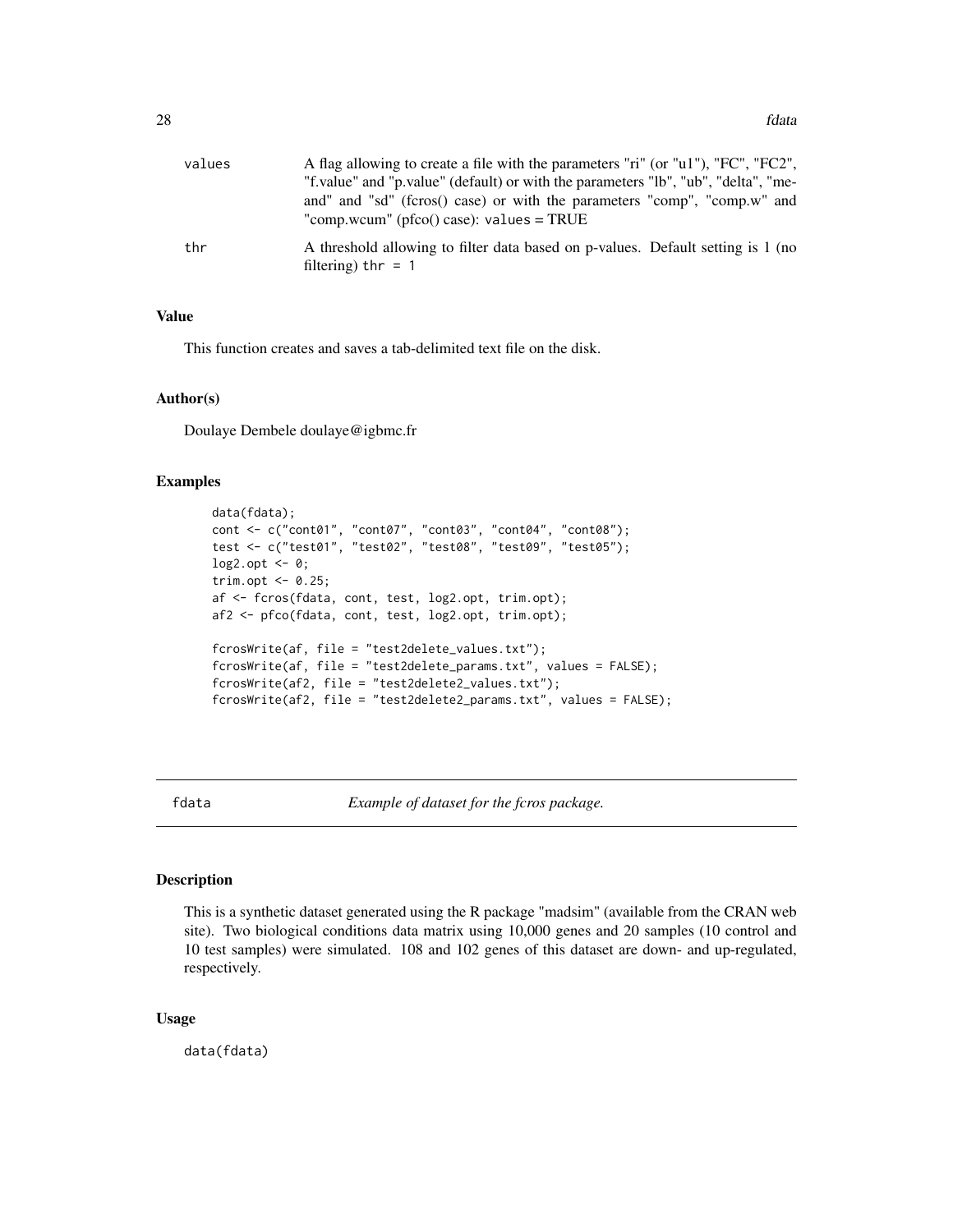#### fdata 29

#### Format

A data frame with 10,000 observations on the following 22 variables.

index: a text for the genes, unique ID

cont01: a numeric vector with log2 intensities for control sample 01 cont02: a numeric vector with log2 intensities for control sample 02 cont03: a numeric vector with log2 intensities for control sample 03 cont04: a numeric vector with log2 intensities for control sample 04 cont05: a numeric vector with log2 intensities for control sample 05 cont06: a numeric vector with log2 intensities for control sample 06 cont07: a numeric vector with log2 intensities for control sample 07 cont08: a numeric vector with log2 intensities for control sample 08 cont09: a numeric vector with log2 intensities for control sample 09 cont10: a numeric vector with log2 intensities for control sample 10 test01: a numeric vector with log2 intensities for test sample 01 test02: a numeric vector with log2 intensities for test sample 02 test03: a numeric vector with log2 intensities for test sample 03 test04: a numeric vector with log2 intensities for test sample 04 test05: a numeric vector with log2 intensities for test sample 05 test06: a numeric vector with log2 intensities for test sample 06 test07: a numeric vector with log2 intensities for test sample 07 test08: a numeric vector with log2 intensities for test sample 08 test09: a numeric vector with log2 intensities for test sample 09 test10: a numeric vector with log2 intensities for test sample 10 DE\_status: a numeric vector with values -1, 0 and 1. Value 0 is used for no change genes, while -1 and 1 are used for down- and up-regulated genes, respectively.

#### Details

This dataset is obtained using the microarray data simulation model implemented in the package "madsim". A real microarray data, "madsim\_test", was used as seed and the number of the control and the test samples were set to 10. The parameter "sdn" was set to 0.3 and all the other parameters in the madsim package were set to their default settings.

#### References

Dembele D, A flexible microarray data simulation model. Microarrays, 2013, v.2, n.2, pp.115-130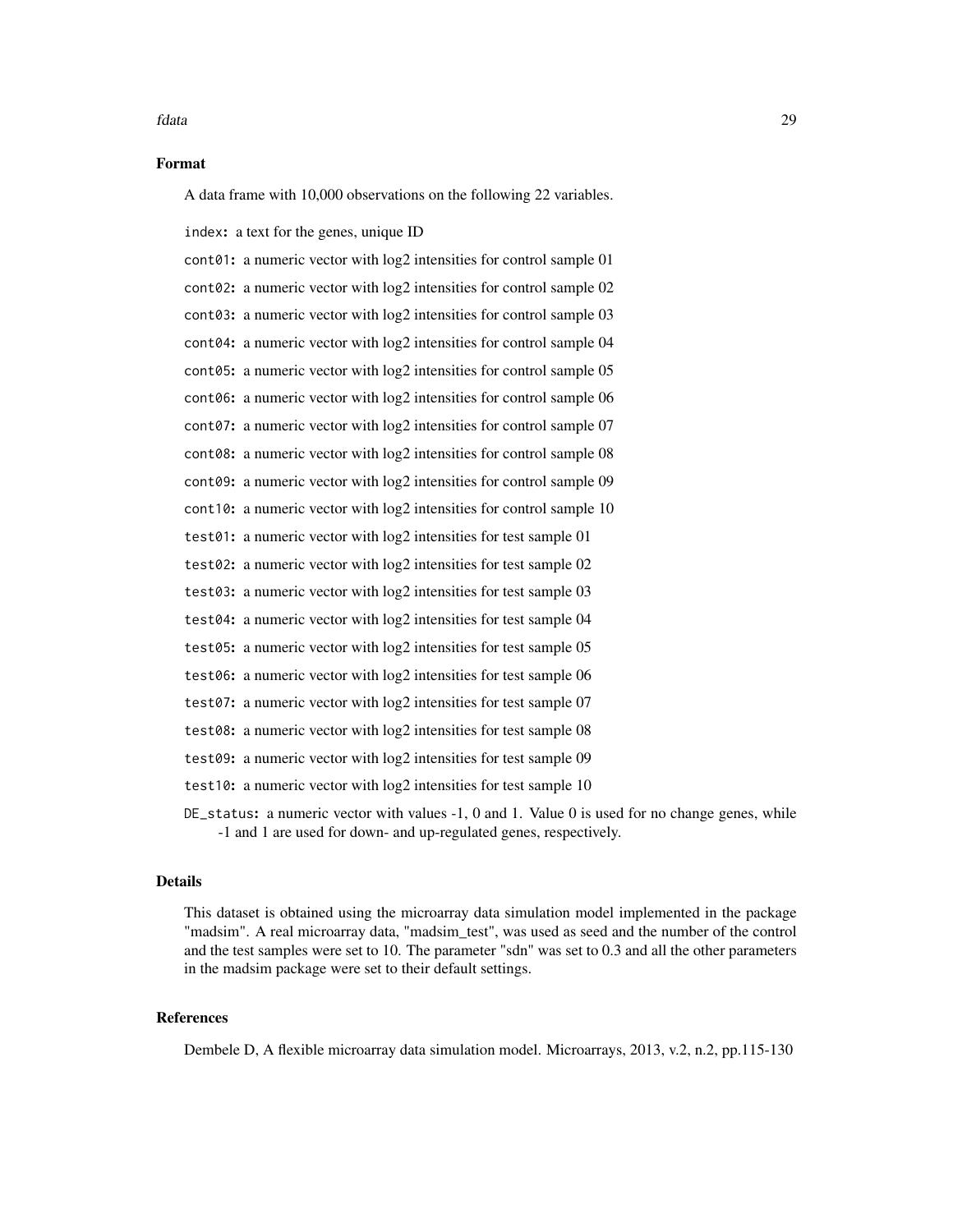## Examples

```
data(fdata)
op = par(mfrow = c(2,1));# perform MA plot using samples "cont01" and "cont05"
A1 = 0.5*(fdata\text{\texttt{3}}\text{const01} + fdata\text{\texttt{3}}\text{const05});M1 = fdata$cont05 - fdata$cont01;
plot(A1, M1, col="red", xlim=c(2,18), ylim=c(-5,5),
         main="MA plot with two control samples");
lines(x = c(2, 18), y = c(0, 0), col = "blue")lines(x = c(2,18), y = c(-1,-1), col = "blue")lines(x = c(2, 18), y = c(1, 1), col = "blue")# perform MA plot using samples "cont01" and "test05"
A2 = 0.5*(fdata\text{\texttt{6}}) + fdata\text{\texttt{6}}(65);M2 = fdata$test05 - fdata$cont01;
plot(A2, M2, col="red", xlim=c(2,18), ylim=c(-5,5),
         main="MA plot with one control and one test samples");
lines(x = c(2, 18), y = c(0, 0), col = "blue")lines(x = c(2, 18), y = c(-1, -1), col = "blue")lines(x = c(2, 18), y = c(1, 1), col = "blue")par(op)
```
fvalTopN *Search for the top N changed genes or probes using f-values*

#### Description

This function allows to seach for the top N differentially expressed genes or changed probes. It uses the f-values obtained using one of the following functions fcros(), fcros2(), fcrosMod(), pfco() or pfcoMod().

#### Usage

fvalTopN(fval, topN)

#### **Arguments**

| fval | This is a f-values vector obtained using the functions fcros(), fcros2(), fcros-<br>$Mod()$ , pfco $()$ or pfco $Mod()$ : fval = af\$f.value |
|------|----------------------------------------------------------------------------------------------------------------------------------------------|
| topN | The expected number of the top DE genes/probes in the dataset used: topN                                                                     |

<span id="page-29-0"></span>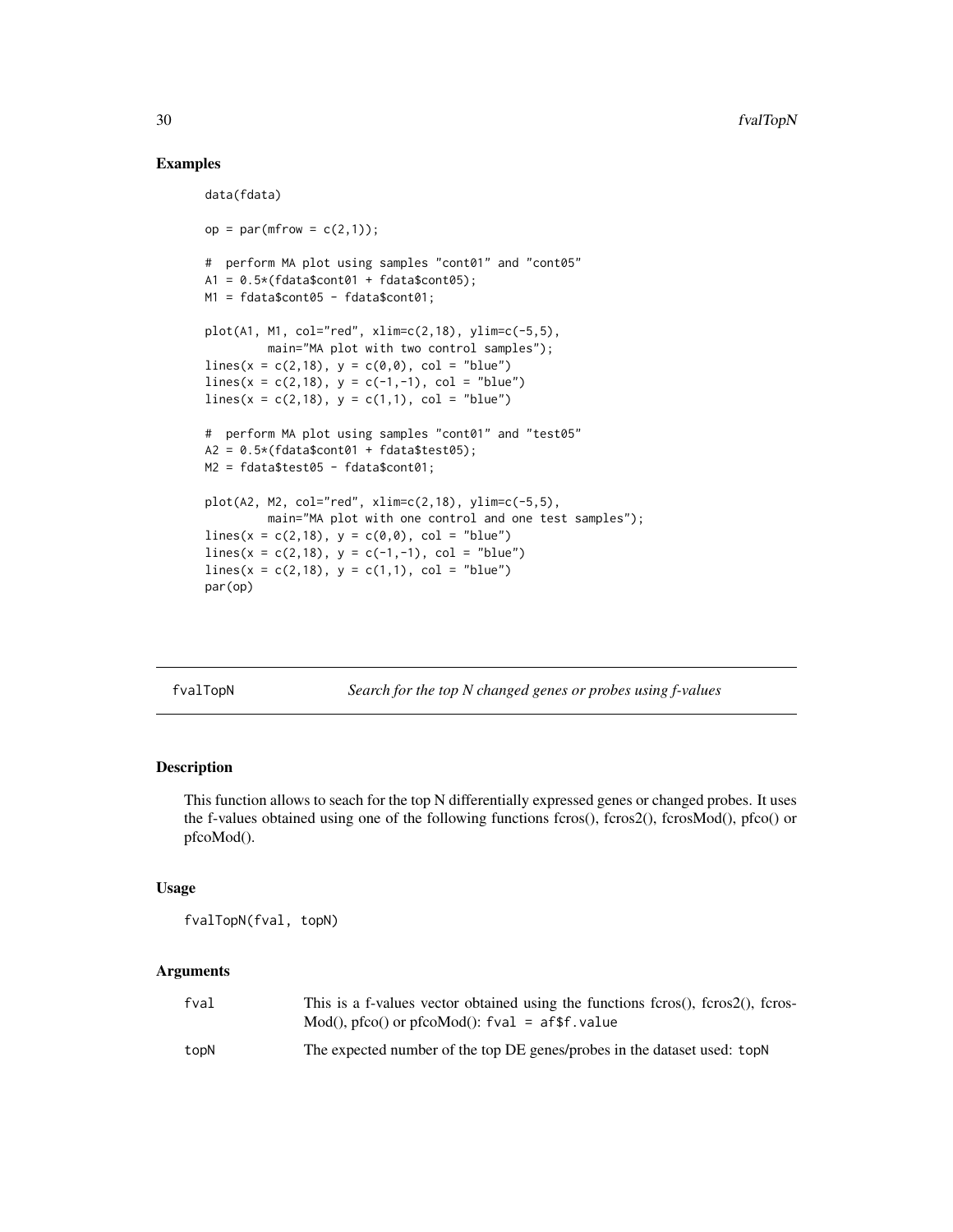## <span id="page-30-0"></span>fvalVolcanoPlot 31

## Value

This function returns a data frame containing 2 components

| alpha | Two threshold values for the down- and the up-regulated allowing to have the<br>top N DE genes |
|-------|------------------------------------------------------------------------------------------------|
| index | The indexes of the top N DE genes / probes                                                     |

## Author(s)

Doulaye Dembele doulaye@igbmc.fr

#### References

Dembele D and Kastner P, Fold change rank ordering statistics: a new method for detecting differentially expressed genes, BMC Bioinformatics, 2014, 15:14

### Examples

```
data(fdata);
cont <- c("cont01", "cont07", "cont03", "cont04", "cont08");
test <- c("test01", "test02", "test08", "test09", "test05");
\log 2.opt <- 0;
# perform pfco()
af <- pfco(fdata, cont, test, log2.opt);
# now select top 10 down and/or up regulated genes
top10 <- fvalTopN(af$f.value, 10);
# display thresholds
top10$alpha
# display index of top10 genes
fdata[top10$index, 1]
# display fvalue of the top10 genes
(af$f.value)[top10$index]
```
fvalVolcanoPlot *Performs a volcano plot of the FCROS/PFCO statistics*

## Description

This function allows to have a volcano like plot using the output results of the function fcros(), fcros2(), fcrosMod(), pfco() or pfcoMod(): p-values versus robust fold changes (FC2). The p-value are transformed using -log10(), while FC2 are transformed using log2().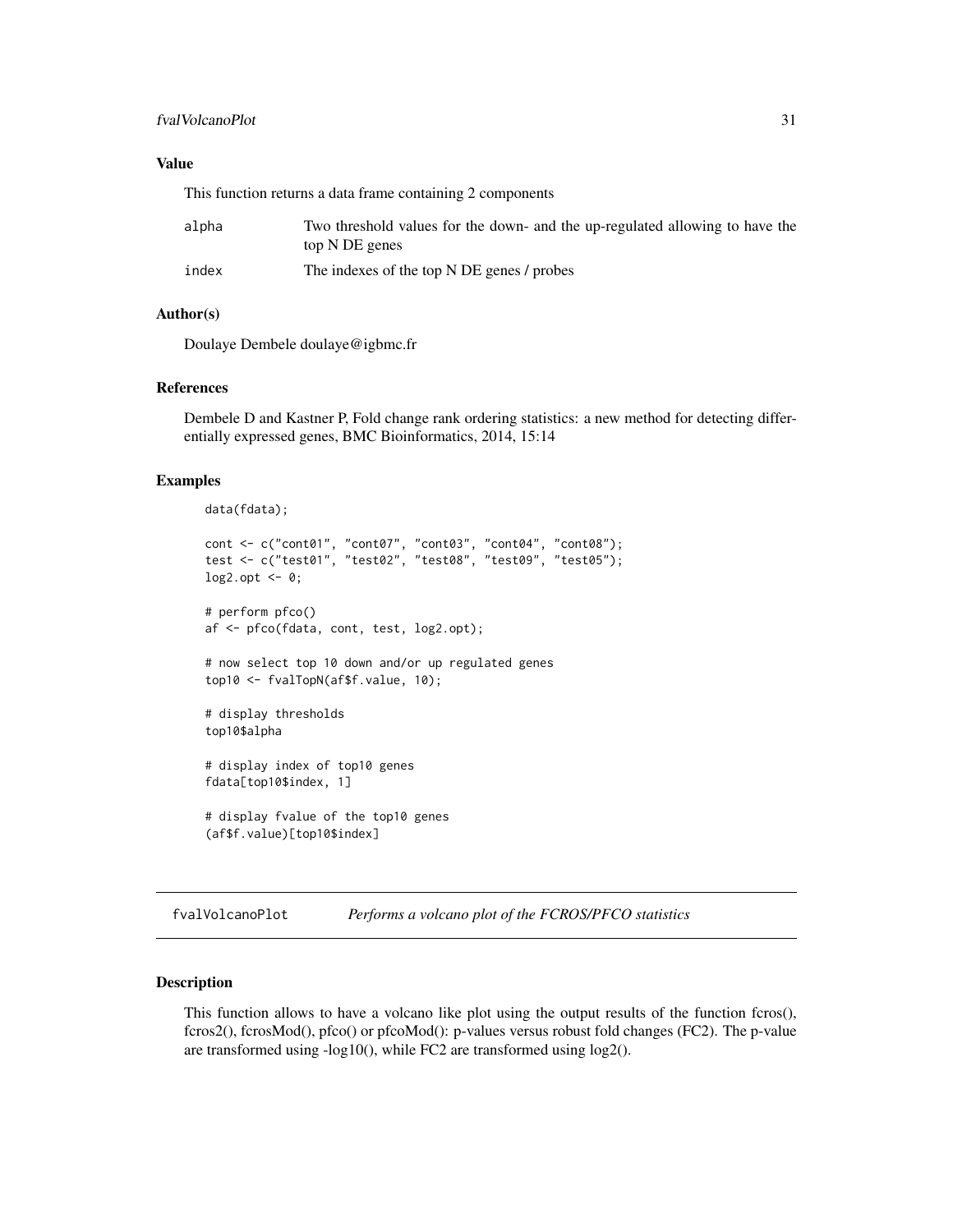#### <span id="page-31-0"></span>Usage

```
fvalVolcanoPlot(af, thr = 0.05)
```
#### Arguments

| af  | This is an object obtained using the functions fcros $($ ), fcros $($ 2 $($ ), fcros $Mod($ ), |
|-----|------------------------------------------------------------------------------------------------|
|     | $pfco()$ or $pfcoMod()$ : $af = fcros(xdata, cont, test)$                                      |
| thr | The threshold to obtain the DE genes in the dataset (red plots): thr = $0.05$                  |

## Value

This function displays on the screen a volcano like plot using the f-values and the robust fold changes (FC2).

## Author(s)

Doulaye Dembele doulaye@igbmc.fr

## References

Dembele D and Kastner P, Fold change rank ordering statistics: a new method for detecting differentially expressed genes, BMC bioinformatics, 2014, 15:14

#### Examples

```
data(fdata);
cont <- c("cont01", "cont07", "cont03", "cont04", "cont08");
test <- c("test01", "test02", "test08", "test09", "test05");
log2.opt <- 0;
# perform fcros()
af <- fcros(fdata, cont, test, log2.opt);
# Volcano plot
fvalVolcanoPlot(af, thr = 0.01);
```

```
histoPlot Histogram plot function of the fcros package results
```
## Description

This function allows to have a histogram plot. It uses the statistics "ri" or "u1" obtained using one of the following functions: fcros(), fcros2(), fcrosMod(), pfco() or pfcoMod().

#### Usage

histoPlot(af, nbins = 50)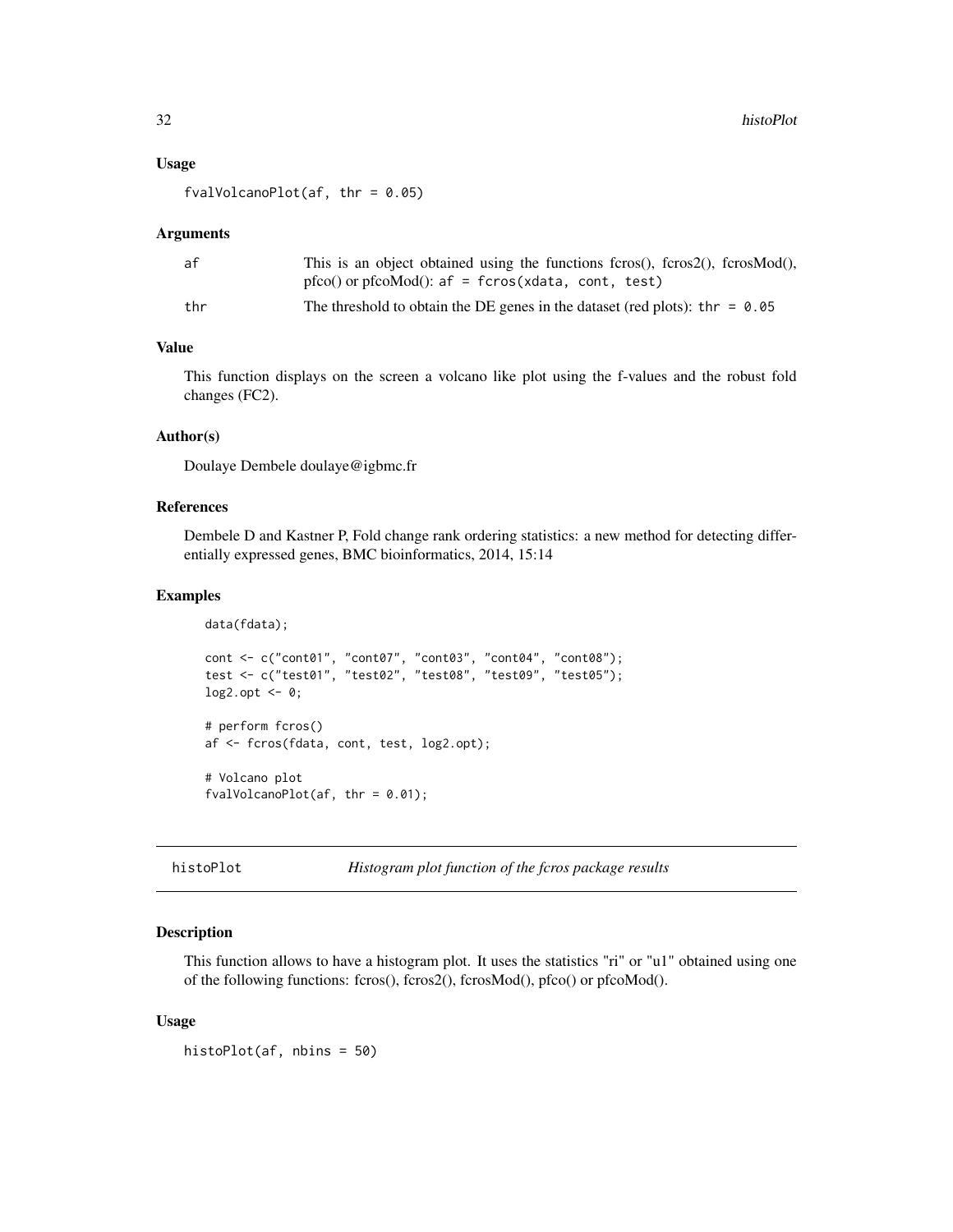## <span id="page-32-0"></span>moyStdCalc 33

#### **Arguments**

| af    | This is an object obtained using the function fcros(), fcros2(), fcrosMod(), $p f co()$<br>or pro $Mod()$ |
|-------|-----------------------------------------------------------------------------------------------------------|
| nbins | This parameter is used for the number of bins in the histogram. Default setting<br>is 50: nbins = $50$    |

## Value

This function plots a histogram on the screen.

#### Author(s)

Doulaye Dembele doulaye@igbmc.fr

## References

Dembele D and Kastner P, Fold change rank ordering statistics: a new method for detecting differentially expressed genes, BMC Bioinformatics, 2014, 15:14

#### Examples

```
data(fdata);
cont <- c("cont01", "cont07", "cont03", "cont04", "cont08");
test <- c("test01", "test02", "test08", "test09", "test05");
\log 2.opt <- 0;
# perform fcros() and pfco()
af <- fcros(fdata, cont, test, log2.opt);
af2 <- pfco(fdata, cont, test, log2.opt);
# Histogram plots
op \leq par(mfrow = c(1,2))
   histoPlot(af);
   histoPlot(af2);
par(op);
```
moyStdCalc *Calculation of the mean and the standard deviation of the full or reduced matrix of sorted ranks*

#### Description

This is an internal function for using a C code in the calculation of the mean and the standard deviation of the full or reduced matrix with sorted rank values. The calculations are performed for each row.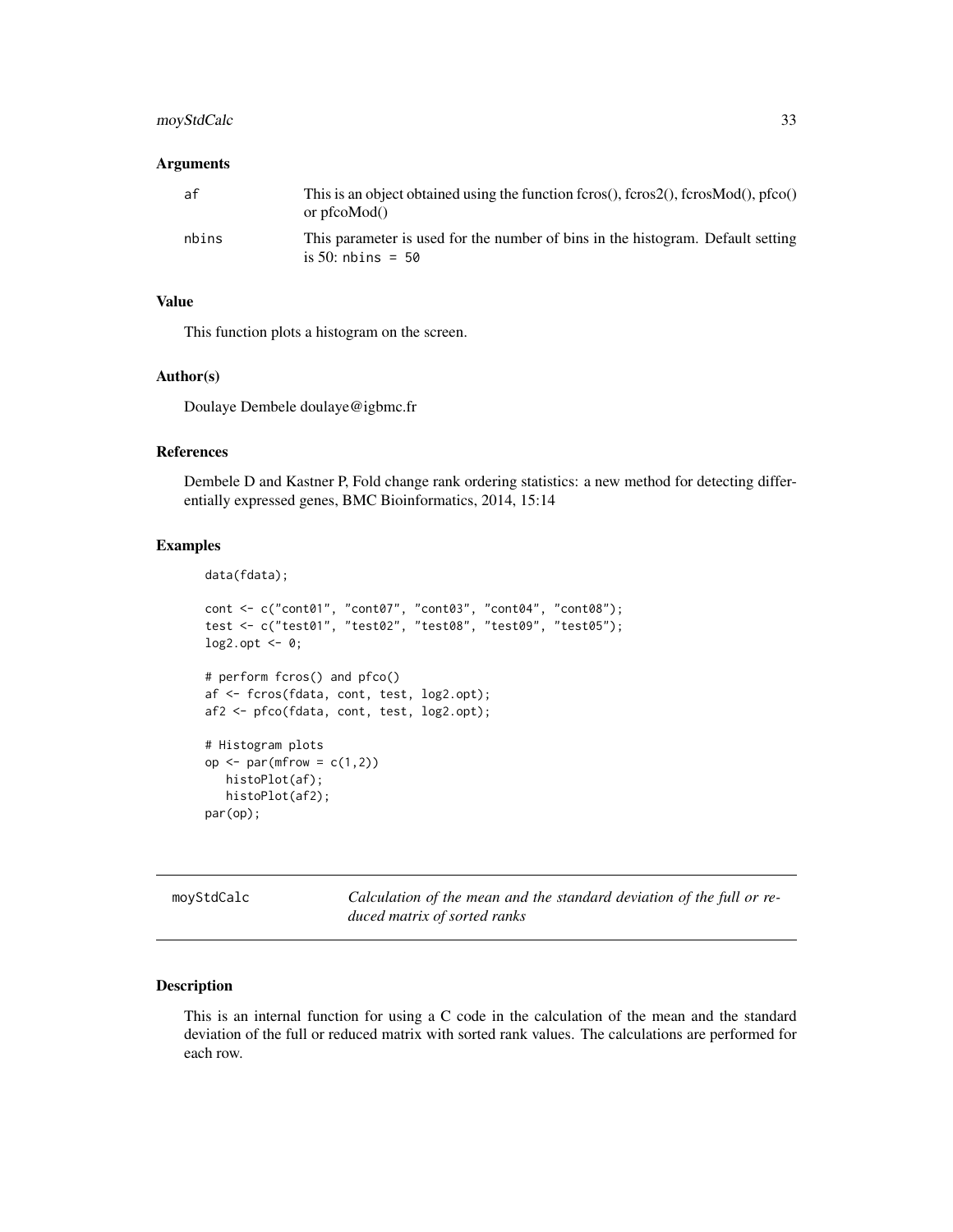#### Usage

moyStdCalc(rvect, n, m)

#### **Arguments**

| rvect | Vector containing the full or reduced matrix with sorted rank values  |
|-------|-----------------------------------------------------------------------|
| n     | Number of genes or probes in the dataset                              |
| m     | Number of columns of the full or reduced matrix of sorted rank values |

## Author(s)

Doulaye Dembele doulaye@igbmc.fr

#### References

Dembele D, Analysis of high biological data using their rank values, Stat Methods Med Res, 2018

### Examples

# data(fdata);

pfco *Searching for differentially expressed genes/probes using an approach based on the Perron-Frobenius theorem*

## Description

Implementation of a method based on fold change and the Perron theorem for detecting differentially expressed genes in a dataset. This function should be used with two biological conditions dataset (microarray or RNA-seq, ...). Using pairwise combinations of samples from the two biological conditions, fold changes (FC) are calculated. For each combination, the FC obtained are sorted in increasing order and corresponding rank values are associated with genes. Then, a statistic is assigned to the robust average ordered rank values for each gene/probe.

## Usage

```
pfco(xdata, cont, test, log2,opt = 0, trim,opt = 0.25)
```
#### Arguments

| xdata | A matrix or a table containing two biological conditions dataset to process for<br>detecting differentially expressed genes: xdata. The first column of the matrix<br>"xdata" should contain the gene IDs or their names. |
|-------|---------------------------------------------------------------------------------------------------------------------------------------------------------------------------------------------------------------------------|
| cont  | A vector containing the label names of the control samples: cont = $c("cont01",$<br>"cont $02$ ", ).                                                                                                                      |
| test  | A vector containing the label names of the test samples: test = $c("test01",$<br>"test02", "test03", ).                                                                                                                   |

<span id="page-33-0"></span>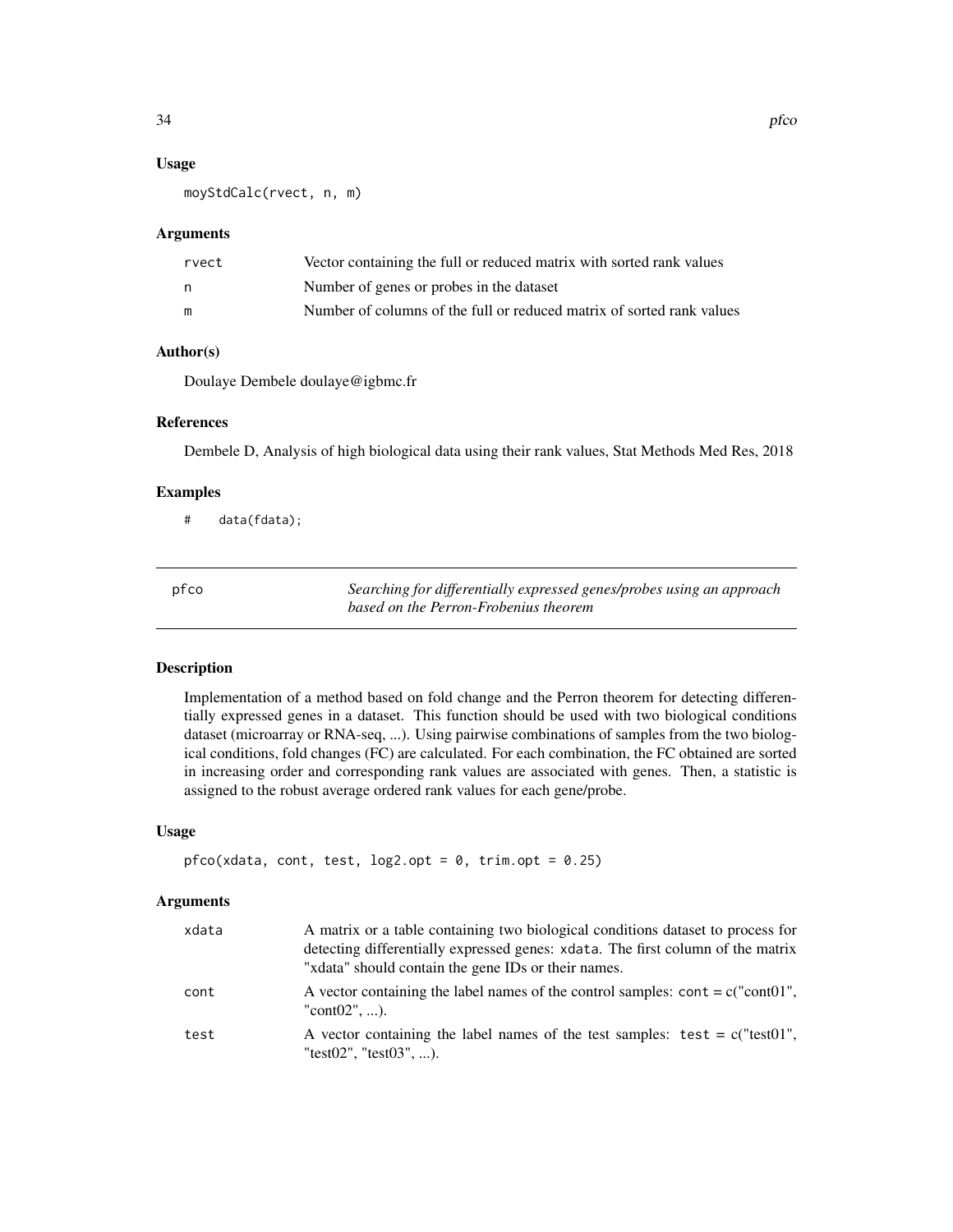#### pfco 35

| log2.opt | A scalar equals to 0 or 1. The value $0$ (default) means that data in the matrix<br>"xdata" are expressed in a log2 scale: $log2$ . opt = 0                                                                                                                              |
|----------|--------------------------------------------------------------------------------------------------------------------------------------------------------------------------------------------------------------------------------------------------------------------------|
| trim.opt | A scalar between 0 and 0.5. The value 0.25 (default) means that 25% of the<br>lower and the upper rank values of each gene are not used for computing its<br>statistics "ri", i.e. the inter-quartile range rank values are averaged: $\text{trim}.\text{opt} =$<br>0.25 |

## Details

Label names appearing in the parameter "samp" should match with some label names in the columns of the data matrix "xdata". It is not necessary to use all label names appearing in the columns of the dataset matrix.

## Value

This function returns a data frame containing 9 components

| idnames         | A vector containing the list of IDs or symbols associated with genes                                                                                                                                            |
|-----------------|-----------------------------------------------------------------------------------------------------------------------------------------------------------------------------------------------------------------|
| u1              | The average of rank values associated with genes. These values are rank values<br>statistics leading to f-values and p-values.                                                                                  |
| FC              | The fold changes for genes in the dataset. These fold changes are calculated as<br>a ratio of averages from the test and the control samples. Non log scale values<br>are used in the calculation.              |
| FC <sub>2</sub> | The robust fold changes for genes. These fold changes are calculated as a<br>trimmed mean of the fold changes or ratios obtained from the dataset samples.<br>Non log scale values are used in the calculation. |
| f.value         | The f-values are probabilities associated with genes using the "mean" and the<br>"standard deviation" ("sd") of the statistics "ri". The "mean" and "sd" are used<br>as a normal distribution parameters.       |
| p.value         | The p-values associated with genes. These values are obtained using a one sam-<br>ple Student t-test on the fold change rank values.                                                                            |
| comp            | Singular values.                                                                                                                                                                                                |
| COMP.W          | Singular values weights.                                                                                                                                                                                        |
| comp.wcum       | Cumulative sum of the singular values weights.                                                                                                                                                                  |

## Author(s)

Doulaye Dembele doulaye@igbmc.fr

## References

Dembele D, Analysis of high biological data using their rank values, Stat Methods Med Res, 2018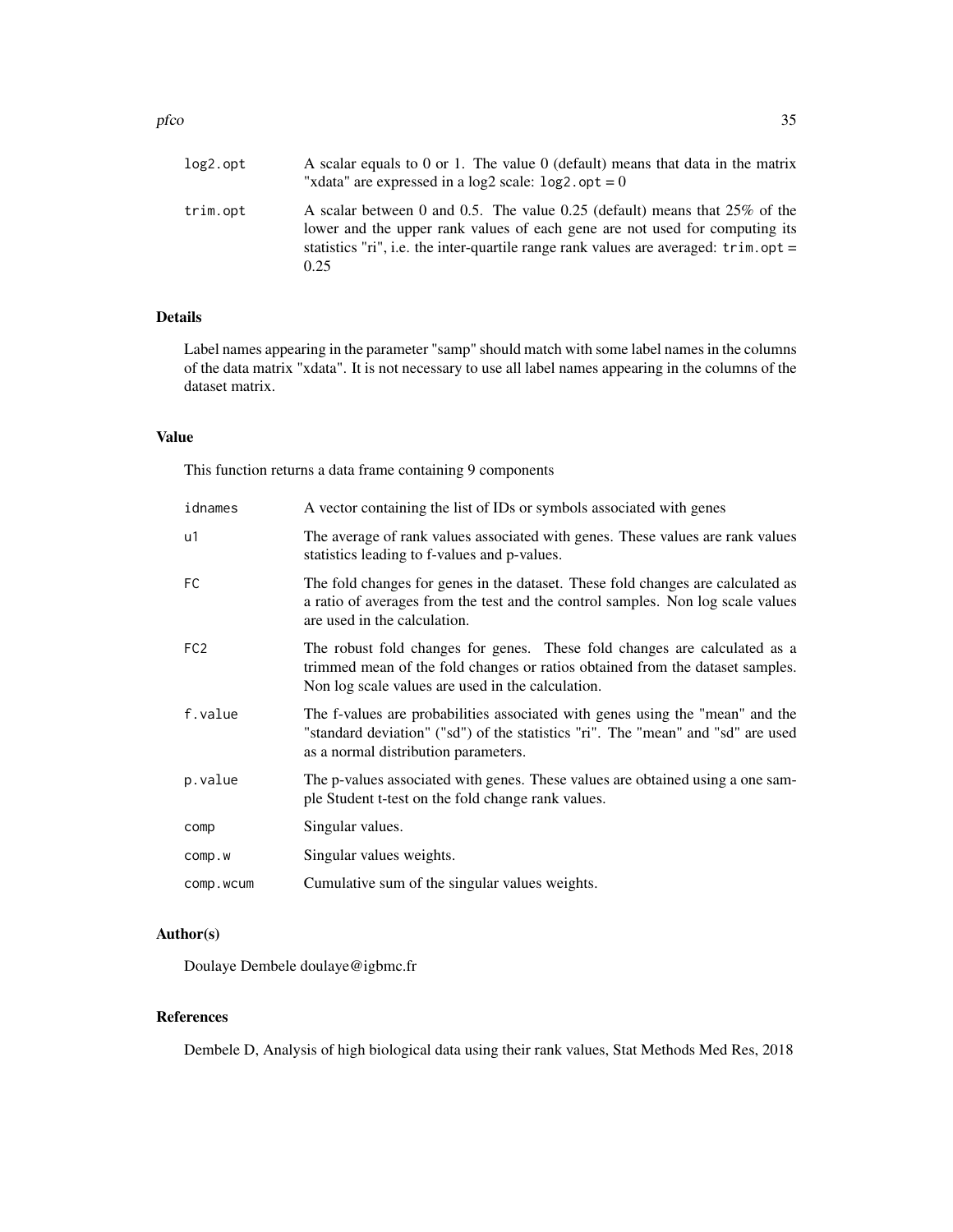## Examples

```
data(fdata);
cont <- c("cont01", "cont07", "cont03", "cont04", "cont08");
test <- c("test01", "test02", "test08", "test09", "test05");
\log 2.opt <- 0;
trim.opt \leq -0.25;
# perform pfco()
af <- pfco(fdata, cont, test, log2.opt, trim.opt);
# now select top 20 down and/or up regulated genes
top20 <- fcrosTopN(af, 20);
alpha1 <- top20$alpha[1];
alpha2 <- top20$alpha[2];
id.down \leftarrow matrix(0, 1);id.up \leq matrix(0, 1);
n <- length(af$FC);
f.value <- af$f.value;
idown \leq -1;
iup < -1;for (i in 1:n) {
    if (f.value[i] \leq alpha1) { id-down[idown] \leq i; idown \leq idown + 1; }
    if (f.value[i] >= alpha2) { id.up[iup] <- i; iup <- iup + 1; }
}
data.down <- fdata[id.down[1:(idown-1)], ];
ndown <- nrow(data.down);
data.up <- fdata[id.up[1:(iup-1)], ];
nup <- nrow(data.up);
# now plot down regulated genes
t <- 1:20;
op = par(mfrow = c(2,1));plot(t, data.down[1,2:21], type = "l", col = "blue", xlim = c(1,20),ylim = c(0, 18), main = "Top down-regulated genes");
for (i in 2:ndown) {
    lines(t, data.down[i,2:21], type = "l", col = "blue")}
# now plot down and up regulated genes
plot(t, data.up[1, 2:21], type = "l", col = "red", xlim = c(1, 20),ylim = c(0,18), main = "Top up-regulated genes");
for (i in 2:nup) {
    lines(t, data.up[i,2:21], type = "l", col = "red")}
par(op)
```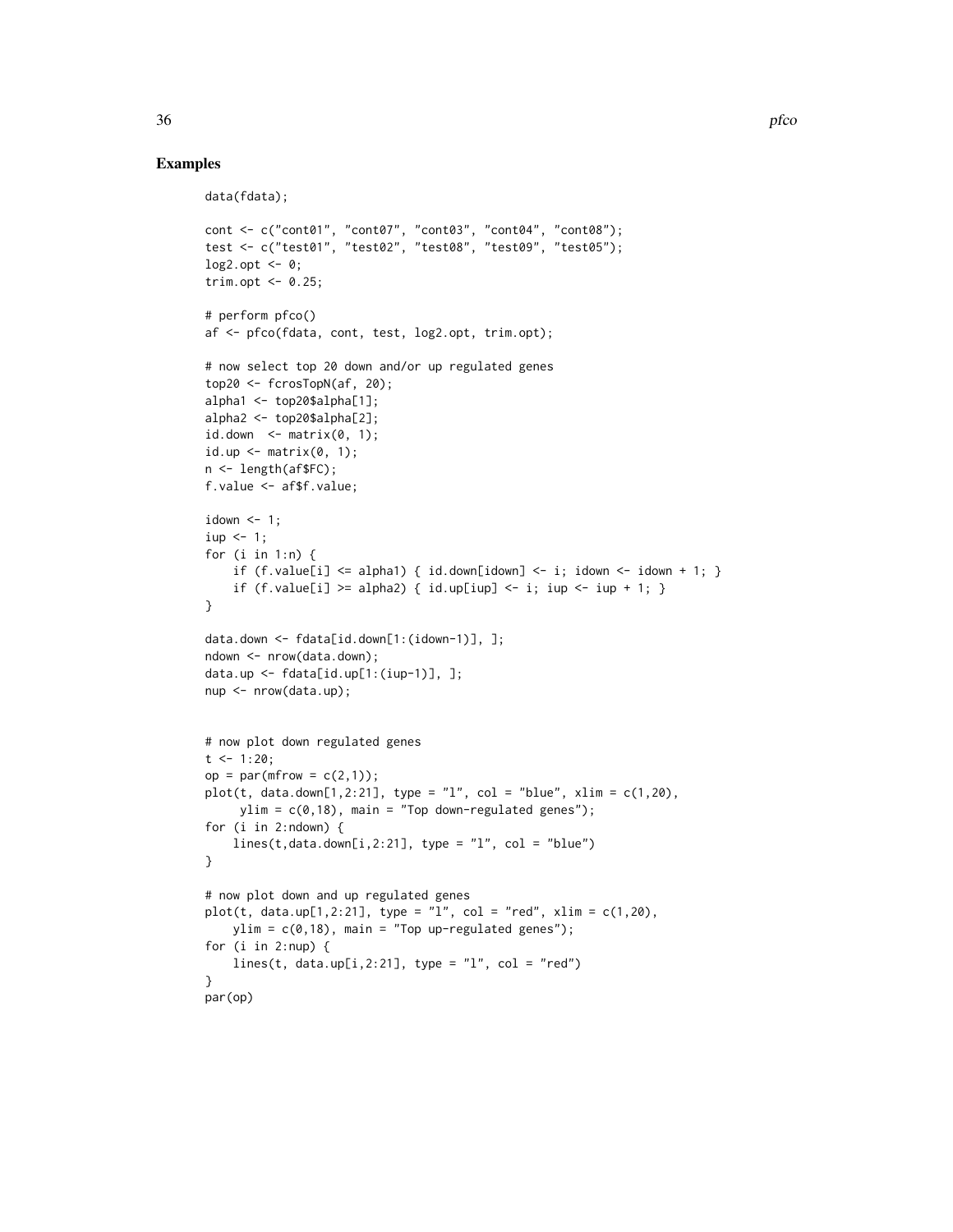<span id="page-36-0"></span>pfcoMod *Searching for differentially expressed genes or detecting recurrent copy number aberration probes using an approach based on the Perron-Frobenius theorem*

#### Description

Implementation of a method based on fold change rank and the Perron theorem to search for differentially expressed genes or to detect chromosomal recurrent copy number aberration probes. This function should be used with a matrix of fold changes or ratios from biological dataset (microarray, RNA-seq, ...). The function pfcoMod() is an extention of the function pfco() to a dataset which does not contain replicate samples or to a dataset with one biological condition dataset. Statistics are associated with genes/probes to characterize their change levels.

## Usage

pfcoMod(fcMat, samp,  $log2.opt = 0$ , trim.opt = 0.25)

#### Arguments

| fcMat    | A matrix containing fold changes or ratios from a biological dataset to process<br>for searching differentially expressed genes or for detecting recurrent copy num-<br>ber aberrations regions: fcMat. The first column of the matrix "fcMat" should<br>contain the gene IDs or symbols. |
|----------|-------------------------------------------------------------------------------------------------------------------------------------------------------------------------------------------------------------------------------------------------------------------------------------------|
| samp     | A vector of sample label names which should appear in the columns of the<br>matrix fcMat: samp.                                                                                                                                                                                           |
| log2.opt | A scalar equals to 0 or 1. The value 0 (default) means that values in the matrix<br>"fcMat" are expressed in a $log2$ scale: $log2$ . opt = 0                                                                                                                                             |
| trim.opt | A scalar between 0 and 0.5. The value 0.25 (default) means that $25\%$ of the<br>lower and the upper rank values for each gene are not used for computing the<br>statistic "ri", i.e. the inter-quartile range rank values are averaged: $\text{trim}.\text{opt} =$<br>0.25               |

## Details

The label names appearing in the parameter "samp" should match some label names of the columns in the data matrix "xdata". It is not necessary to use all label names appearing in the columns of the dataset matrix.

## Value

This function returns a data frame containing 8 components

| idnames | A vector containing the list of IDs or symbols associated with genes           |
|---------|--------------------------------------------------------------------------------|
| u1      | The average of ordered rank values associated with genes in the dataset. These |
|         | values are rank statistics leading to the f-values and the p-values.           |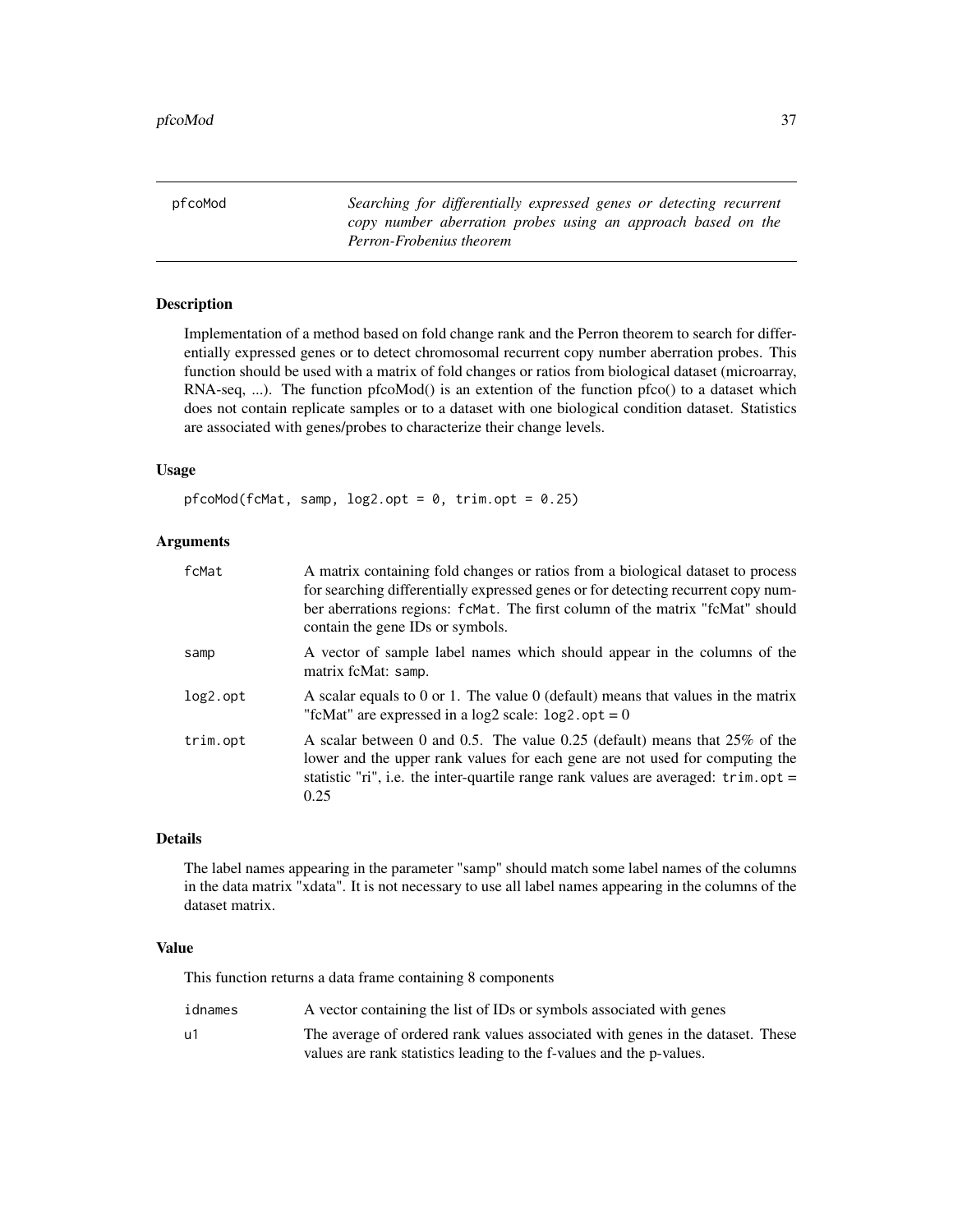| FC <sub>2</sub> | The robust fold changes for genes in matrix "fcMat". These fold changes are<br>calculated as a trimed mean of the values in "fcMat". Non log scale values are<br>used in this calculation.           |
|-----------------|------------------------------------------------------------------------------------------------------------------------------------------------------------------------------------------------------|
| f.value         | The f-values are probabilities associated with genes using the "mean" and the<br>"standard deviation" ("sd") of values in "ri". The "mean" and "sd" are used as a<br>normal distribution parameters. |
| p.value         | The p-values associated with genes. The p-values are obtained from the fold<br>change ranks using a one sample t-test.                                                                               |
| comp            | Singular values.                                                                                                                                                                                     |
| COMP.W          | Singular values weights.                                                                                                                                                                             |
| comp.wcum       | Cumulative sum of the singular values weights.                                                                                                                                                       |

#### Author(s)

Doulaye Dembele doulaye@igbmc.fr

#### References

Dembele D, Analysis of high biological data using their rank values, Stat Methods Med Res, 2018

#### Examples

```
data(fdata);
```

```
cont <- c("cont01", "cont07", "cont03", "cont04", "cont08");
test <- c("test01", "test02", "test08", "test09", "test05");
log2.opt \leq -0;
trim.opt <- 0.25;
# perform pfcoMod()
fc <- fcrosFCmat(fdata, cont, test, log2.opt, trim.opt);
m <- ncol(fc$fcMat)
samp <- paste("Col", as.character(1:m), sep = "");
fc.val <- cbind(fdata[,1], data.frame(fc$fcMat))
colnames(fc.val) <- c("ID", samp)
af <- pfcoMod(fc.val, samp, log2.opt, trim.opt);
# now select top 20 down and/or up regulated genes
top20 <- fcrosTopN(af, 20);
alpha1 <- top20$alpha[1];
alpha2 <- top20$alpha[2];
id.down \leftarrow matrix(0,1);id.up \leq matrix(0,1);
n <- length(af$FC);
f.value <- af$f.value;
idown < -1;iup \leftarrow 1;
for (i in 1:n) {
```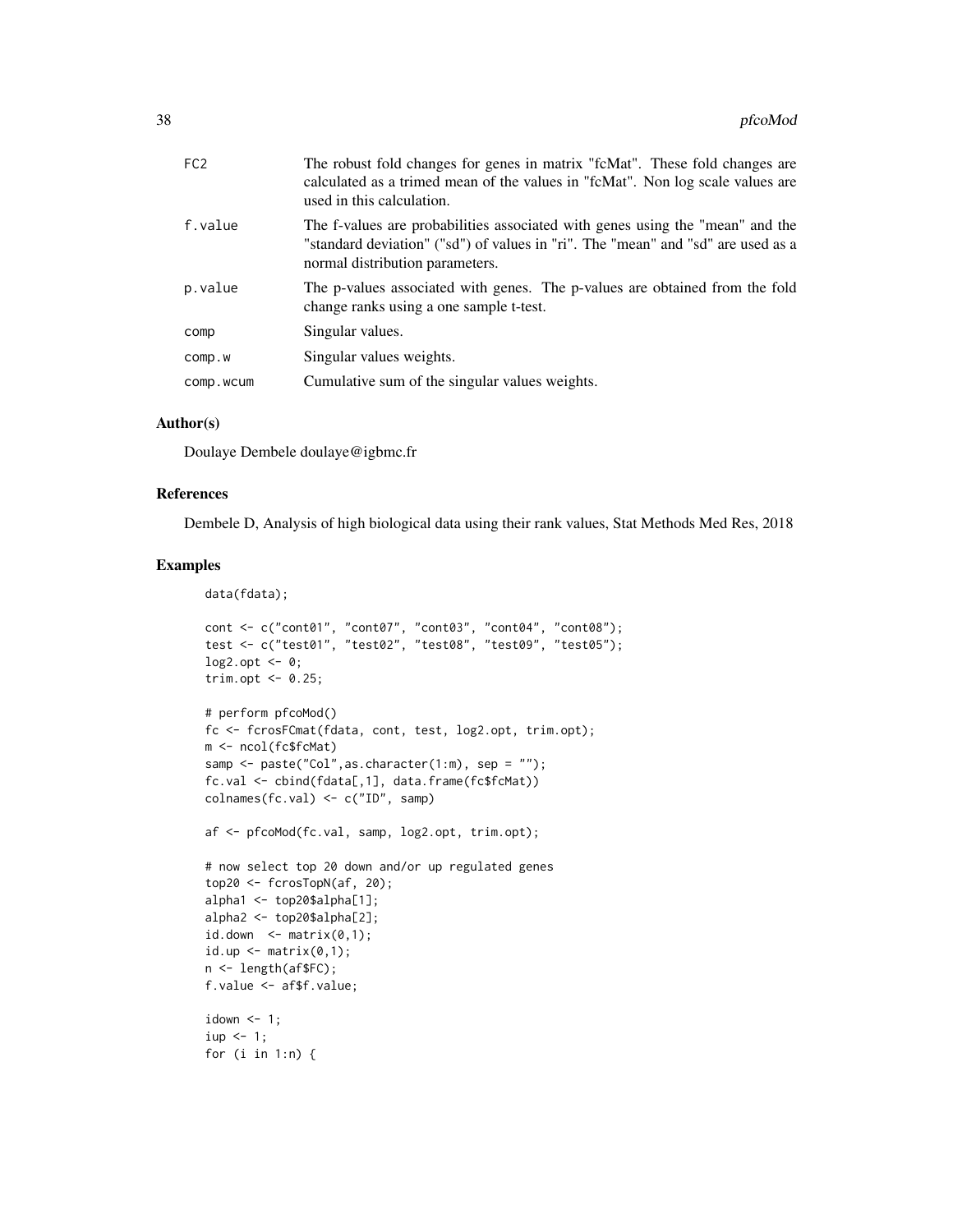#### <span id="page-38-0"></span>pvalTopN 39

```
if (f.value[i] \le alpha1) { id.down[idown] \le- i; idown \le- idown + 1; }
    if (f.value[i] >= alpha2) { id.up[iup] <- i; iup <- iup + 1; }
}
data.down <- fdata[id.down[1:(idown-1)], ];
ndown <- nrow(data.down);
data.up <- fdata[id.up[1:(iup-1)], ];
nup <- nrow(data.up);
# now plot down regulated genes
t <- 1:20;
op = par(mfrow = c(2,1));plot(t, data.down[1, 2:21], type = "1", col = "blue", xlim = c(1,20),ylim = c(0,18), main = "Top down-regulated genes");
for (i in 2:ndown) {
    lines(t, data.down[i, 2:21], type = "l", col = "blue")}
# now plot down and up regulated genes
plot(t, data.up[1, 2:21], type = "l", col = "red", xlim = c(1, 20),ylim = c(0,18), main = "Top up-regulated genes");
for (i in 2:nup) {
    lines(t, data.up[i,2:21], type = "1", col = "red")
}
par(op)
```
pvalTopN *Search for the top N changed genes or probes using p-values*

## Description

This function allows to seach for the top N differentially expressed genes or changed probes. It uses the p-value. These p-values can be obtained using one of the following functions fcros(), fcros2(), fcrosMod(), pfco(), pfcoMod() or another statistical method.

#### Usage

pvalTopN(pval, topN)

#### Arguments

| pval | This is vector with p-values obtained using the functions fcros(), fcros2(), fcros-   |
|------|---------------------------------------------------------------------------------------|
|      | $Mod()$ , pfco $()$ , pfco $Mod()$ or another statistical method: pval = af\$p. value |
| topN | The expected number of the top DE genes/probes in the dataset used: topN              |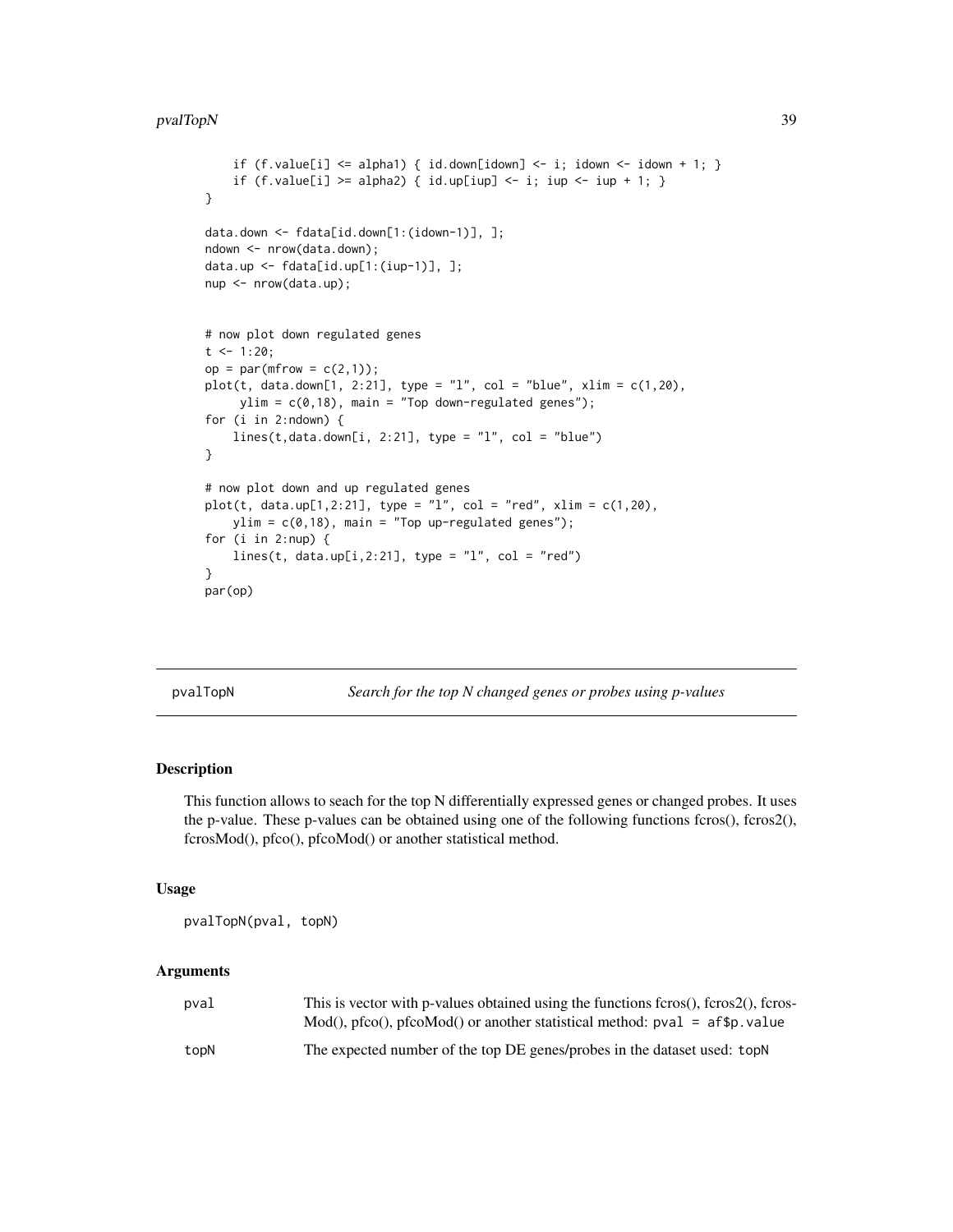<span id="page-39-0"></span>This function returns a data frame containing 2 components

| alpha | Two threshold values for the down- and the up-regulated allowing to have the<br>top N DE genes |
|-------|------------------------------------------------------------------------------------------------|
| index | The indexes of the top N DE genes                                                              |

#### Author(s)

Doulaye Dembele doulaye@igbmc.fr

#### References

Dembele D and Kastner P, Fold change rank ordering statistics: a new method for detecting differentially expressed genes, BMC Bioinformatics, 2014, 15:14

#### Examples

```
data(fdata);
cont <- c("cont01", "cont07", "cont03", "cont04", "cont08");
test <- c("test01", "test02", "test08", "test09", "test05");
\log 2.opt <- 0;
# perform fcros()
af <- fcros(fdata, cont, test, log2.opt);
# now select top 10 down and/or up regulated genes
top10 <- pvalTopN(af$p.value, 12);
# display thresholds
top10$alpha
# display index of top10 genes
fdata[top10$index, 1]
# display fvalue of the top10 genes
(af$f.value)[top10$index]
```
pvalVolcanoPlot *Performs a volcano plot of the FCROS/PFCO statistics*

### Description

This function allows to have a volcano like plot using the output results of the function fcros(), fcros2(), fcrosMod(), pfco() or pfcomod(): p-values versus robust fold changes (FC2). The p-value are transformed using -log10(), while FC2 are transformed using log2().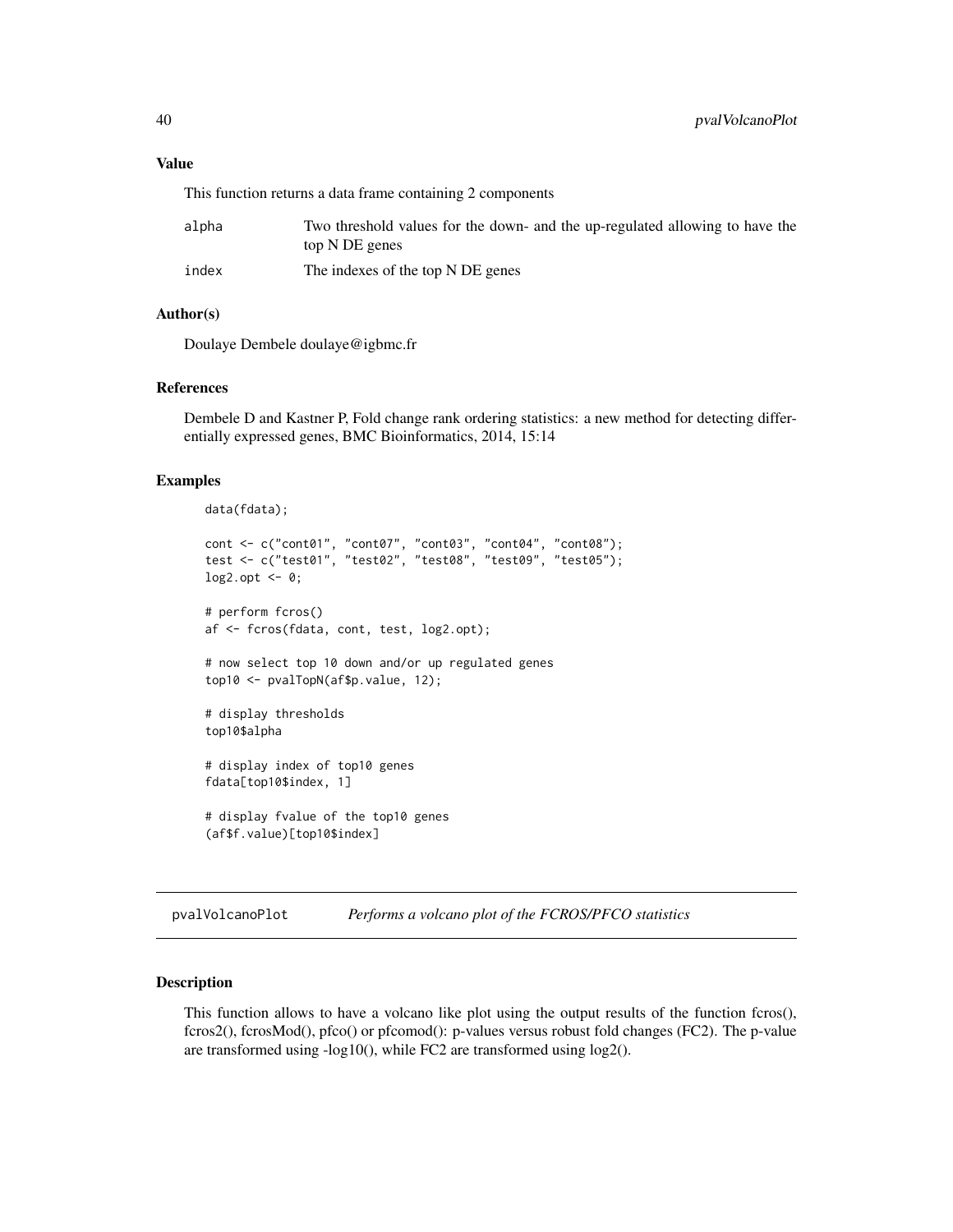#### <span id="page-40-0"></span>rankReads 41

#### Usage

 $pval$ VolcanoPlot(af, thr = 0.05)

#### Arguments

| af  | This is an object obtained using the functions fcros(), fcros $(2)$ , fcros $Mod()$ , |
|-----|---------------------------------------------------------------------------------------|
|     | $p f co()$ or $p f coMod()$ : $af = f cros(xdata, cont, test)$                        |
| thr | The threshold to obtain the DE genes in the dataset (red plots): thr = $0.05$         |

## Value

This function displays on the screen a volcano like plot using the p-values and the robust fold changes (FC2).

### Author(s)

Doulaye Dembele doulaye@igbmc.fr

### References

Dembele D and Kastner P, Fold change rank ordering statistics: a new method for detecting differentially expressed genes, BMC bioinformatics, 2014, 15:14

#### Examples

```
data(fdata);
cont <- c("cont01", "cont07", "cont03", "cont04", "cont08");
test <- c("test01", "test02", "test08", "test09", "test05");
log2.opt \leq -0;
# perform fcros()
af <- fcros(fdata, cont, test, log2.opt);
# Volcano plot
pvalVolcanoPlot(af, thr = 1e-6);
```
rankReads *Use of rank ordering statistics for count reads data*

#### Description

Implementation of a method based on fold change rank ordering statistics for detecting differentially expressed genes in a count reads data. This function is used with two biological conditions RNA-seq dataset. Using pairwise combinations of samples from the two biological conditions, fold changes (FC) are calculated. For each combination, the FC obtained are sorted in increasing order and corresponding rank values are associated with genes. Then, a statistic is assigned to the robust average ordered rank values for each gene/probe. Uniform small values are added to reads to overcome ties. A score is computed to localyze genes with almost zero count reads for all samples.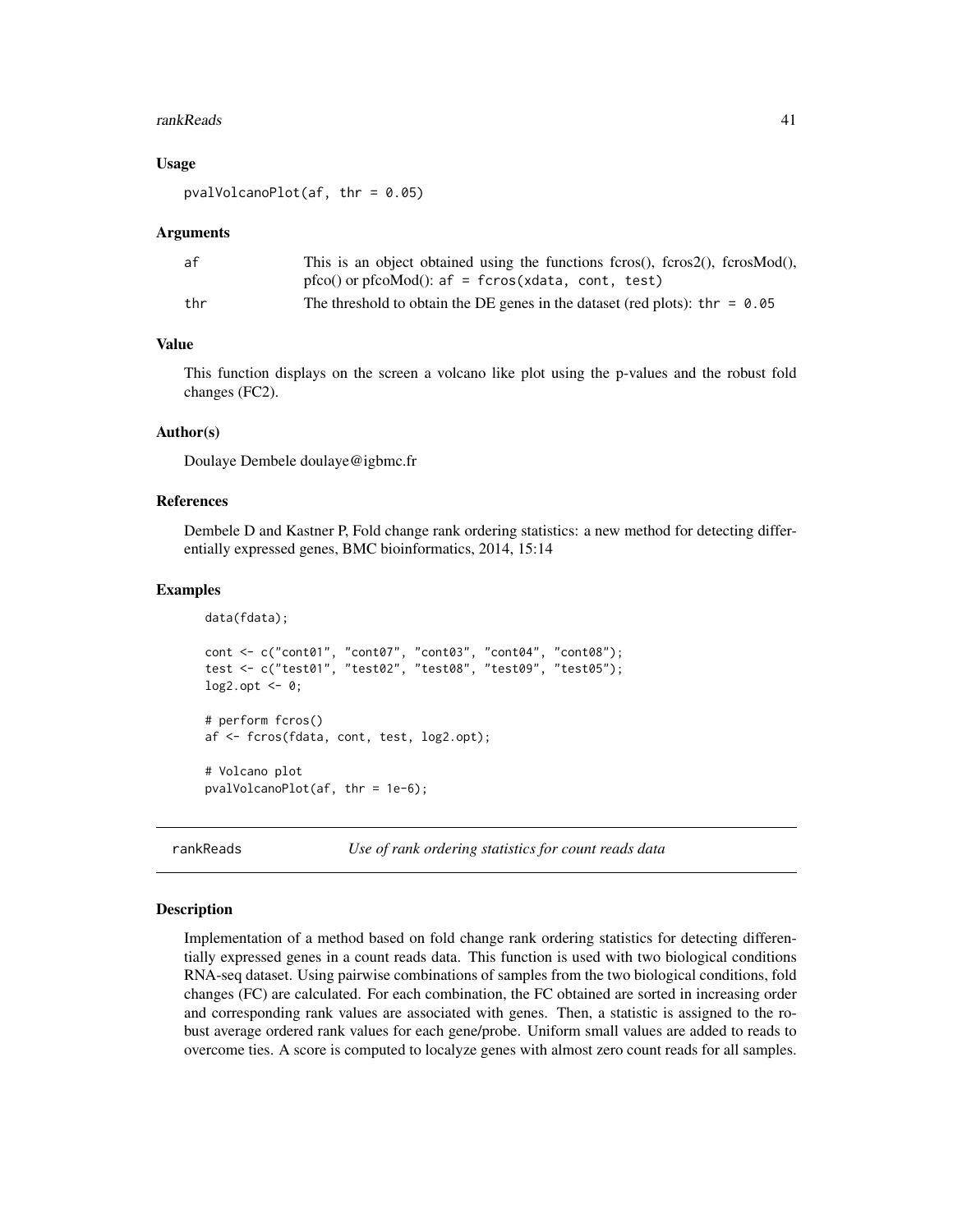## Usage

rankReads(xdata, cont, test, nrun=10, err=0.01, trim.opt=0.25, rseed=57)

## Arguments

| xdata    | A matrix or a table containing two biological conditions dataset (count reads) to<br>process for detecting differentially expressed genes: xdata. The first column of<br>the matrix "xdata" should contain the gene IDs or their names.                                     |
|----------|-----------------------------------------------------------------------------------------------------------------------------------------------------------------------------------------------------------------------------------------------------------------------------|
| cont     | A vector containing the label names of the control samples: $\text{cont} = c("cont01",$<br>"cont $02$ ", ).                                                                                                                                                                 |
| test     | A vector containing the label names of the test samples: $test = c("test01",$<br>"test02", "test03", ).                                                                                                                                                                     |
| nrun     | An integer used to associate a score with each gene, that allows to localize genes<br>with almost zero count value for all samples. The value 20 (default) means that<br>the dataset is used 20 times and small uniform values are added at each time:<br>$nrun = 20$       |
| err      | This is the amount of the uniform values to add to count values. The value 0.01<br>(default) is used: $err = 0.01$                                                                                                                                                          |
| trim.opt | A scalar between 0 and 0.5. The value 0.25 (default) means that $25\%$ of the<br>lower and the upper rank values of each gene are not used for computing its<br>statistics "ri", i.e. the inter-quartile range rank values are averaged: $\text{trim}.\text{opt} =$<br>0.25 |
| rseed    | This value allow to set the computer random generation seed value in order to<br>be able to have the same results for runs performed at different times: $rseed =$<br>57                                                                                                    |

## Details

Label names appearing in the parameters "cont" and "test" should match with some label names in the columns of the data matrix "xdata". It is not necessary to use all label names appearing in the columns of the dataset matrix.

## Value

This function returns a data frame containing 10 components

| idnames         | A vector containing the list of IDs or symbols associated with genes                                                                                                                                            |
|-----------------|-----------------------------------------------------------------------------------------------------------------------------------------------------------------------------------------------------------------|
| ri              | The average of rank values associated with genes. These values are rank values<br>statistics leading to f-values and p-values.                                                                                  |
| FC.             | The fold changes for genes in the dataset. These fold changes are calculated as<br>a ratio of averages from the test and the control samples. Non log scale values<br>are used in the calculation.              |
| FC <sub>2</sub> | The robust fold changes for genes. These fold changes are calculated as a<br>trimmed mean of the fold changes or ratios obtained from the dataset samples.<br>Non log scale values are used in the calculation. |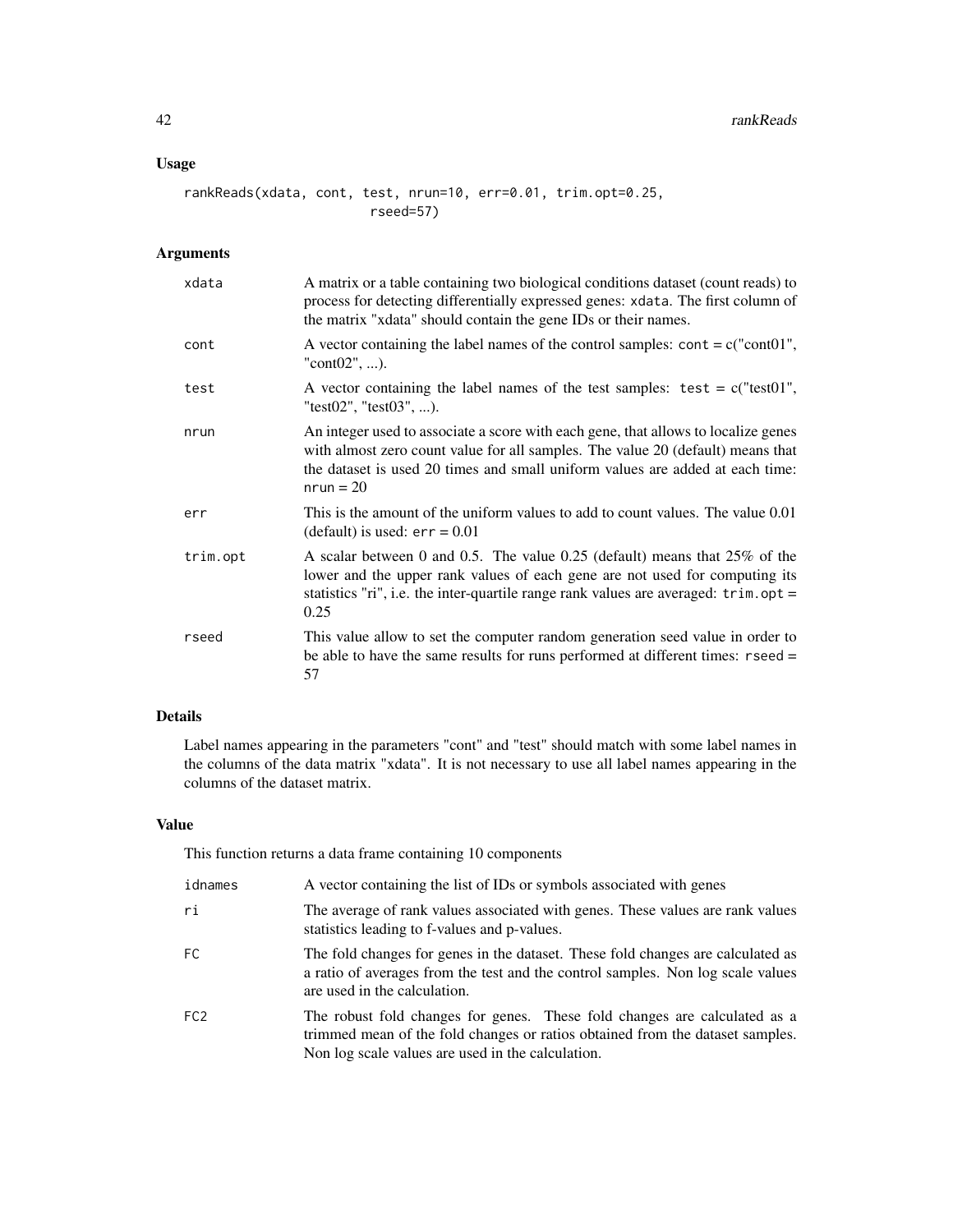#### <span id="page-42-0"></span>rmatCalc 43

| f.value    | The f-values are probabilities associated with genes using the "mean" and the<br>"standard deviation" ("sd") of the statistics "ri". The "mean" and "sd" are used<br>as a normal distribution parameters.               |
|------------|-------------------------------------------------------------------------------------------------------------------------------------------------------------------------------------------------------------------------|
| p.value    | The p-values associated with genes. These values are obtained from the fold<br>change rank values and one sample t-test.                                                                                                |
| bounds     | Two values, which are the lower and the upper bounds or the minimum and the<br>maximum values of the non standardized "ri".                                                                                             |
| params     | Three values, which are the estimates for the parameters "delta" (average differ-<br>ence between consecutive ordered average of rank values) "mean" (mean value<br>of "ri") and the standard deviation ("sd") of "ri". |
| $params_t$ | Three values which are theoretical levels for parameters "delta", "mean" and<br>"sd".                                                                                                                                   |
| score      | probability of the Fisher test on variances. Higher values are associated with<br>genes with almost zero count reads for all samples.                                                                                   |

## Author(s)

Doulaye Dembele doulaye@igbmc.fr

## References

Dembele D, Analysis of high biological data using their rank values, Stat Methods Med Res, 2018

#### Examples

# data(fdata);

rmatCalc *Calculation of the FC matrix using pairwise comparisons*

## Description

This is an internal function for using a C code to calculate a vector form of the matrix of fold changes using pairwise comparison of data samples.

## Usage

rmatCalc(fvect, n, m1, m2)

## Arguments

| fvect | Two biological conditions dataset matrix             |
|-------|------------------------------------------------------|
| n     | Number of genes or probes in the dataset             |
| m1    | Number of samples in the first biological condition  |
| m2    | Number of samples in the second biological condition |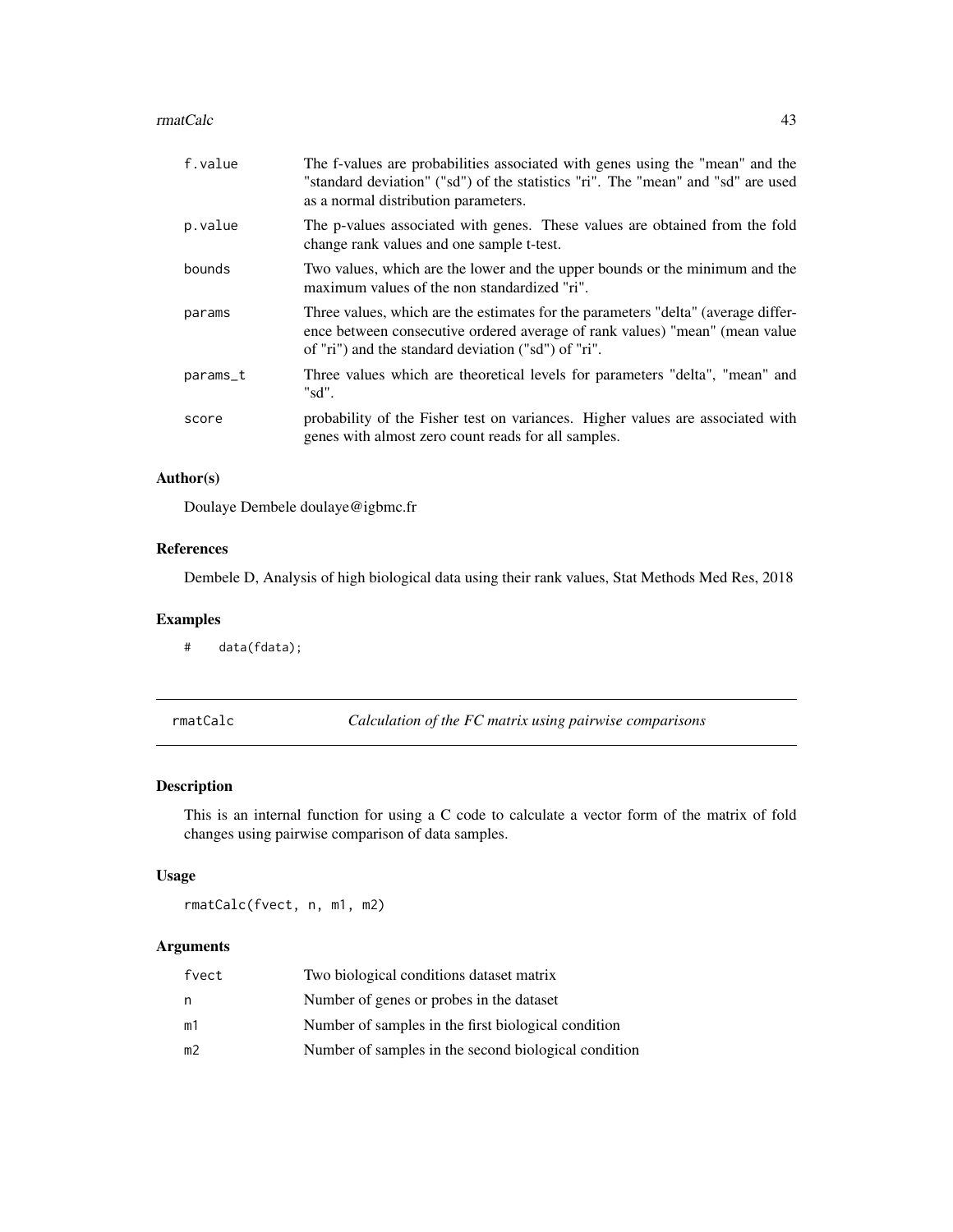#### <span id="page-43-0"></span>Author(s)

Doulaye Dembele doulaye@igbmc.fr

## References

Dembele D and Kaster P, Fold change rank ordering statistics: a new method for detecting differentially expressed genes, BMC bioinformatics, 2014, 15:14

#### Examples

# data(fdata);

rmatTrim *Calculation of the reduced matrix containing sorted rank values*

## Description

This is an internal function for using a C code for calculating the reduced matrix of sorted rank values.

#### Usage

rmatTrim(rvect, n, m, idx, m2)

## Arguments

| rvect          | Vector containing the full matrix with sorted rank values  |
|----------------|------------------------------------------------------------|
| n              | Number of genes or probes in the dataset                   |
| m              | Number of columns of the full matrix of sorted rank values |
| idx            | Indexes of the columns to keep in the reduced matrix       |
| m <sub>2</sub> | Number of columns of the reduced matrix                    |

## Author(s)

Doulaye Dembele doulaye@igbmc.fr

## References

Dembele D, Analysis of high biological data using their rank values, Stat Methods Med Res, 2018

## Examples

# data(fdata);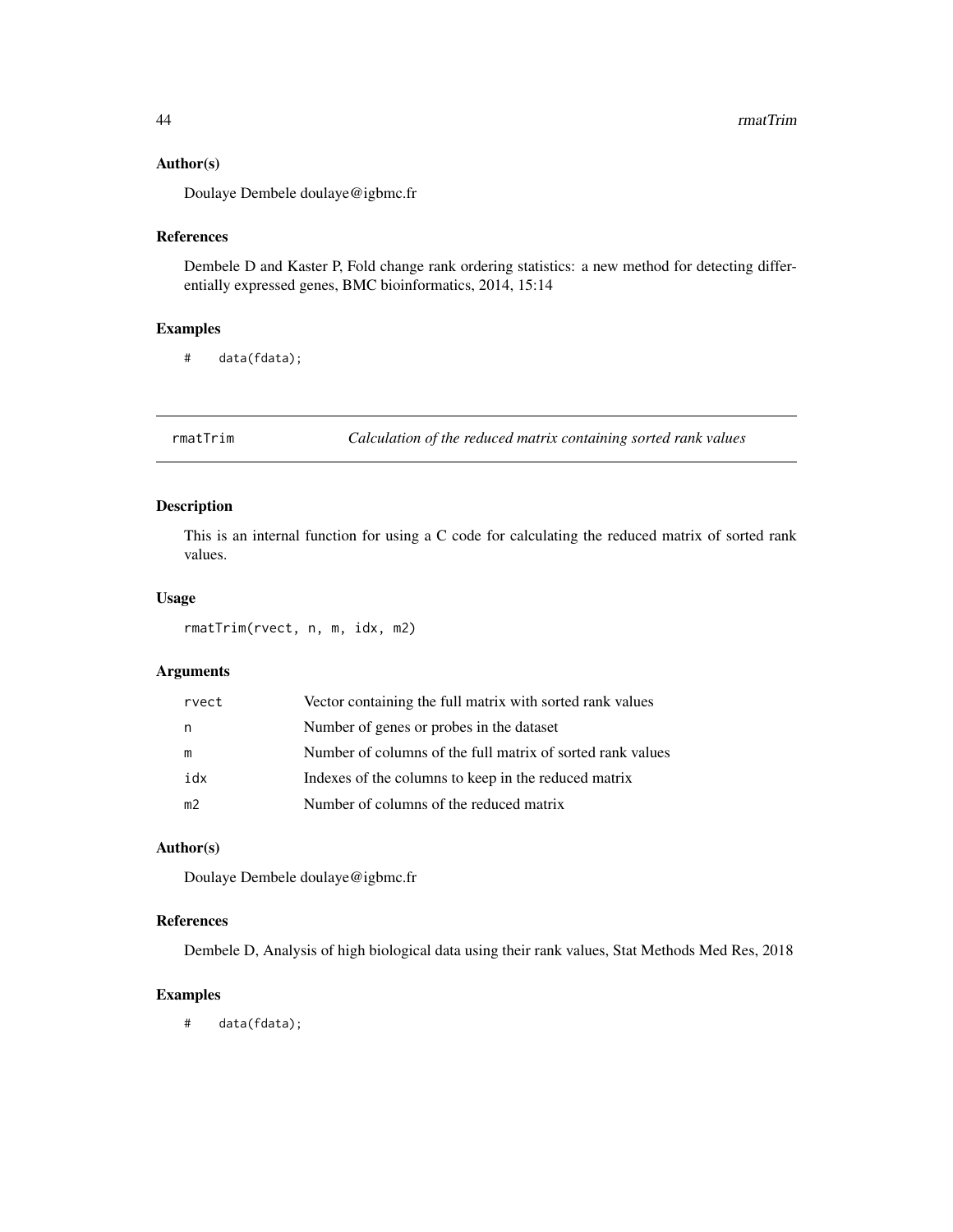<span id="page-44-0"></span>

## Description

Given a data table x with count reads, one column for each sample, this function adjust values in such a way they become comparable between samples. User can specify the maximum value for total count reads in each sample.

## Usage

tcnReads(x, maxVal=0)

## Arguments

|        | Data table with count reads, one column for one sample                          |
|--------|---------------------------------------------------------------------------------|
| maxVal | Target total number reads for each sample. The value 0 (default) means that the |
|        | median total of samples is used: $maxVal = 0$                                   |

## Value

This function returns a data table of the same size as input

x2 Data table of the same size as x

## Author(s)

Doulaye Dembele doulaye@igbmc.fr

## References

Dembele D, Analysis of high biological data using their rank values, Stat Methods Med Res, 2018

## Examples

# data(fdata);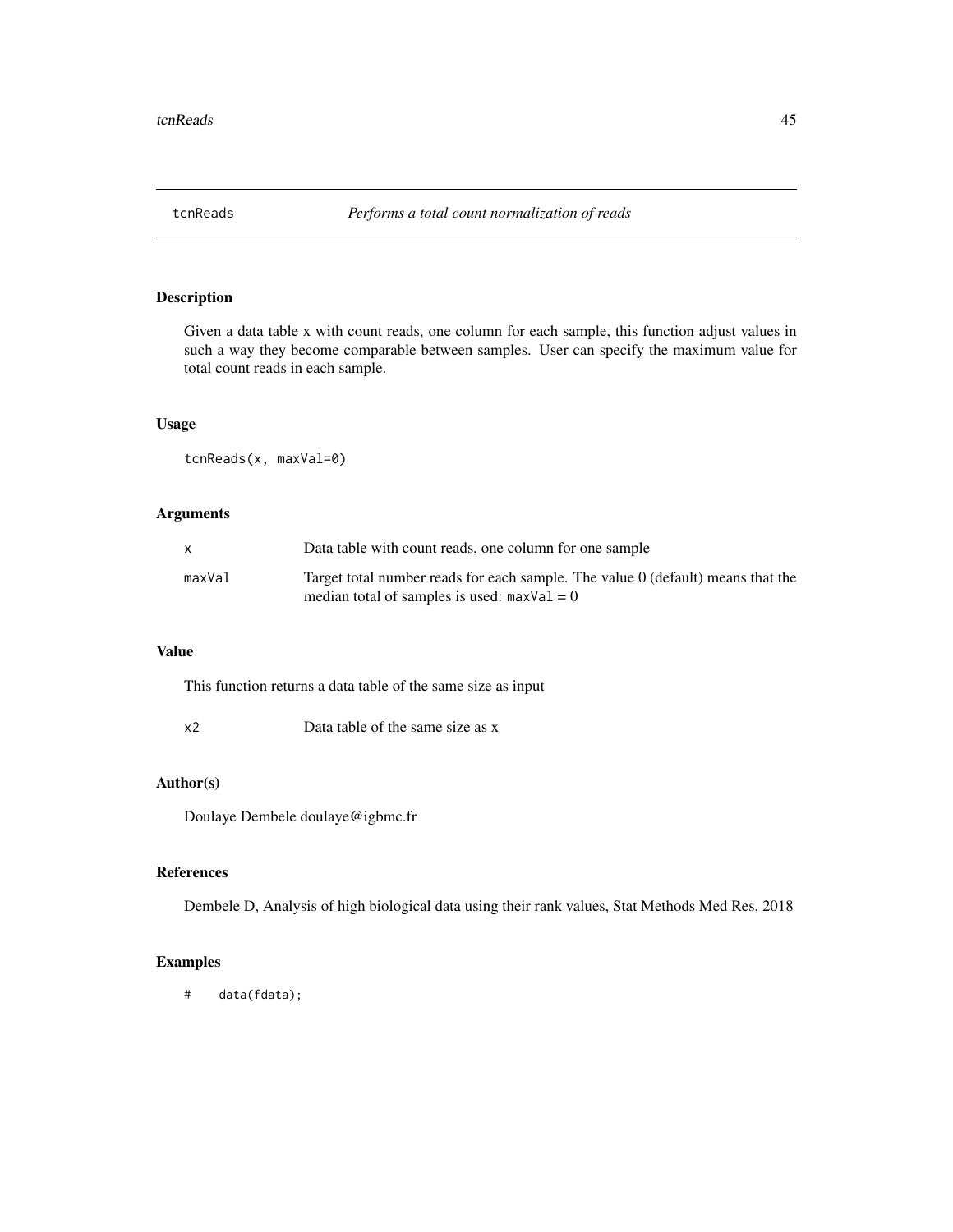<span id="page-45-0"></span>

#### Description

This is an internal function for using a C code for performing a Student one sample test for each row of the full or reduced matrix with sorted rank values.

#### Usage

tprobaCalc(moy, std, n, dl, em)

## Arguments

| moy | Vector containing average of rank values for rows                                                                                          |
|-----|--------------------------------------------------------------------------------------------------------------------------------------------|
| std | Vector containing standard deviation of rank values for rows                                                                               |
| n.  | Number of genes or probes in the dataset                                                                                                   |
| d1  | Degree of freedom in the test. This is equal to the number of the columns in the<br>full or reduced matrix of sorted rank values minus one |
| em  | Expected average rank values for each row                                                                                                  |

#### Author(s)

Doulaye Dembele doulaye@igbmc.fr

#### References

Dembele D, Analysis of high biological data using their rank values, Stat Methods Med Res, 2018

## Examples

# data(fdata);

voomReads *Transformation of read count values*

## Description

This function allows to transform the count values associated with Sequencing reads. The purpose of this transformation is to allow applying normal-based microarray-like statistical methods to RNA-seq read counts. Log2 values are returned.

#### Usage

voomReads(x, Rm=1e+06)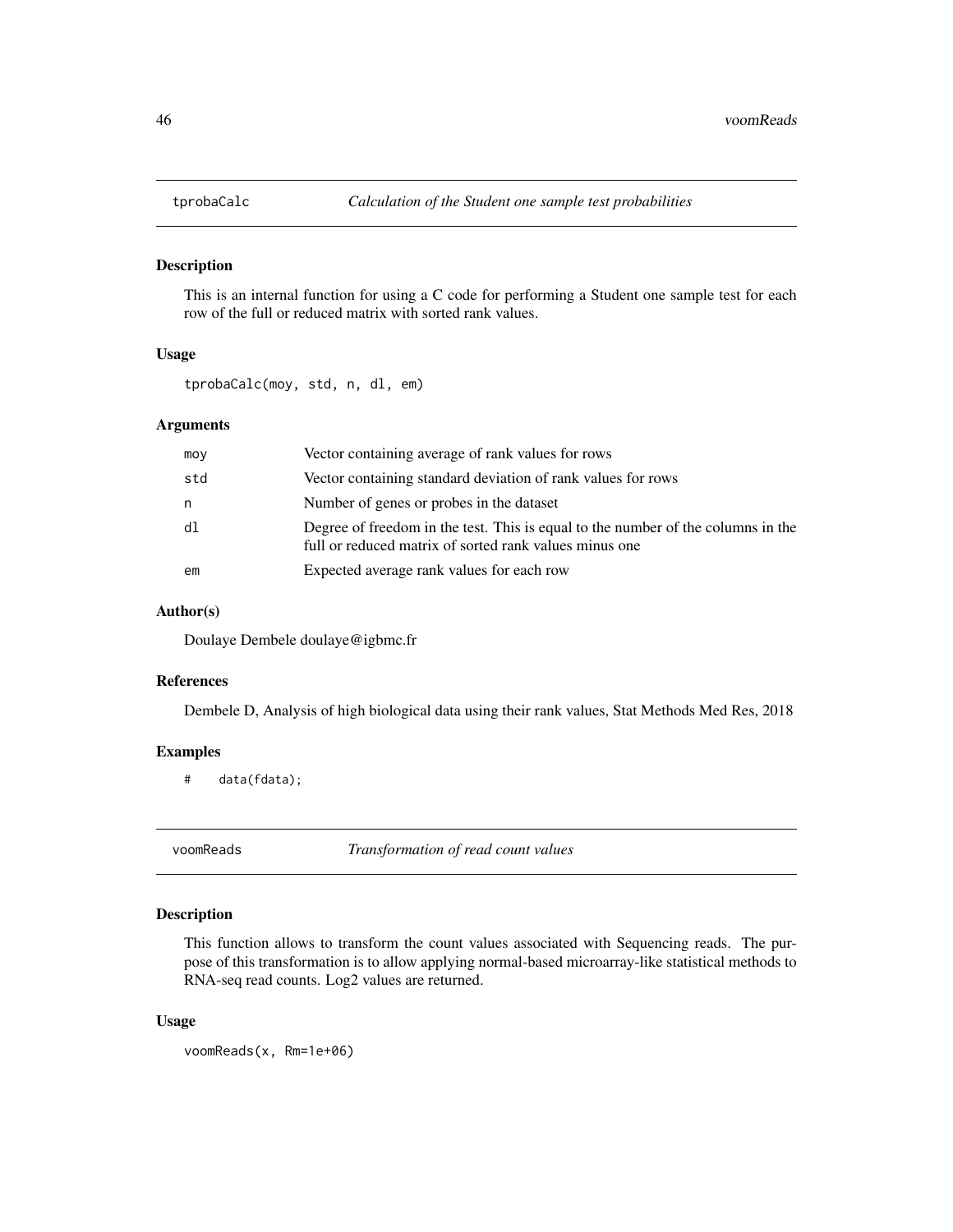#### voomReads 47

## Arguments

|    | This is a read counts matrix          |
|----|---------------------------------------|
| Rm | A constant used in the transformation |

## Value

This function returns a data matrix of the same size as input matrix x. The values of this matrix are expressed in log2 scale.

## Author(s)

Doulaye Dembele doulaye@igbmc.fr

## References

Charity W Law, Yunshun Chen, Wei Shi and Gordon K Smyth, voom: precision weights unlock linear model analysis tools for RNA-seq read counts,Genome Biology, 2014, 15R29

## Examples

# data(fdata);